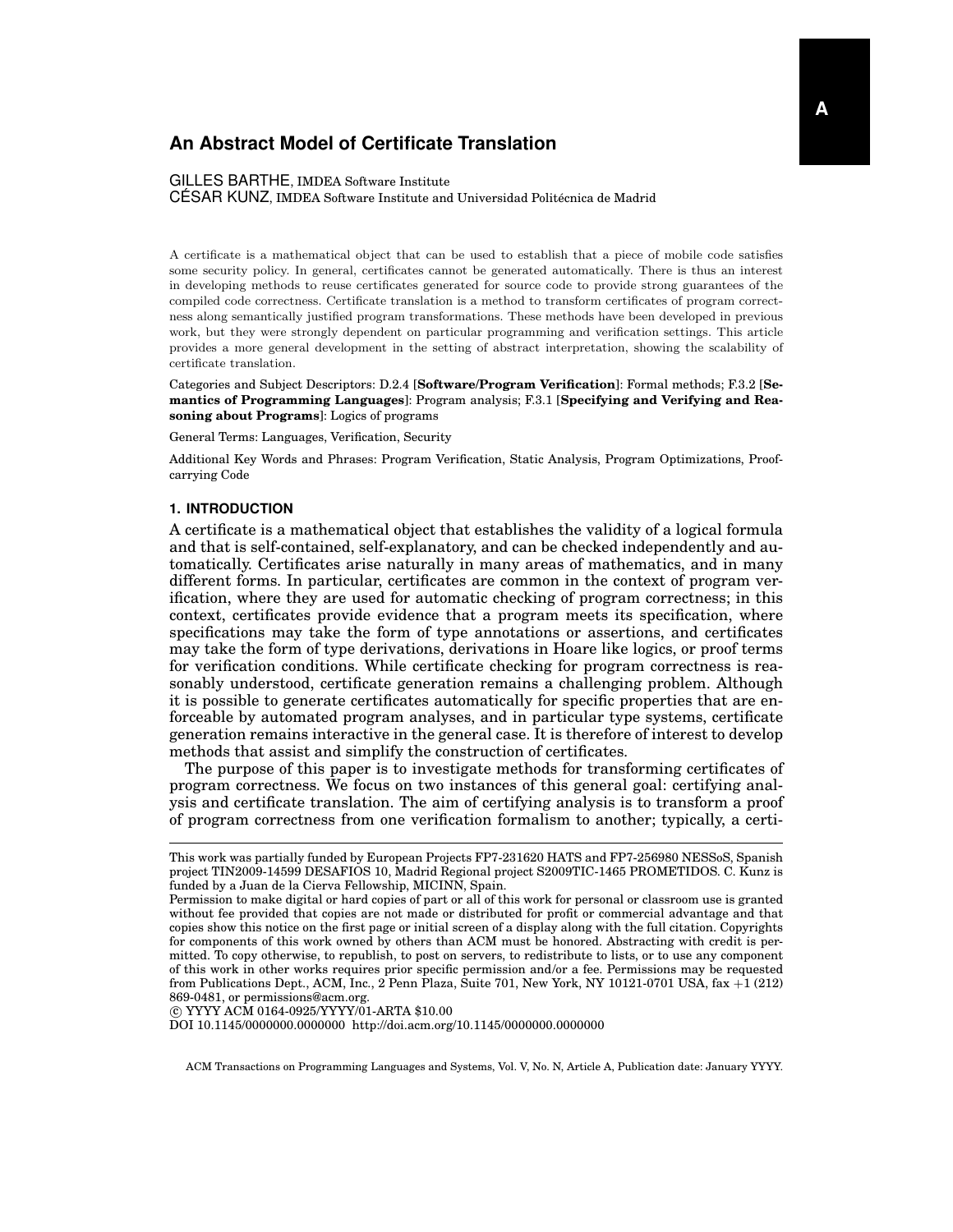fying analyzer will transform a proof using static analysis of a program into a proof of the same program based on deductive program verification. Certifying analyzers are proof-producing, in the sense that they return, in addition to their result, a formal proof of correctness that can be checked automatically. Certifying analyzers differ from certified analyzers [Cachera et al. 2004] in that the certificate establishes the validity of a single instance of the analysis, as certifying compilers [Necula and Lee 1998] do.

The aim of certificate translation is to transform a correctness proof for a source program into a correctness proof for a program built by transformations on the source program. In general, certificate translation considers settings where the source and transformed programs are verified using similar methods—e.g. abstract interpretation, type systems, or deductive program verification. Certificate translation differs from certifying compilation [Necula and Lee 1998] in that the latter generates a proof of correctness—rather than transforming an existing one—and from certified compilation [Leroy 2006], in that it proves the preservation of a particular property for a particular program—rather than establishing a general semantic equivalence.

The primary application of certifying analysis and of certificate translation is to provide automated means to construct certificates of executable code from interactive verification of source programs. Typically, the source program will be written in a high-level language and the transformed program will be obtained by optimizing compilation. Certificate translation allows for extracting guarantees on executable code from the results of source code verification, and to extend the scope of Proof Carrying Code [Necula and Lee 1996; Necula 1998] to a wide range of program properties. More specifically, certificate translation allows code producers to verify their source code using program verification environments, and yet to extract certificates of the executable code that can then be sent to the code consumers.

Certifying analysis and certificate translation are tightly connected, since the transformation from the source to the target program is usually justified through a program analysis, whose automatic certification is required to build a certificate for the target program. Section 2 illustrates this issue.

Previous works on certificate translation and other methods have been developed for specific compilation infrastructures and verification settings; see Section 7 for an overview. However, a limitation of earlier work is the lack of a unifying framework in which to formulate and analyze the basic concepts underlying certificate translation. The lack of a framework makes it difficult to assess the generality and scalability of certificate translation, and even to find the commonalities between the different results in the literature. The present article overcomes this limitation: we capture the essence of certificate translation in the setting of abstract interpretation [Cousot and Cousot 1977; 1979], a general framework for analyzing programs, and to reason about program analyses at large. Abstract interpretation is a natural framework to model certificate translation, since it provides a common model for two of its key components, namely: the verification environment in which the original certificate  $c$  is produced and the static analysis that justifies the program optimization. Furthermore, abstract interpretation provides a natural setting to analyze the relation between different verification methods.

Adopting the framework of abstract interpretation for studying certificate translation provides significant leverage on earlier work. Firstly, it allows us to be generic, and to abstract away from the specifics of programming languages, program transformations, and verification methods. Concretely, we are able to formulate in an abstract setting a set of constraints—on the verification methods and program transformations that guarantee the existence of certificate translators. The generality of the approach is demonstrated through examples, and specifically through a principled rediscovery of the results of [Barthe et al. 2009]—to the exception of dead code, which in the present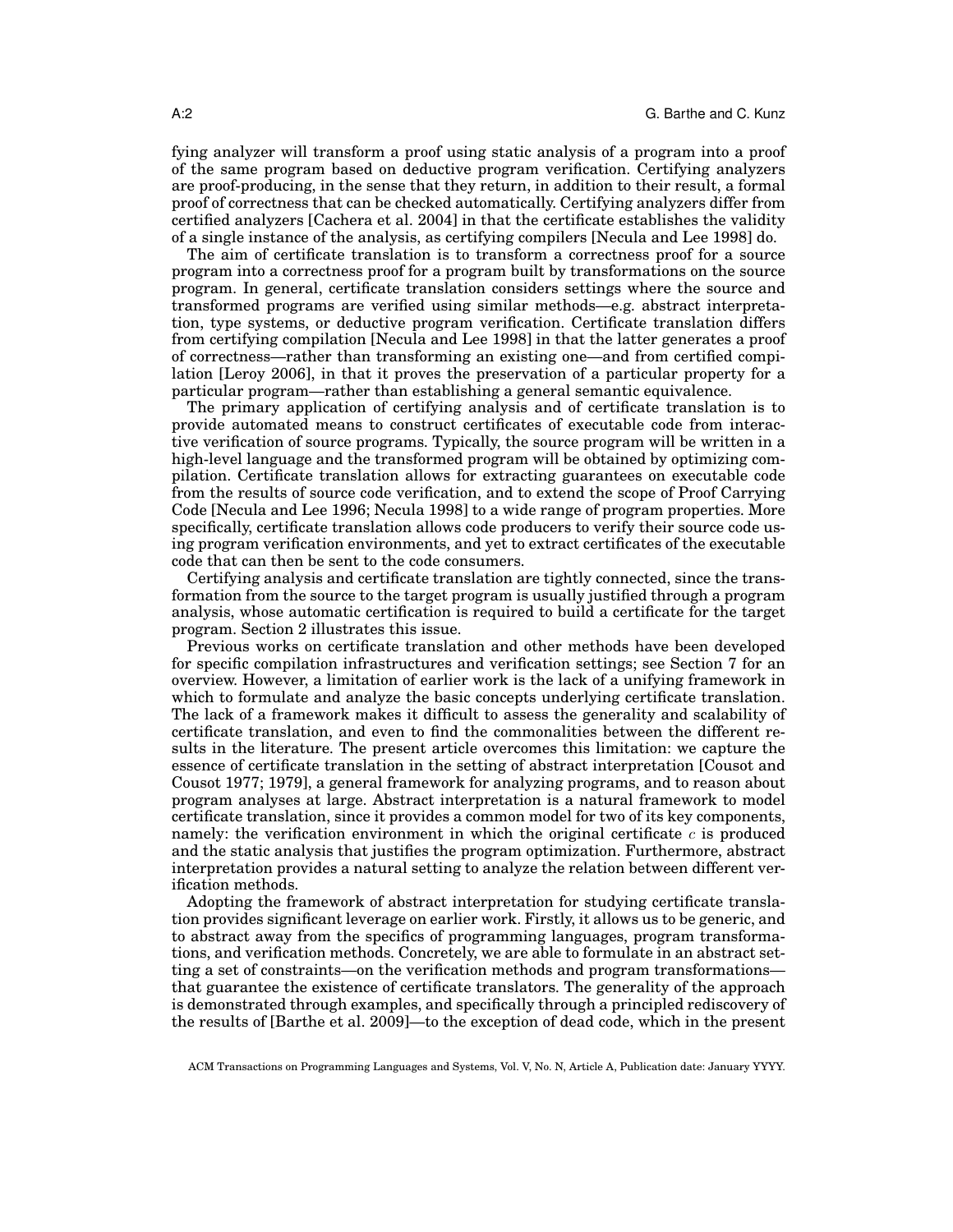paper is handled differently from [Barthe et al. 2009]. Secondly, the framework allows us to derive new certificate translation results, by casting the verification frameworks considered as abstract interpretations, and by showing that the optimizations considered can be built by instantiating and combining our general transformations. For example, Kunz [Kunz 2010] derives from our results proofs of correctness of certificate translation for a concurrent imperative language. In a similar way, the framework allows through mild modifications leveraging results to more general settings. For example, Section 5.4 extends the results of certificate translation to program analyses whose results can be expressed as 2-properties, i.e. properties about two runs of programs. Thirdly, the framework allows us to address issues that do not immediately relate to certificate translation nor certifying analysis, including the possibility of developing hybrid certificates that can be checked by the collaboration of two verification formalisms, typically static analysis and deductive verification.

This article is an extended version of the conference article that formalizes certificate translation in the setting of abstract interpretation [Barthe and Kunz 2008]. The main contributions are:

- the introduction of *certified solutions*, extending the notion of solution with certificates (Section 3). Informally, every abstract semantics yields for each program a system of dataflow equations, expressed as a set of constraints. A solution for a program is a labeling of its program points with abstract properties that satisfy the set of constraints induced by the abstract semantics. By extension, a certified solution consists of a solution  $S$  and a certificate that  $S$  satisfies the dataflow constraints;
- sufficient conditions for the existence of *certifying analyzers* (in Section 4). Certifying analyzers extend program analyzers by providing certificates of correctness for the results they generate, and are used as inputs by certificate translation algorithms. We consider both cases where the verification settings are based on symbolic evaluation and verification condition generation;
- sufficient conditions for the existence of *certificate translation* algorithms that map certificates of source programs to certificates of transformed programs (in Sections 5 and 5.4). We consider three transformations, code duplication, local code transformation, and code coalescing, which can be combined to model a large set of program optimizations. For each transformation, we provide a set of proof obligations from which one can build certificate translation algorithms: that is, we describe algorithms that take as input the certificates for the proof obligations of the original program and return certificates for the transformed program;
- *instantiations* of the certifying analyzers and certificate translation algorithms. For conciseness, we consider a simple sequential imperative language and standard optimizations: loop unrolling, common subexpression elimination, induction variable strength reduction, and dead variable elimination. This instantiation allow us to clarify our contributions and to recover, up to minor differences, the results of [Barthe et al. 2009];
- a formal definition of *hybrid verification* (in Section 6). The interaction between two verifiers helps reducing the contract specification effort, as well as reducing the complexity of the verification conditions. We use our abstract framework to model the collaboration between two verifiers. Based on this formalization, we provide a set of sufficient conditions to transfer a hybrid verification result into a non-hybrid certified solution.

## **2. MOTIVATING EXAMPLE**

Certificate translation is best illustrated through an example—although the notions used throughout the example are only defined in subsequent sections, the example is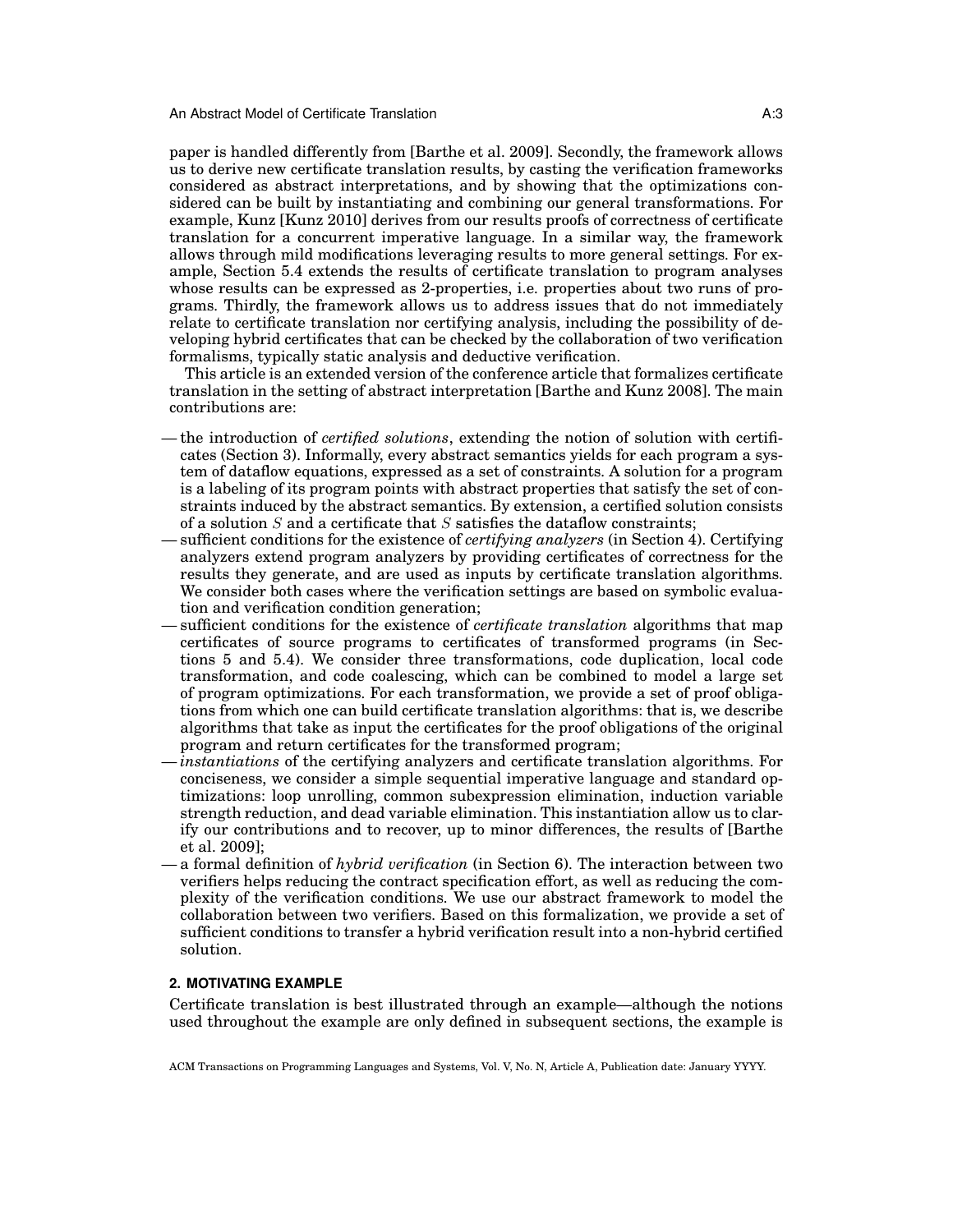```
l_1 : w := 1l_2: while (y \neq 1) do
l_3: if (y \mod 2 = 1) then<br>l_4: w := w * xw := w * xfi
l_5: x := x * xy := y/2done
l_6: x := w * x
```
Fig. 1. Fast exponentiation algorithm.

sufficiently simple to convey an intuition about the issues with certificate translation, and its relationship with certifying analysis.

Consider the fast exponentiation algorithm fexp in Figure 1; in the figure  $\frac{1}{2}$  denotes integer division. The algorithm takes as input two integers x and y, computes  $x^y$ , and stores the final result in x. Using X and Y to denote the initial values for x and  $y$ respectively, one can specify the behavior of fexp with pre and postconditions:

$$
\{x = X \land y = Y\}
$$
fexp $\{x = X^Y\}$ 

Here the precondition captures the usage of X and Y as initial values of x and  $y$ , whereas the postcondition captures the correctness of the algorithm.

Using a verification condition generator, one can certify the correctness of the program w.r.t. its specification in two steps. First, one must provide a loop invariant; in this case, we define the loop invariant as  $w * x^y = X^Y$ . Then, one must provide certificates for the proof obligations; more concretely, one must provide a triple  $(c_{pre}, c_{inv}, c_{post})$  where:

(1)  $c_{pre}$  is a certificate of the formula

$$
(x = X \land y = Y) \Longrightarrow 1 * x^y = X^Y
$$

stating that the precondition entails the invariant;

(2)  $c_{inv}$  is a certificate of the formula

$$
(w * x^y = X^Y \land y \neq 1) \Longrightarrow
$$
  

$$
((y \mod 2 = 1 \Longrightarrow w * x * (x^2)^{\frac{y}{2}} = X^Y) \land (y \mod 2 \neq 1 \Longrightarrow w * (x^2)^{\frac{y}{2}} = X^Y))
$$

stating that the invariant is preserved by the body of the loop, assuming the guard of the loop holds;

(3)  $c_{post}$  is a certificate of the formula

$$
(w * x^y = X^Y \land y = 1) \Longrightarrow w * x = X^Y
$$

stating that the invariant, when strengthened with the negation of the loop guard, entails the postcondition.

The certificates  $c_{pre}$  and  $c_{post}$  are built by applying substitutivity of equality and elementary reasoning, whereas the certificate for  $c_{inv}$  is built using basic properties of exponentiation and certificates for the two lemmas:

$$
y \mod 2 = 1 \implies y = 2 * y/2 + 1
$$
  

$$
y \mod 2 \neq 1 \implies y = 2 * y/2
$$

Now suppose that  $Y = 2^k$  for some k; then the algorithm fexp can be optimized into the algorithm pexp shown in Figure 2. Indeed, the assumption on Y entails that  $y \mod 2 \neq 1$  holds for each loop iteration, and therefore the if statement can be removed, as its test always fails.

ACM Transactions on Programming Languages and Systems, Vol. V, No. N, Article A, Publication date: January YYYY.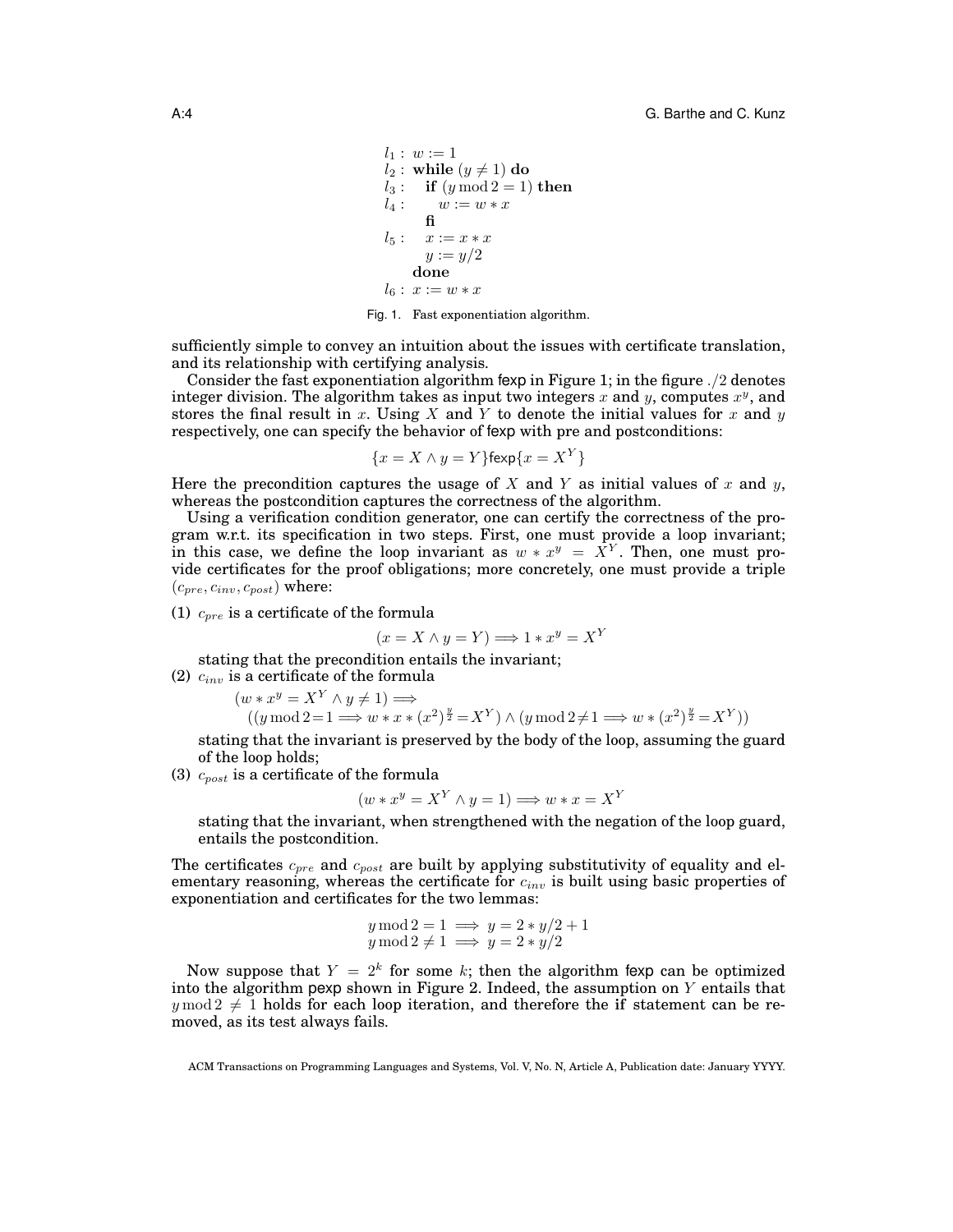$$
l_1: w := 1
$$
  
\n $l_2: \text{while } (y \neq 1) \text{ do}$   
\n $l_5: x := x * x$   
\n $y := y/2$   
\ndone  
\n $l_6: x := w * x$ 

Fig. 2. Specialized exponentiation algorithm.

The objective of certificate translation is to build from  $c$  a certificate  $c'$  of the correctness of pexp w.r.t. its specification, i.e. of

$$
\{x = X \land y = Y \land \exists k. \ Y = 2^k\} \text{pexp}\{x = X^Y\}
$$

As for the fast exponentiation algorithm, one must provide a loop invariant and a triple  $(c_{pre}, c_{inv}, c_{post})$  of certificates for verification conditions. If we choose the invariant used for fexp, then the second proof obligation becomes:

$$
(w * x^y = X^Y \land y \neq 1) \Longrightarrow w * (x^2)^{y/2} = X^Y
$$

which cannot be proved without knowing that  $y \mod 2 \neq 1$ . Now, consider the strengthened invariant

$$
w * x^y = X^Y \wedge \exists k'. y = 2^{k'}
$$

Using the strengthened invariant, the program pexp can be certified by providing a triple  $(\bar{c}_{pre}, \bar{c}_{inv}, \bar{c}_{post})$  where:

(1)  $\bar{c}_{pre}$  is a certificate of the formula

$$
(x = X \land y = Y \land \exists k. \ Y = 2^k) \Longrightarrow 1 * x^y = X^Y \land \exists k'. \ y = 2^{k'}
$$

stating that the precondition entails the invariant;

(2)  $\bar{c}_{inv}$  is a certificate of the formula

 $(w * x^y = X^Y \wedge \exists k'$ .  $y = 2^{k'} \wedge y \neq 1) \Longrightarrow (w * (x^2)^{y/2} = X^Y \wedge \exists k'$ .  $y/2 = 2^{k'}$ 

stating that the invariant is preserved by the body of the loop, assuming the guard of the loop holds;

(3)  $\bar{c}_{post}$  is a certificate of the formula

$$
(w * x^y = X^Y \land \exists k'. y = 2^{k'} \land y = 1) \Longrightarrow w * x = X^Y
$$

stating that the invariant, when strengthened with the negation of the loop guard, entails the postcondition.

The main contribution of this paper is to provide a principled approach for building the certificates  $\bar{c}_{pre}$ ,  $\bar{c}_{inv}$  and  $\bar{c}_{post}$  from  $c_{pre}$ ,  $c_{inv}$  and  $c_{post}$ , respectively. It is direct to build the certificates  $\bar{c}_{pre}$  and  $\bar{c}_{post}$ ; on the contrary, building the certificate  $\bar{c}_{inv}$  is not immediate. According to our approach, the certificate  $\bar{c}_{inv}$  is built from the certificate  $c_{inv}$ , and from an automatically generated certificate  $c_a$ . Informally,  $c_{inv}$  is used to establish the first conjunct of the conclusion from the first conjunct of the hypothesis, whereas  $c_a$  establishes that  $\exists k'. y = 2^{k'}$  is an invariant for the loop body, i.e. is a certificate of the formula

$$
(\exists k'.\ y = 2^{k'} \land y \neq 1) \Longrightarrow \exists k'.\ y/2 = 2^{k'}
$$

While the certificate  $c_{inv}$  is retrieved from the source program, the certificate  $c_a$  is built by a certifying analysis that computes, for each program point, whether a variable holds an arbitrary value, an even value, an odd value, or a power of 2. In its non-certifying form, the analysis returns for each program point an annotation stating

ACM Transactions on Programming Languages and Systems, Vol. V, No. N, Article A, Publication date: January YYYY.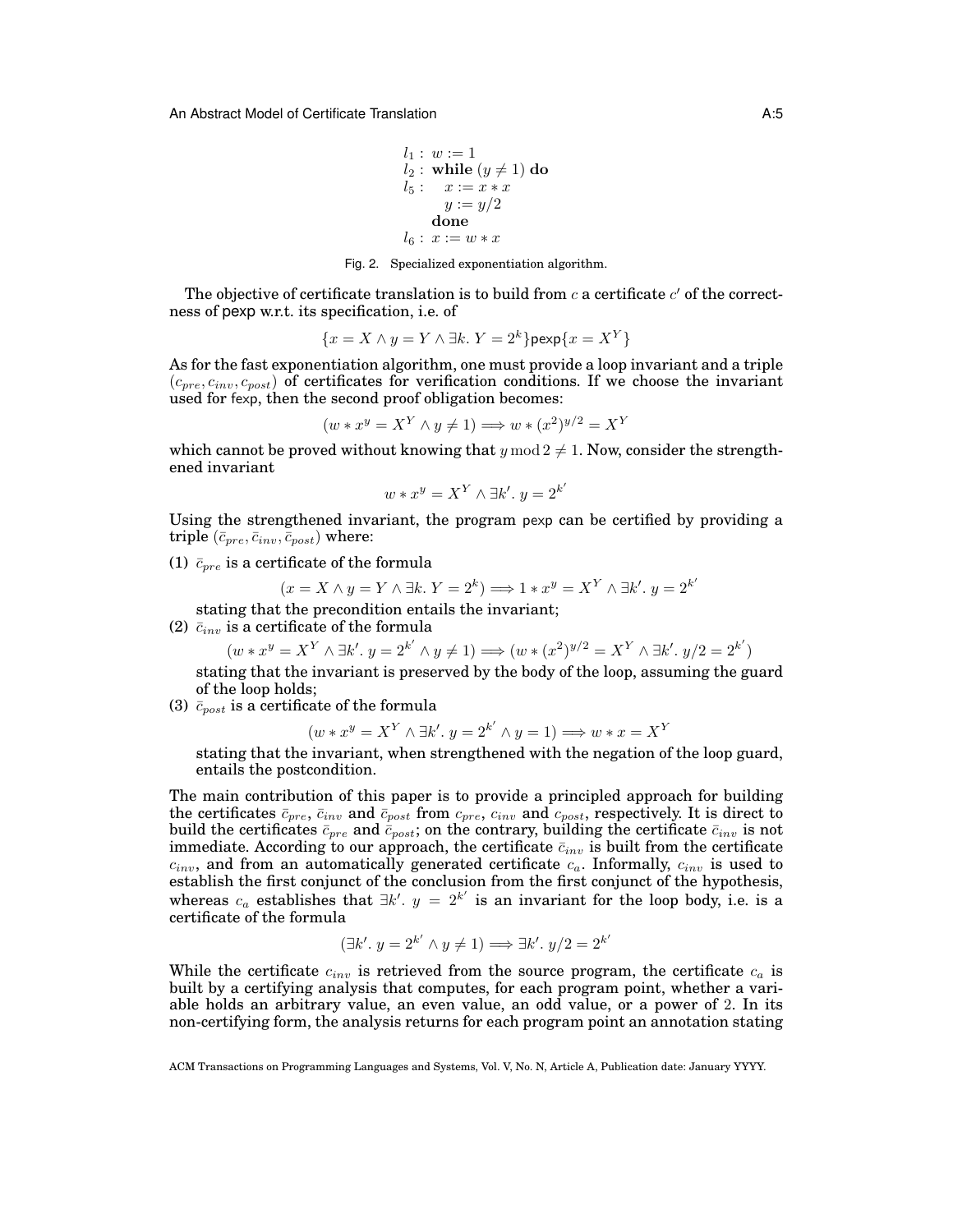that  $y$  is a power of two. Its certifying counterpart maps every annotation to a logical formula, and produces a certificate for the annotated program: in this case, the annotation 'is a power of two' is translated to the formula  $\exists k'. y = 2^{k'}$  and the certificate proves the annotated program.

#### **3. PROGRAM, SEMANTICS, ABSTRACT INTERPRETATION**

The purpose of this section is to introduce the framework in which we study the existence of certificate translators. Our framework is heavily inspired from abstract interpretation, and only the notion of certified solution (see Section 3.4) appears to be novel.

The section is organized as follows: first, we formalize programs as flow graphs in Section 3.1. We then define abstract semantics of programs using transfer functions over abstract states in Section 3.2; in Section 3.3 we define solutions of the data flow constraints induced by the transfer functions. Solutions are the central notion of this paper, and unify the main components of certificate translation: the static analysis that justifies program transformations and the verification infrastructure used to prove program correctness. Next, in Section 3.4 we introduce certified solutions, which extend solutions with certificates of the data flow constraints. Certified solutions are used in lightweight bytecode verification and in static analyses for which fixpoint checking might be too costly. In Section 3.5, we define partial labelings, which instead of providing a solution, provides sufficient information for the solution to be efficiently computed. Partial labelings arise in verification infrastructures based on verification conditions, and in lightweight bytecode verification. For completeness, we also review in Section 3.6 the definition of concrete semantics and the definition of soundness of an abstract semantics w.r.t. concrete semantics.

## **3.1. Programs**

We view programs as flow graphs whose edges are decorated with statements.

*Definition* 3.1 (*Programs*). A program consists of an annotated directed graph  $\langle \mathcal{N}, \mathcal{E}, G \rangle$ , where  $\mathcal N$  is a finite set of nodes, with a distinguished initial node  $l_{\text{init}}$ , and  $\mathcal{E}: \mathcal{N} \times \mathcal{N}$  is a relation on nodes that describes the execution flow, and  $G: \mathcal{E} \to$  Stmt is a function that assigns a statement to each pair of nodes in  $\mathcal{E}$ . We let  $\mathcal{O} \subseteq \mathcal{N}$  denote the set of nodes without successors, that is,  $l \in \mathcal{O}$  iff for all  $l' \in \mathcal{N}$ ,  $(l, l') \notin \mathcal{E}$ .

The results of the paper are not tied to any programming language. However, it is convenient for illustrative purposes to consider the minimalistic statement language  $\mu$ Stmt of Fig. 3. In this setting, each edge is labeled with a sequential composition of skip statements, assertions of the form assert b, where b is a boolean expression, and assignments of the form  $x := e$ , where x is a scalar variable drawn from a set of variables Var, and  $e$  is an expression. This set of statements is sufficiently expressive to compile programs written in the simple imperative language used for the fast exponentiation algorithm of Section 2. In particular, fexp is represented by the program given in Figure 4. In the figure, the node  $l_2$  represents the header of the loop, and the edges  $(l_2, l_3)$ and  $(l_2, l_6)$  represent the executions that enter or exit the loop body, respectively. The node  $l_3$  represents the execution point immediately before the evaluation of the condition  $y' \bmod 2 = 1$ . The fact that the execution may follow two different branches, that is, towards nodes  $l_4$  or  $l_5$ , is modeled by the edges  $(l_3, l_4)$  and  $(l_3, l_5)$ , representing the cases in which the condition  $y' \mod 2 = 1$  is satisfied or not, respectively.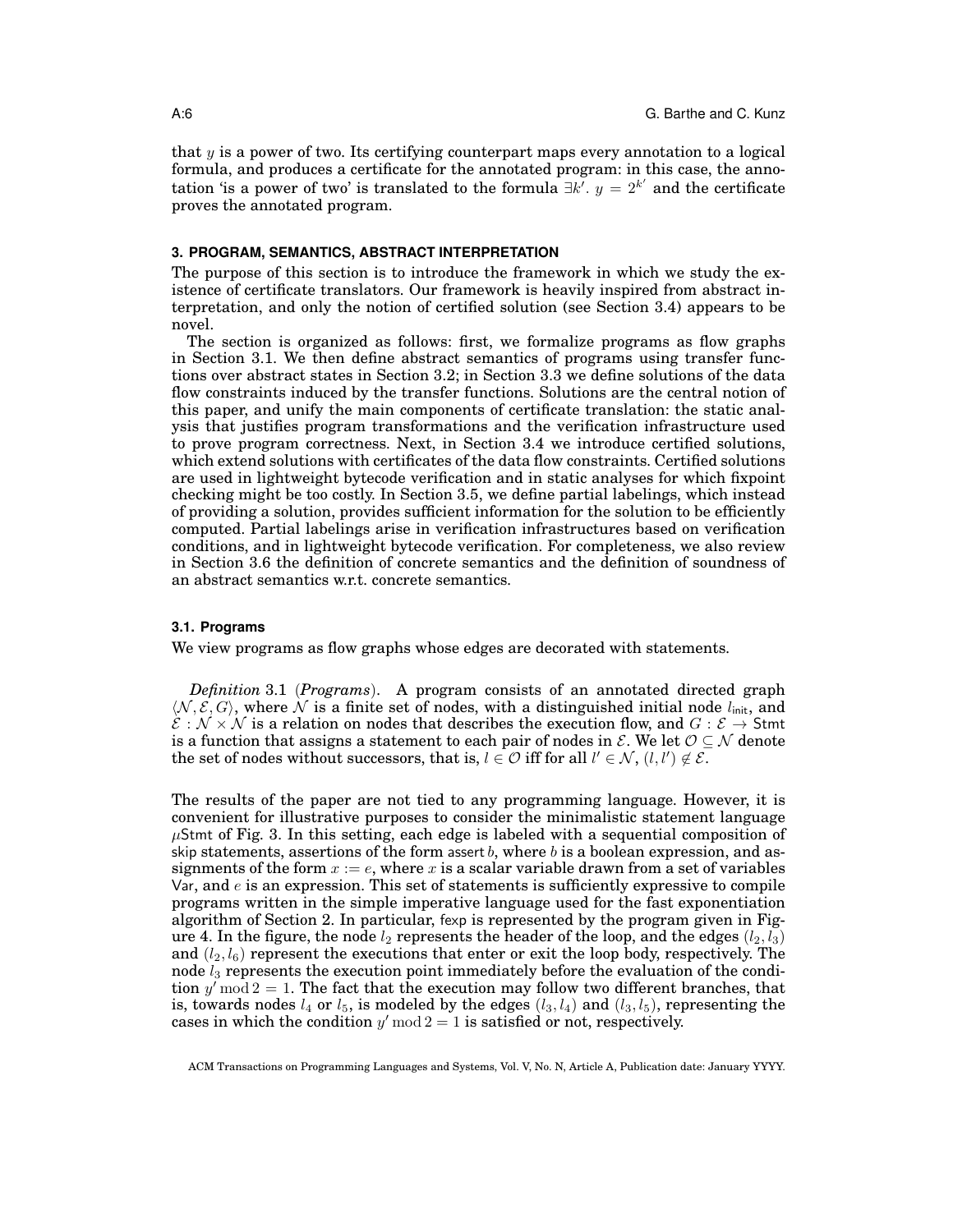```
integer expressions e ::= n | x | -e | e + e | e * e | e/e | e \mod e<br>boolean expressions b ::= \text{true} | \text{false} | e \leq e | e = e | e \neq e | \neg b |b ::= true | false |e \leq e | e = e | e \neq e | \neg b | b \wedge bstatements s ::= skip | s; s | x := e | assert b
```
## Fig. 3. Program statements



Fig. 4. Program Representation

#### **3.2. Abstract Semantics**

Abstract semantics assign to each program point a property that describes the set of states that may reach that program point. The abstract properties form an abstract domain A with a rich algebraic structure.

*Definition* 3.2 (*Abstract domain*). A tuple  $A = \langle A, \sqsubseteq, \sqcup, \sqcap, \top, \bot \rangle$  is an abstract domain if:

- $-A$  is a set whose elements are called abstract properties;
- $-\square$  is a pre-order, i.e. a reflexive and transitive relation;
- $\Box$  is a join operator, satisfying for all  $a, b, c \in A$  the conditions  $a \sqsubseteq a \sqcup b$ , and  $b \sqsubseteq a \sqcup b$ , and

$$
(a \sqsubseteq c \land b \sqsubseteq c) \Longrightarrow a \sqcup b \sqsubseteq c
$$

—  $\Box$  is a meet operator, satisfying for all  $a, b, c \in A$  the conditions  $a \Box b \sqsubseteq a$ , and  $a \Box b \sqsubseteq b$ , and

$$
(c \sqsubseteq a \land c \sqsubseteq b) \Longrightarrow c \sqsubseteq a \sqcap b
$$

—  $\top$  is the greatest element in A, i.e. for all  $a \in A$ ,  $a \sqsubseteq \top$ ;

—  $\perp$  is the least element in A, i.e. for all  $a \in A$ ,  $\perp \sqsubseteq a$ .

It is sufficient, for a particular style of abstract interpretation, to consider meet or join semi-lattices, depending on the flow  $f$  of the interpretation. However, we find it more convenient to require our domains to be lattices, since we may deal simultaneously with analyses defined by forward and backward transfer functions.

Note that it is customary for abstract interpretation to require that the underlying order of an abstract domain satisfies anti-symmetry, and thus is a pre-order. However, it is not essential to require anti-symmetry to model approximation; see e.g. Section 5 of [Cousot and Cousot 1992]. An informal argument is that the theory of partial orders can be viewed as an extension of the theory of pre-orders with a new relation, i.e. equality, and a new axiom for anti-symmetry, i.e.

$$
\forall a, b. (a \sqsubseteq b \land b \sqsubseteq a) \Leftrightarrow a = b
$$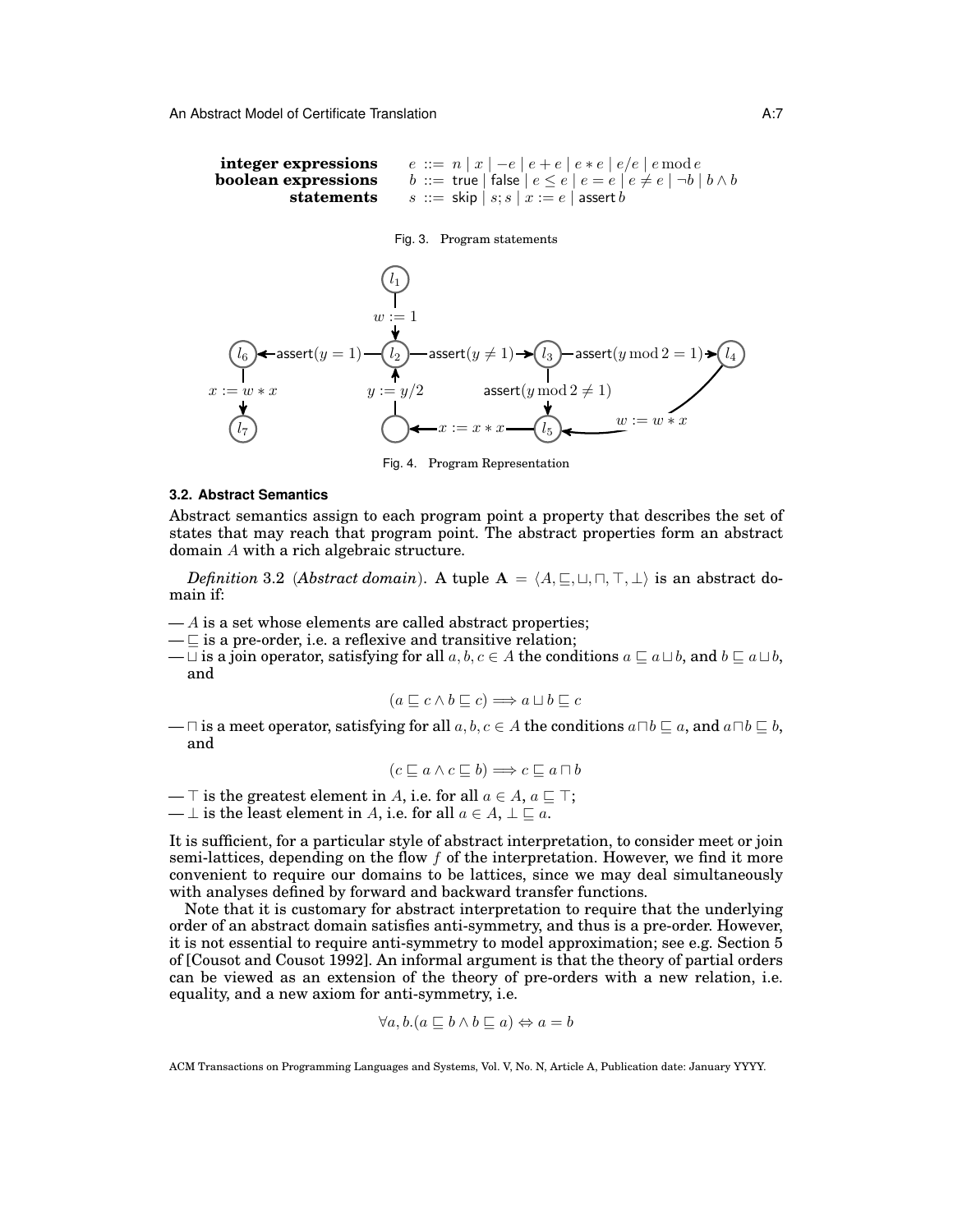

 $+, *$   $\top$   $\top$  odd  $\top$  even  $\top$  pow2 T T, T T, T T, T T, T odd  $\top, \top$  even, odd odd, even odd, even even  $\top$ ,  $\top$  odd, even even, even even, even  $pow2$   $T, T$  odd, even even, even even, pow2 ./2  $\top$   $\begin{array}{|c|c|c|c|c|}\n\hline\n\top & \multicolumn{1}{|c|}{\textbf{1}}\n\end{array}$ odd > even pow $2 \sqrt{p}$ 

Fig. 5. Abstract domain of parity with powers of two

Fig. 6. Abstract operators over extended parity domain

Hence every statement about partial orders can be reformulated as a statement on pre-orders by replacing equality by its definition. Moreover, the natural domain for the verification infrastructure is the domain of propositions, where the order  $\subseteq$  is logical implication, which is a pre-order rather than a partial order—more concretely, viewing logically equivalent propositions as equal would later imply that logically equivalent formula have the same sets of certificates, which is not desirable.

Turning back to our motivating example, we observe that it implicitly involves two abstract domains: the domain of propositions and an abstract domain that extends parity with powers of 2. The lattice of propositions has as its set of elements the set of logical formulae, ordered by logical implication; then,  $\Box$  and  $\Box$  are defined as the logical conjunction and logical disjunction, respectively, and finally  $\bot$  = false and  $\top$  = true. The lattice for parity has elements even, odd, pow2, as well as elements  $\top$  and  $\bot$ . Figure 5 provides a graphical view of the lattice.

We now turn to the definition of abstract semantics.

*Definition* 3.3 (*Abstract semantics*). An abstract semantics over an abstract domain A is given by a pair  $I = \langle \mathbb{I}, \mathbb{I}_A, f \rangle$ , where

— for every statement s,  $\llbracket s \rrbracket_A : A \to A$  is a monotone function. In the sequel, we often omit the subscript A;

 $-f$  is the flow of the interpretation, either forwards (fwd) or backwards (bwd).

Typical examples of abstract semantics are the weakest precondition and strongest postcondition calculus. The definition of wp and sp for  $\mu$ Stmt is standard:

| $wp(x := e) \phi = \phi[\mathscr{C}_x]$       | $\mathsf{sp}(x := e)$ $\phi \doteq \exists x'.$ $(\phi[x']_x] \wedge x = e[x']_x$        |
|-----------------------------------------------|------------------------------------------------------------------------------------------|
| wp(assert b) $\phi \doteq b \Rightarrow \phi$ | sp(assert b) $\phi \doteq b \wedge \phi$                                                 |
| wp(skip) $\phi$<br>$=$ $\phi$                 | $\mathsf{sp}(\mathsf{skip}) \phi \Rightarrow \phi$                                       |
| $wp(s_1; s_2) \phi = wp(s_1) (wp(s_2) \phi)$  | $\mathsf{sp}(s_1; s_2) \phi \cong \mathsf{sp}(s_2) \left( \mathsf{sp}(s_1) \phi \right)$ |

where  $\phi[\ell_x]$  stands for the substitution of the expression  $e$  for  $x$  in  $\phi$ .

Other typical examples of (forward) abstract semantics are value analyses, which propagate knowledge about the value of a variable throughout the program points. Suppose that A is a lattice of abstract values; one can then define the lattice of abstract environments as follows:

— its underlying set is (Var  $\rightarrow$  A \ { $\perp$ A})  $\cup$  { $\perp$ }, and its pre-order is defined by the clauses  $f \leq g$  iff  $f = \bot$  or  $f$   $x \sqsubseteq g$  x for every  $x \in \text{Var}$ ;

ACM Transactions on Programming Languages and Systems, Vol. V, No. N, Article A, Publication date: January YYYY.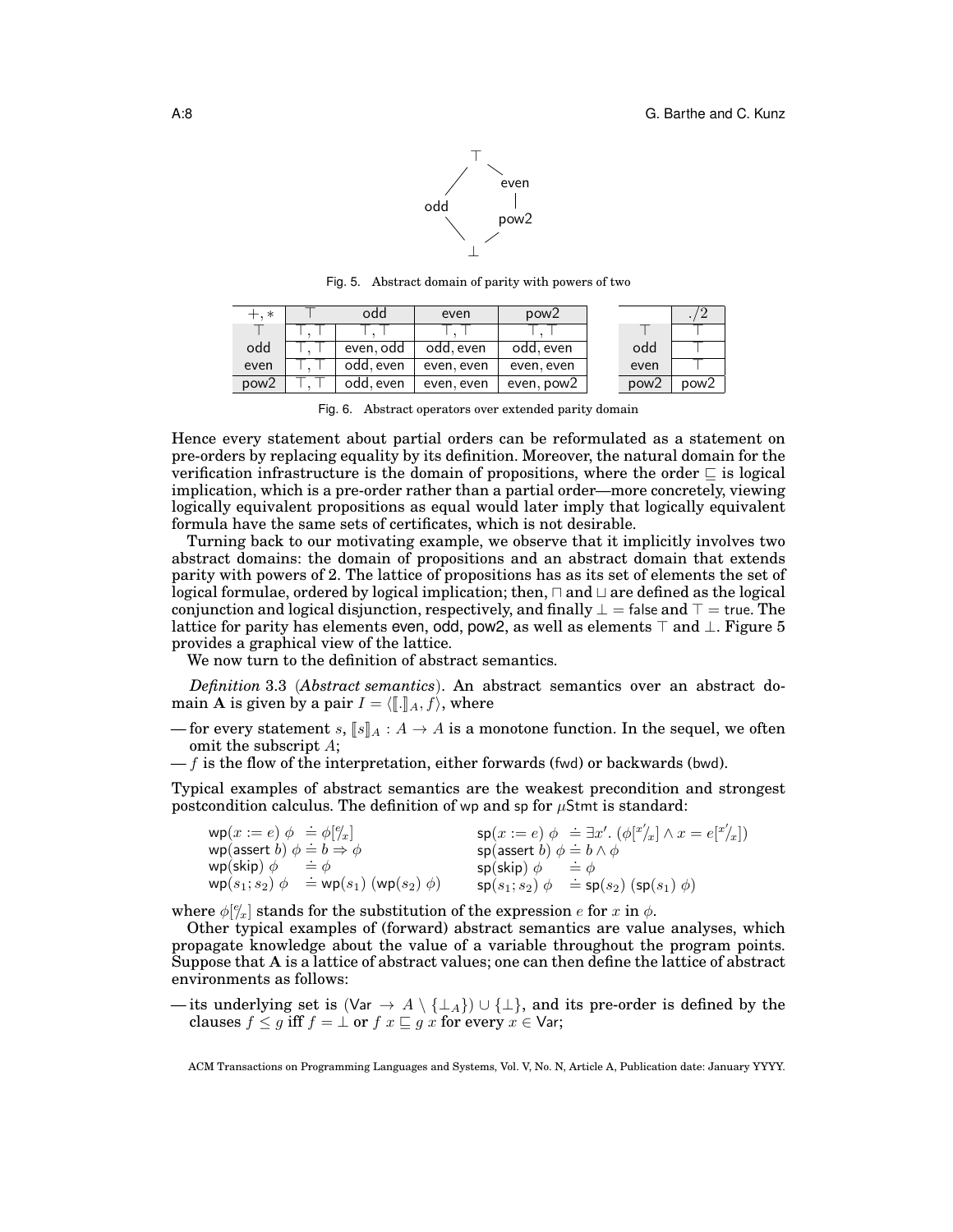- the least element is  $\perp$  and the greatest element is  $\lambda x.\top$ ;
- the join operator is defined by the clauses  $f \sqcup g = g$  if  $f = \bot$ ,  $f \sqcup g = f$  if  $g = \bot$ , and as  $\lambda x$ .  $(f \overline{x}) \sqcup (g \overline{x})$  otherwise;
- the meet operator is defined by the clauses  $f \sqcap g = \bot$  if  $f = \bot$  or  $g = \bot$ , and as  $\lambda x.$  (f x)  $\sqcap$  (g x) otherwise.

Then, given an interpretation function for expressions, i.e. given for every expression e a function

$$
[\![e]\!]:((\mathsf{Var}\to A\setminus\{\perp_A\})\cup\{\perp\})\to A
$$

one can define the abstract semantics of a statement as follows. First, the abstract semantics of  $x := e$  is defined by the clauses  $\|x := e\| \rho = \perp$  if  $\rho = \perp$  and otherwise

$$
(\llbracket x := e \rrbracket \, \rho) \, y = \begin{cases} \rho \, y & \text{if } x \neq y \\ \llbracket e \rrbracket \, \rho & \text{if } x = y \end{cases}
$$

The abstract semantics of assert b and skip is the identity. The abstract semantics of a sequence is the composition of the abstract semantics of its components, i.e.

$$
[\![s_1; s_2]\!] \; \rho = [\![s_2]\!] ([\![s_1]\!] \; \rho)
$$

The abstract interpretation of an expression over an abstract environment of type Var  $\rightarrow$  A \ { $\perp$ A} is defined by the abstract arithmetic operators shown in Figure 6. In Section 4 we provide another example of value analysis.

#### **3.3. Dataflow equations and solutions**

The abstract semantics defines for each program a set of data flow equations. A common means to verify program properties is to consider solutions of these systems of equations.

*Definition* 3.4 (*Solution*). Let A be an abstract domain and let  $I = \langle \langle \mathbf{I}, \mathbf{I} \rangle \rangle$  be an abstract semantics over A.

— A labeling for a program  $\langle N, \mathcal{E}, G \rangle$  is a mapping  $S : \mathcal{N} \to A$ . — A labeling  $S : \mathcal{N} \to A$  for a program  $\langle \mathcal{N}, \mathcal{E}, G \rangle$  is a solution if the following holds:  $-f$  = bwd and for every l in N,  $S(l) \sqsubseteq \Box$  $\prod_{(l,l') \in \mathcal{E}} \llbracket G(l,l') \rrbracket (S(l'));$  or  $-f =$  fwd and for every node l' in N, | |  $\bigcup_{(l,l')\in\mathcal{E}} [G(l,l')] [S(l)] \sqsubseteq S(l').$ 

Notice that, since  $\mathcal E$  is a finite relation, the expressions  $\bigcap_{e\in\mathcal E}$  and  $\bigsqcup_{e\in\mathcal E}$  represent a finite number of applications of the operations  $\sqcap$  and  $\sqcup$ , respectively.

*Example* 3.5*.* Consider the program shown in Figure 4 and the value analysis defined in the previous section. Let  $\rho : \text{Var} \to A \setminus \{\perp_A\}$  be such that  $\rho y = \text{pow2}$  and  $\rho v = \top$ for any other variable v. Let S be labeling such that  $S(l) = \rho$  for every  $l \in \mathcal{N}$ . One can see that  $S$  is a solution, as it satisfies the constraints given in Definition 3.4. For instance, in order to show that  $\rho y = \text{pow2}$  is preserved by the assignment  $y := y/2$ , one must check that  $[y := y/2] \rho \subseteq \rho$ , which holds from the definition of the abstract operator ./2 shown in Figure 6.

Although we do not need it for this paper, we point out that it is possible to characterize solutions as (pre- or post-) fixpoints over the functional lattice  $\mathcal{N} \to A$  of the monotonic operator that associates to every labeling  $S \in \mathcal{N} \to A$  the labeling  $S'$  such

ACM Transactions on Programming Languages and Systems, Vol. V, No. N, Article A, Publication date: January YYYY.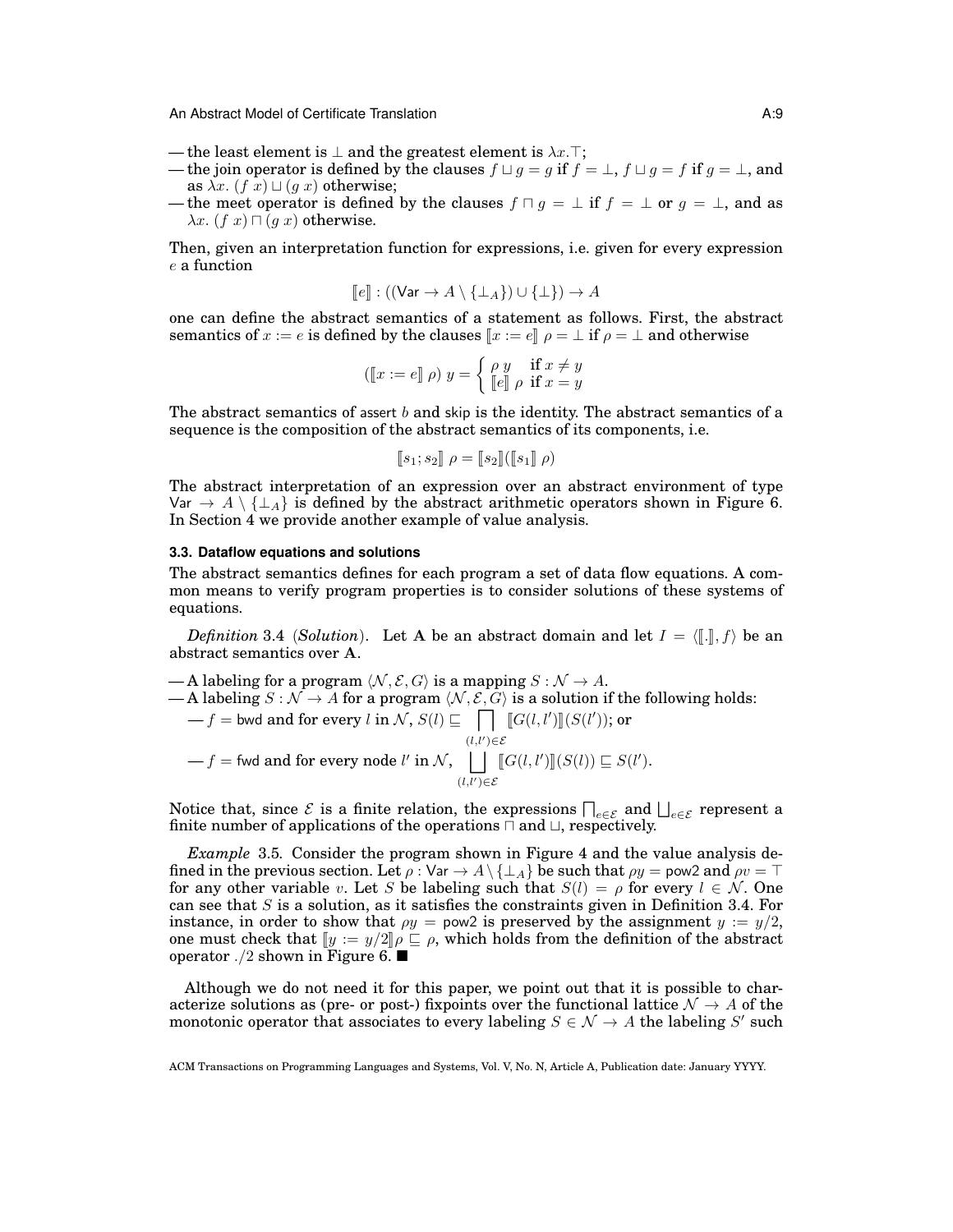that for every  $l \in \mathcal{N}$ ,  $S'(l)$  is defined as

$$
\bigsqcup_{(l',l)\in\mathcal{E}} \llbracket G(l',l) \rrbracket (S(l'))
$$

in the case when  $f =$  fwd—and dually in the case  $f =$  bwd. See e.g. [Hankin et al. 2005] for more details on dataflow analyses.

## **3.4. Certified Solutions**

A certified solution is a labeling with a certificate proving that it satisfies the data flow constraints imposed by the analysis. In order to capture the notion of certified solution at an appropriate level of abstraction, we do not commit to a particular representation of certificates; instead, we define an abstract notion of proof algebra.

*Definition* 3.6 (*Proof algebra*). A proof algebra for an abstract domain A is a function  $\mathcal C$  that assigns to every  $a, a' \in A$  a set of certificates  $\mathcal C(a \sqsubseteq a')$  such that:

- C is closed under the operations of Figure 7, where  $a, b, c \in A$ ;
- $-\mathcal{C}$  is sound, that is, for every  $a, a' \in A$ , if  $a \not\sqsubseteq a'$ , then  $\mathcal{C}(a \sqsubseteq a') = \emptyset$ .

In the sequel, we write  $c : a \sqsubseteq a'$  or  $c : a' \sqsupseteq a$  instead of  $c \in \mathcal{C}(a \sqsubseteq a')$ . Moreover we sometimes use the function

trans: 
$$
\mathcal{C}(a \sqsubseteq b) \rightarrow \mathcal{C}(b \sqsubseteq c) \rightarrow \mathcal{C}(a \sqsubseteq c)
$$

defined by composition of the algebra operations weak<sub> $\Box$ </sub> and elim $\Box$ .

The particular form of certificates is irrelevant for this paper. In the context of the lattice of logical assertions, it may be helpful for the reader to think about certificates in the perspective of the Curry-Howard isomorphism [Sørensen and Urzyczyn 2006]. Under this interpretation, propositions are types: conjunctions are interpreted as products, disjunctions are interpreted as disjoint sums, implications are interpreted as function spaces, etc. Then  $\mathcal C$  is given by the typing judgment of a typed λ-calculus. For example, the operator intro<sub>π</sub> is the term  $\lambda f$ .  $\lambda g$ . λa.  $\langle fa, ga \rangle$  of type  $(a \Rightarrow b) \Rightarrow (a \Rightarrow c) \Rightarrow (a \Rightarrow (b \land c))$ . Likewise one can provide a type-theoretical interpretation to the functions of Figure 7.

*Definition* 3.7 (*Certified solution*). Let A be an abstract domain and let C be a proof algebra for A. Let  $I = \langle \llbracket \cdot \rrbracket, f \rangle$  be an abstract semantics over A. A certified solution for a program  $\langle N, \mathcal{E}, G \rangle$  consists of a labeling  $S : \mathcal{N} \to A$ , and a family  $c = \{c_l\}_{l \in \mathcal{N}}$  of certificates such that for every  $l \in \mathcal{N}$ ,

$$
-\text{if } f = \text{bwd then } c_l : S(l) \sqsubseteq \prod_{(l,l') \in \mathcal{E}} [G(l, l')][S(l'));
$$
  

$$
-\text{if } f = \text{fwd then } c_l : \bigsqcup_{(l',l) \in \mathcal{E}} [G(l',l)][S(l')) \sqsubseteq S(l).
$$

It follows from the soundness of the proof algebra that every certified solution is a solution. Conversely, one can view every solution as a certified solution, by considering proof-irrelevant proof algebras, i.e. in which for every  $a, a' \in A$  the set of certificates  $C(a \sqsubseteq a')$  is either empty, or is equal to the singleton set  $\{\bullet\}$ , where  $\bullet$  is a distinguished element.

## **3.5. Partial labelings**

Many techniques, including lightweight bytecode verification [Rose 2003] and abstraction carrying code [Albert et al. 2005], do not bundle code with a full (certified) solution,

ACM Transactions on Programming Languages and Systems, Vol. V, No. N, Article A, Publication date: January YYYY.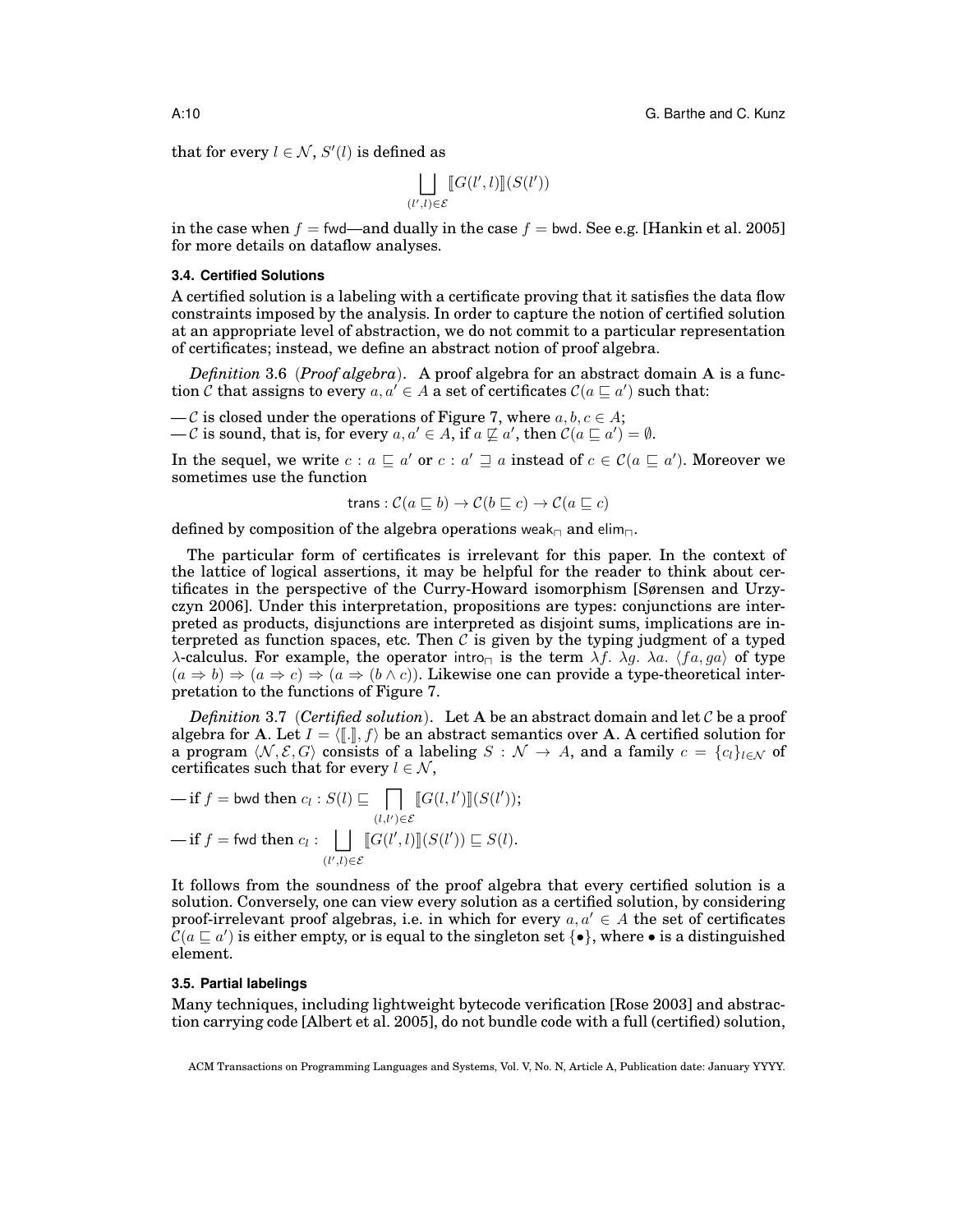axiom :  $C(a \sqsubseteq a)$ weak<sub> $\Box$ </sub> :  $\mathcal{C}(a \sqsubseteq b) \rightarrow \mathcal{C}(a \sqcap c \sqsubseteq b)$ weak $\mathsf{u} \; : \; \mathcal{C}(a \sqsubseteq b) \rightarrow \mathcal{C}(a \sqsubseteq b \sqcup c)$ elim $\Box$  :  $\mathcal{C}(c \sqcap a \sqsubseteq b) \to \mathcal{C}(c \sqsubseteq a) \to \mathcal{C}(c \sqsubseteq b)$  $\mathsf{intro}_{\sqcup}$  :  $\mathcal{C}(a \sqsubseteq c) \to \mathcal{C}(b \sqsubseteq c) \to \mathcal{C}(a \sqcup b \sqsubseteq c)$  $\text{introp} : \mathcal{C}(a \sqsubseteq b) \to \mathcal{C}(a \sqsubseteq c) \to \mathcal{C}(a \sqsubseteq b \sqcap c)$ 

Fig. 7. Proof Algebra

but with a partial labeling (and some certificates) from which a full (certified) solution can be reconstructed. The purpose of this section is to show the construction of a (certified) solution from a (certified) partial labeling. We start by defining partial labelings.

*Definition* 3.8 (*Partial labeling*). A partial labeling for a program  $\langle N, \mathcal{E}, G \rangle$  is a partial function  $S : \mathcal{N} \to A$  such that entry and output nodes are annotated, i.e.  $\mathcal{O} \cup \{l_{\mathsf{init}}\} \subseteq \textsf{dom}(S)$ , and such that the program is sufficiently annotated, i.e. the graph  $\langle \mathcal{N}_0, \mathcal{E} \cap \mathcal{N}_0 \times \mathcal{N}_0 \rangle$  where  $\mathcal{N}_0 = \mathcal{N} \setminus \text{dom}(S)$  is acyclic.

The first condition on partial labelings ensures that the program pre and postcondition are specified—by its annotations on entry and output nodes—whereas the second condition ensures that we dispose of sufficient annotations on loops to reconstruct a total labeling from the partial one. Note that a labeling can be seen as a partial labeling S such that dom(S) = N. Moreover, note that given a partial labeling S for a program  $\langle N, \mathcal{E}, G \rangle$ , one can define for every node its weight as the length of the shortest path to an annotated node, i.e. a node that belongs to the domain of S. One can then reason by induction on the weight of nodes.

We now show how to build a labeling from a partial one.

*Definition* 3.9 (*Annotation propagation, verification condition*). Let annot be a partial labeling for a program  $P = \langle N, \mathcal{E}, G \rangle$ . The total labeling annot for the program P is defined by the clause:

$$
-\text{if } f = \text{bwd, } \overline{\text{annot}}(l) = \begin{cases} \text{annot}(l) & \text{if } l \in \text{dom}(\text{annot}) \\ \prod_{(l,l') \in \mathcal{E}} \llbracket G(l,l') \rrbracket(\overline{\text{annot}}(l')) & \text{otherwise} \end{cases}
$$

$$
-\text{if } f = \text{fwd, } \overline{\text{annot}}(l) = \begin{cases} \text{annot}(l) & \text{if } l \in \text{dom}(\text{annot}) \\ \prod_{(l',l') \in \mathcal{E}} \llbracket G(l',l) \rrbracket(\overline{\text{annot}}(l')) & \text{otherwise} \end{cases}
$$

For every  $l \in$  dom(annot), the verification condition  $vc(l)$  is defined by the clause

$$
-vc(l) := \text{annot}(l) \sqsubseteq \prod_{(l,l')\in \mathcal{E}} [G(l,l')] (\overline{\text{annot}}(l')) \text{ if } f = \text{bwd};
$$
  

$$
-vc(l) := \bigsqcup_{(l',l)\in \mathcal{E}} [G(l',l)] (\overline{\text{annot}}(l')) \sqsubseteq \text{annot}(l) \text{ if } f = \text{fwd}.
$$

*Example* 3.10*.* A weakest precondition calculus is a typical example of verification mechanisms that operate on partially labeled programs. Consider the program in Figure 8. One can easily check that it is sufficient to annotate the set of labels  $\{l_1, l_2, l_7\}$ : a precondition, a postcondition, and a loop invariant, as shown in the figure. Indeed, since the subgraph  $\mathcal{N} \setminus \{l_1, l_2, l_7\}$  is acyclic, a total labeling can be reconstructed from a specification with domain  $\{l_1, l_2, l_7\}$ . The weakest precondition fully annotates the program, and extracts proof obligations as described above.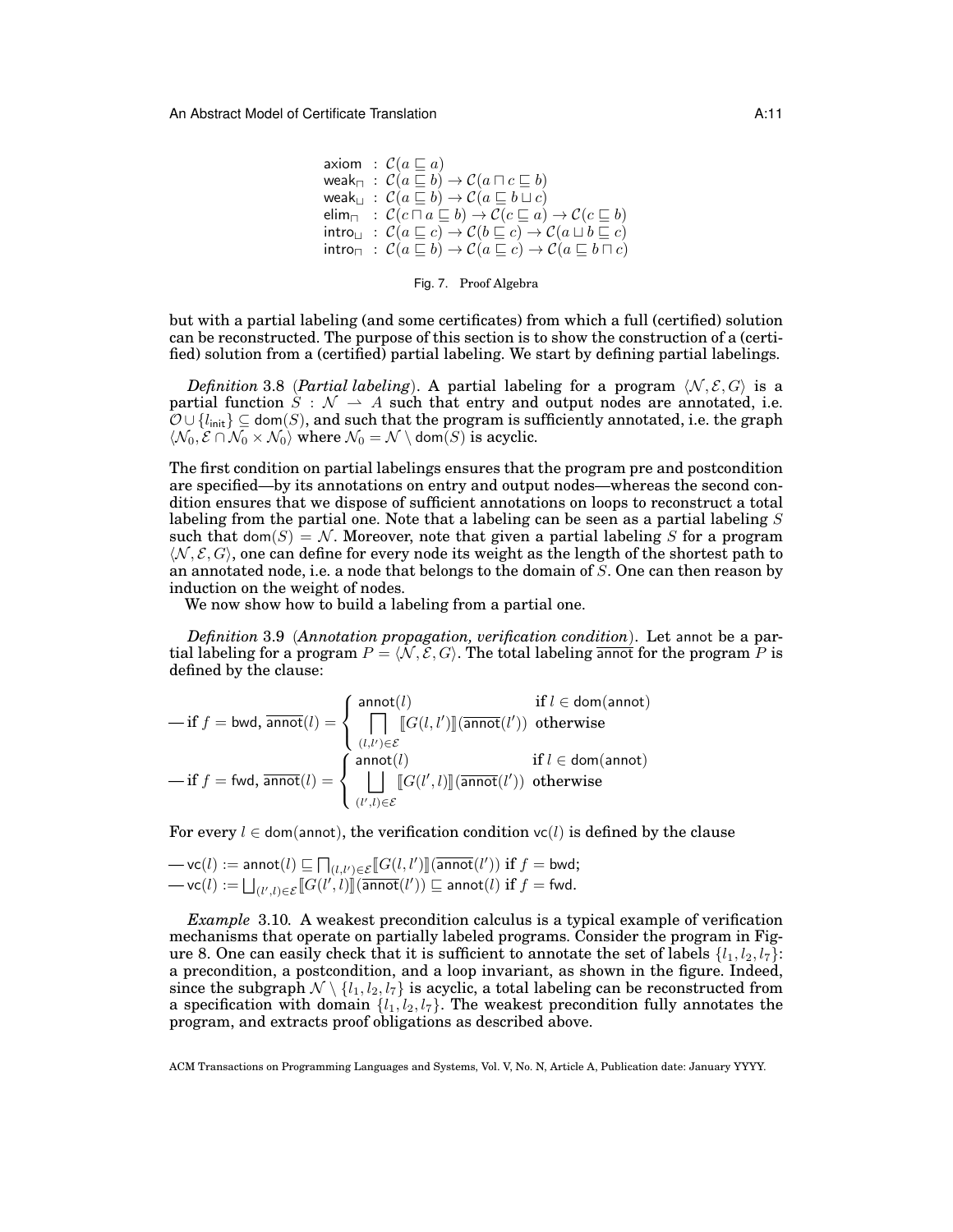

Fig. 8. Annotated Program

In the rest of this section, we show that it is sufficient to provide one certificate for each  $l \in \{l_1, l_2, l_7\}$ . In this particular example, this corresponds to the certificates  $c_i, c_l,$ and  $c_f$  introduced in Section 2.

The following lemma shows that, given a partial labeling annot, one can build certificates of the verification conditions for annot from certificates of the verification conditions for annot.

LEMMA 3.11. Let annot be a partial labeling for a program  $\langle N, \mathcal{E}, G \rangle$  and assume  $we$  have a certificate  $c_l$  :  $\mathsf{vc}(l)$  for every  $l \in$  dom(annot). Then there exists  $c'$  such that  $\langle \overline{\text{annot}}, c' \rangle$  is a certified solution.

PROOF. By definition of annot, one sees that c' defined as

$$
c'(l) = \begin{cases} c(l) & \text{if } l \in \text{dom}(c) \\ \text{axiom}(\overline{\text{annot}}(l)) & \text{otherwise} \end{cases}
$$

*is such that*  $\langle \overline{\mathsf{annot}}, c' \rangle$  *is a certified solution.* 

In the sequel, we shall abuse language and speak about certified solutions of the form  $\langle$  annot, c) where annot is a partial labeling and c is an indexed family of certificates that establish all verification conditions of annot.

### **3.6. Concrete Semantics**

Although the technical development of the paper only refers to abstract semantics, we provide a definition of program concrete semantics, and recall the definition of soundness of abstract semantics w.r.t. concrete semantics. The concrete semantics of programs is modeled as a transition relation between states.

*Definition* 3.12 (*Concrete semantics*). Let Env be a set of environments. For every s ∈ Stmt we assume given a transition relation  $|\mathcal{S}|$  ⊆ Env × Env. We define the set of states as State =  $\mathcal{N} \times$  Env, and the transition relation  $\sim \subseteq$  State  $\times$  State by the clause  $\langle l, \eta \rangle \rightsquigarrow \langle l', \eta' \rangle$  if and only if  $(\eta, \eta') \in (G(l, l'))$ .

The reflexive and transitive closure of the relation  $\rightsquigarrow$  is denoted by  $\rightsquigarrow^{\star}$ . Moreover, we say that a program P with initial memory  $\eta$ , evaluates to  $\eta'$ , written  $P$ ,  $\eta \downarrow_{l_o} \eta'$ , iff  $\langle l_{\mathsf{init}}, \eta \rangle \leadsto^{\star} \langle l_o, \eta' \rangle$  and  $l_o \in \mathcal{O}$ .

For the statement language  $\mu$ Stmt, we take Env to be the set of mappings from variables to integer values, i.e.  $Env = Var \rightarrow \mathbb{Z}$ , where Var is an infinite set of variables. The concrete semantics is defined using the semantics of expressions, that assigns to each expression e and environment  $\eta$  a value  $\langle e \rangle_{\eta}$ . Formally, the concrete semantics is given by the clauses:

ACM Transactions on Programming Languages and Systems, Vol. V, No. N, Article A, Publication date: January YYYY.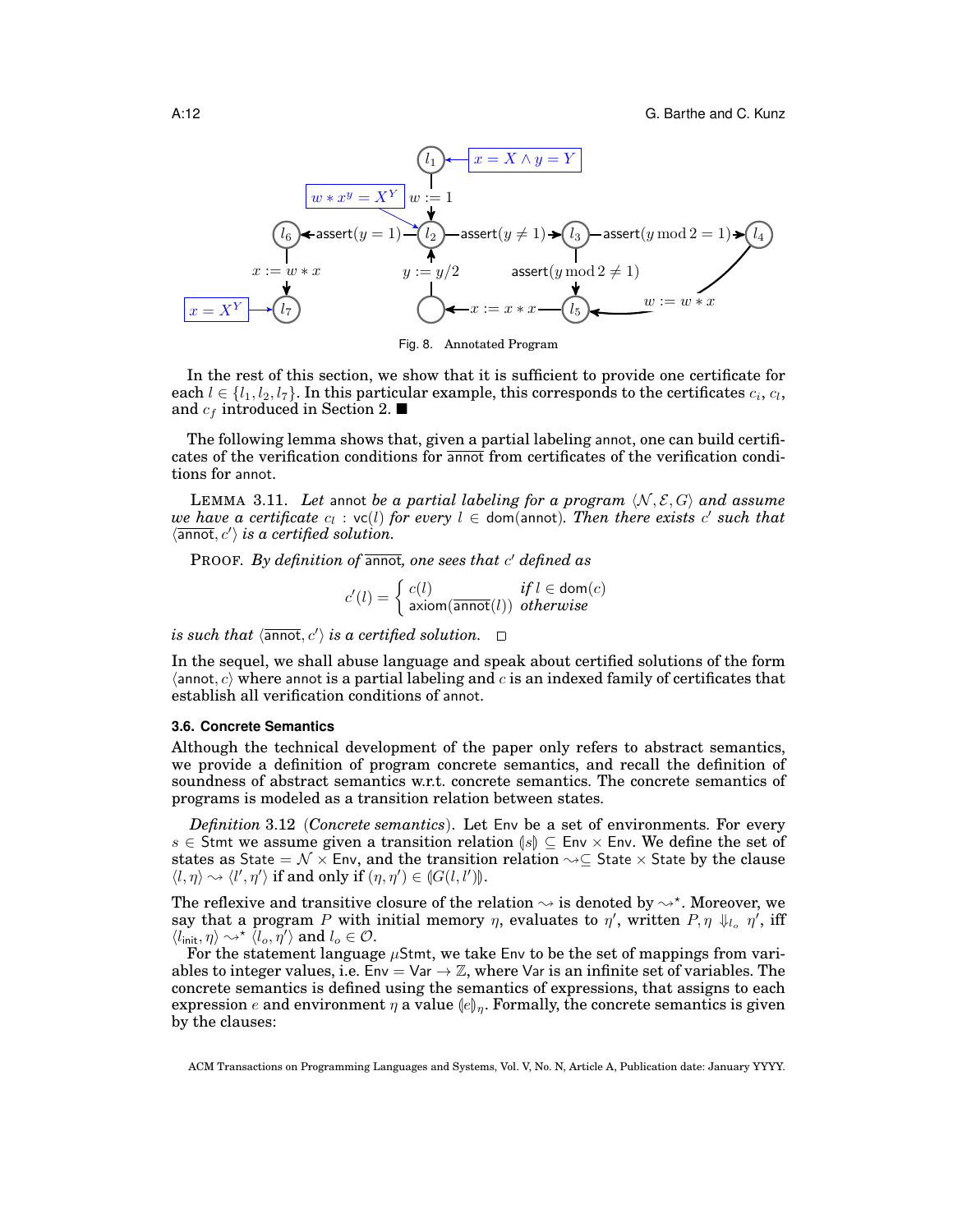$(- (n, \eta') \in (\text{assert } b]) \text{ iff } \eta = \eta' \text{ and } (b)_{\eta} = \text{true};$ <br>  $(- (n, \eta') \in (x - e]) \text{ iff } \eta' = [n, x \mapsto n] \text{ when }$ 

 $-(\eta, \eta') \in (x := e)$  iff  $\eta' = [\eta : x \mapsto n]$ , where  $n = (e)_{\eta}$ —and  $[\eta : x \mapsto n]$  is the unique manning such that mapping such that

$$
[\eta : x \mapsto n](y) = \begin{cases} n & \text{if } x = y \\ \eta(y) & \text{otherwise} \end{cases}
$$

 $-(\eta, \eta') \in (\text{skip}) \text{ iff } \eta = \eta'$ ; and<br>  $-(\eta, \eta') \in (\text{else}, \text{else}) \text{ iff there exists}$ 

 $-(\eta, \eta') \in (s_1; s_2)$  iff there exists  $\eta''$  s.t.  $(\eta, \eta'') \in (s_1)$  and  $(\eta'', \eta') \in (s_2)$ .

We now define the soundness of an abstract semantics w.r.t. the concrete semantics.

*Definition* 3.13 (*Soundness*). Let A be an abstract domain and  $\langle [\![ . ]\!]$ ,  $f \rangle$  be an abstract semantics over A. Let  $\models_A \subseteq \text{Env} \times A$  be a satisfaction relation. The abstract semantics is sound (w.r.t. the concrete semantics and  $\models_A$ ) iff for all  $s \in$  Stmt,  $a \in A$  and  $\eta, \eta' \in \mathsf{Env} \text{ such that } (\eta, \eta') \in (\mathsf{ls}):\$ 

 $-f =$  bwd and  $\models A \eta : \llbracket s \rrbracket a$  implies  $\models a \eta' : a$ <br> $\bot$  f  $\vdash$  fwd and  $\models a \eta' : a$  implies  $\models \eta' : \llbracket s \rrbracket a$  $-f = \text{fwd} \text{ and } \models_A \eta : a \text{ implies } \models_a \eta' : \llbracket s \rrbracket a$ 

If an abstract semantics is sound w.r.t. the concrete semantics, then the solutions for a program P provide a sound abstraction of its concrete semantics.

PROPOSITION 3.14 (SOUNDNESS OF ABSTRACT INTERPRETATION). *Let* A *be an abstract domain and*  $\langle [\cdot] , f \rangle$  *be an abstract semantics over* A. Let  $\models_A \subseteq \text{Env} \times A$  *be a satisfaction relation. Assume that*  $\langle \lbrack \cdot \rbrack \rbrack$ ,  $f \rangle$  *is sound over the concrete semantics and*  $\models A$ *. Then for every program*  $P = \langle N, \mathcal{E}, \mathcal{G} \rangle$ , solution S for P, and edges  $(l, l') \in \mathcal{E}$  such that  $\langle l, \eta \rangle \rightsquigarrow \langle l', \eta' \rangle$ , if  $\models_A \eta : S(l)$  then  $\models_A \eta' : S(l').$ 

It follows from the proposition above that if  $P, \eta \downarrow_{l_o} \eta'$  and S is a solution for P, then  $\models_A \eta : S(l_\text{init})$  entails  $\models_A \eta' : S(l_o).$  When instantiated to program logics, the statement coincides with the usual formulation of soundness.

## **4. CERTIFYING ANALYZERS**

This section addresses the problem of automatically producing certified solutions from solutions. More concretely, our goal is to transform solutions that are inferred by an automatic program analysis, into certified solutions that can be verified using deductive methods. Therefore, we consider abstract domains A and  $A^{\sharp}$  that are related by a monotone function  $\gamma : A^{\sharp} \to A$ , and abstract semantics  $\langle [\![ . ] ]_A, f \rangle$  and  $\langle [\![ . ] ]_{A^{\sharp}}, f^{\sharp} \rangle$  over A and  $A^{\sharp}$  respectively. The concretization function  $\alpha$  mans static analysis results to the and  $A^{\sharp}$  respectively. The concretization function  $\gamma$  maps static analysis results to the logical representation of the deductive framework. Assuming that A is endowed with a proof algebra, we want to transform every solution S for a program P over  $(\llbracket . \rrbracket_{4^{\sharp}}, f^{\sharp})$  into a certified solution  $(\gamma \circ S \circ)$  for P over  $(\llbracket . \rrbracket_{+}, f)$  Our main result gives sufficient into a certified solution  $\langle \gamma \circ S, c \rangle$  for P over  $\langle [\![ . ]\!]_A, f \rangle$ . Our main result gives sufficient conditions for the existence and automated construction of certified solutions. In the next section, we explain how to use the result of certifying analyzers in certificate translation algorithms.

We begin by defining the soundness of an abstract semantics w.r.t. another.

*Definition* 4.1 (*Soundness*). Let A and  $A^{\sharp}$  be abstract domains. Let  $\gamma : A^{\sharp} \to A$  be a monotone function. An abstract semantics  $\langle [\![ \cdot ]\!]_{A^{\sharp}}, f^{\sharp} \rangle$  over  $A^{\sharp}$  is sound (along  $\gamma$ ) w.r.t.<br>an abstract semantics  $\langle [\![ \cdot ]\!]_{A^{\sharp}} f \rangle$  over A iff for all  $a \in A^{\sharp}$  and  $s \in$  Stmt, the inequality  $\Phi$ an abstract semantics  $\langle [\![ . ]\!]_A, f \rangle$  over A iff for all  $a \in A^{\sharp}$  and  $s \in$  Stmt, the inequality  $\Phi_{s,a}$  holds, where  $\Phi_{s,a}$  is defined as follows:

 $-\text{if } f = f^{\sharp} = \text{fwd} \text{ then } \Phi_{s,a} \text{ is } [\![s]\!]_A(\gamma(a)) \sqsubseteq \gamma([\![s]\!]_{A^{\sharp}}(a));$ <br>
if  $f = f^{\sharp} = \text{hwd} \text{ then } \Phi_{s,a} \text{ is } [\![s]\!]_A(\gamma(a)) \sqsupset \gamma([\![s]\!]_{A^{\sharp}}(a));$  $\begin{aligned} \mathbf{u} = \mathbf{f}^{\sharp} &= \mathsf{bwd} \ \mathbf{t} \mathbf{h}\mathbf{e} \ \Phi_{s,a} \ \mathbf{i}\mathbf{s} \ [\![s]\!]_A(\gamma(a)) \sqsupseteq \gamma([\![s]\!]_A \mathbf{f}(a)); \ \mathbf{v} = \mathbf{f}\mathbf{f} \end{aligned}$  if  $f = \mathsf{fwd} \ \mathbf{and} \ f^{\sharp} = \mathsf{bwd} \ \mathbf{t} \mathbf{h}\mathbf{e} \mathbf{n} \ \Phi_{s,a} \ \mathbf{i}\mathbf{s} \ [\![s]\!]_A(\gamma([\![s]\!]_A$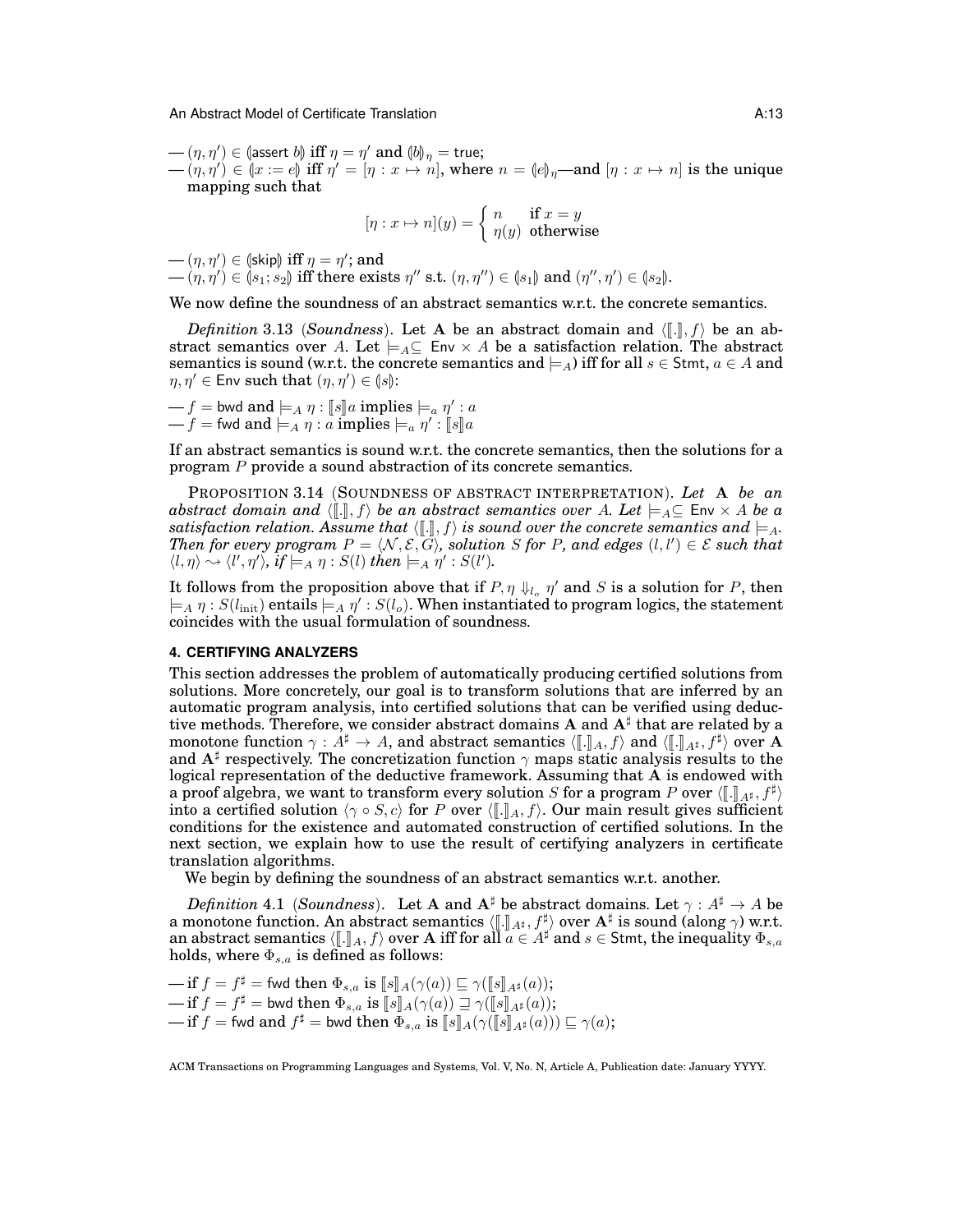$\text{inf } f = \text{bwd} \text{ and } f^{\sharp} = \text{fwd} \text{ then } \Phi_{s,a} \text{ is } \llbracket s \rrbracket_A(\gamma(\llbracket s \rrbracket_{A^{\sharp}}(a))) \sqsupseteq \gamma(a).$ 

We now turn to certifying analyzers. Assuming that the abstract domain A is endowed with a proof algebra, one can consider instead of soundness the stronger notion of provable soundness.

*Definition* 4.2 (*Provable soundness*). Let A and  $A^{\sharp}$  be abstract domains, and let  $\gamma : A^{\sharp} \to A$ . Assume that A is endowed with a proof algebra. An abstract semantics  $\langle [\![ . ] ]\!]_{A^{\sharp}}, f^{\sharp} \rangle$  over  $\mathbf{A}^{\sharp}$  is provably sound (along  $\gamma$ ) w.r.t. an abstract semantics  $\langle [\![ . ]\!]_A, f \rangle$ <br>over A iff the following holds: over A iff the following holds:

— for every  $a, a' \in A^{\sharp}$  s.t.  $a \sqsubseteq^{\sharp} a'$ , there exists the certificate:

$$
\mathsf{monot}_{\gamma}(a, a') : \mathcal{C}(\gamma(a) \sqsubseteq \gamma(a'))
$$

— for every statement s and for every  $b, b' \in A$  there exist the certificate function:

$$
\mathsf{monot}_{[\![s]\!]_A}(b,b'): \mathcal{C}(b \sqsubseteq b') \to \mathcal{C}([\![s]\!]_A(b) \sqsubseteq [\![s]\!]_A(b'))
$$

— for every  $a \in A^{\sharp}$  and  $s \in S$ tmt, there exists a certificate cons<sub>s</sub>(a) of  $\Phi_{s,a}$ , where  $\Phi_{s,a}$  is defined as in Definition 4.1.

PROPOSITION 4.3 (EXISTENCE OF CERTIFYING ANALYZERS). Let A and  $A^{\sharp}$  be ab*stract domains, and let*  $\langle [\![ . ]\!]_A, f \rangle$  *and*  $\langle [\![ . ]\!]_{A^{\sharp}}, f^{\sharp} \rangle$  *be abstract semantics over* **A** *and*  $A^{\sharp}$ <br>respectively Let  $\alpha \cdot A^{\sharp} \to A$  and assume that  $\langle [\![ . ]\!]_{A^{\sharp}} f^{\sharp} \rangle$  is provably sound (along  $\alpha$ *respectively. Let*  $\gamma : A^{\sharp} \to \tilde{A}$  and assume that  $\langle [\cdot]]_{A^{\sharp}}, f^{\sharp} \rangle$  is provably sound (along  $\gamma$ ) over  $\langle \mathbb{I} \rangle$ ,  $f$ ,  $\langle \mathbb{I} \rangle$  and the provably sound into a certified  $\langle [\![ \cdot ]\!]_A, f \rangle$ . Then, every solution for P over  $\langle [\![ \cdot ]\!]_{A^\sharp}, f^\sharp \rangle$  can be transformed into a certified solution for P over  $(\lceil \cdot \rceil)_A, f \rangle$ *solution for* P *over*  $\langle \llbracket . \rrbracket_A, f \rangle$ .

PROOF. *The proof proceeds by showing a step-by-step construction of the certificates for* γ ◦ S *from the certificates assumed by hypothesis and applying the functions of the proof algebra. The certificates are defined from the certificates* cons*, in Figure 9. In the figure,* s stands for  $G(l, l')$  and  $T$  and  $T^{\sharp}$  stand for  $[[G(l, l')]_A$  and  $[[G(l, l')]_A$ <sup>\*</sup>,<br>respectively Consider for instance the case in which  $f - f^{\sharp}$  – fwd. As hypothesis, since S  $respectively.$  Consider for instance the case in which  $f=\dot{f}^{\sharp}=\dot{f}$ wd. As hypothesis, since  $S$  $i\mathbf{s}$  *a* solution over  $\langle [\![ . ]\!]_{A^{\sharp}}, f^{\sharp} \rangle$  we have that  $T^{\sharp}(S(l)) \sqsubseteq^{\sharp} S(l')$ . From monotony of  $\gamma$ , we have  $\alpha$  certificate of  $\gamma(T^{\sharp}(S(l))) \sqsubset \gamma(S(l'))$  from which we obtain a certificate of the weaker  $a$  certificate of  $\gamma(T^{\sharp}(\overline{S}(l)))\sqsubseteq \gamma(S(l'))$ , from which we obtain a certificate of the weaker  $\textit{constraint}\ \gamma(T^\sharp(S(l)))\Box T(\gamma(S(l)))\sqsubseteq \gamma(S(l'))$  by application of the proof algebra function  $\text{weak}_{\Box}$ . Since the abstract semantics  $\langle [\![ . ]\!]_{A^{\sharp}}, f^{\sharp} \rangle$  is proved to be sound w.r.t.  $\langle [\![ . ]\!]_{A}, f \rangle$ , we have a certificate for  $T(\gamma(S(l))) \sqsubseteq \gamma(T^{\sharp}(S(l)))$ , which is combined with a certificate  $\sigma f \gamma(T^{\sharp}(S(l))) \sqcap T(\gamma(S(l))) \sqsubseteq \gamma(S(l'))$  *to obtain a certificate for*  $T(\gamma(S(l))) \sqsubseteq \gamma(S(l'))$ .<br>The final certificate for  $l \perp$   $T(\gamma(S(l))) \sqsubset \gamma(S(l'))$  is obtained than by a repeated The final certificate for  $\bigsqcup_{l:\ (l,l')\in\mathcal{E}} T(\gamma(S(l)))\sqsubseteq \gamma(S(l'))$  is obtained then by a repeated application of the intro<sub> $\cup$ </sub> operator over every predecessor of l'. The remaining cases are *symmetrical.*

The remaining of this section is devoted to illustrate Proposition 4.3. We consider the certification of a forward analysis w.r.t. a weakest precondition and strongest postcondition calculus, and the certification of a weakest precondition w.r.t. a strongest postcondition calculus.

Consider the forward abstract semantics  $\llbracket . \rrbracket_{A^\sharp}$  over the lattice (Var  $\to \text{Expr})_\perp$ , where Expr is the flat join semi-lattice of expressions: i.e., the set of expressions plus the  $\top$ element. Let  $\|e\|_{\rho}$  be defined as a substitution in e of every variable v s.t.  $\rho v \neq \perp$  by ρv. Suppose that A is the lattice of logical propositions and that  $γ$  maps elements of  $(Var \rightarrow Expr)$ <sub>⊥</sub> to formulae as defined by the clauses:

$$
\begin{array}{l} \gamma(\bot) = \mathsf{false} \\ \gamma(\rho) = \bigwedge_{\rho v \neq \top} v = \rho v \end{array}
$$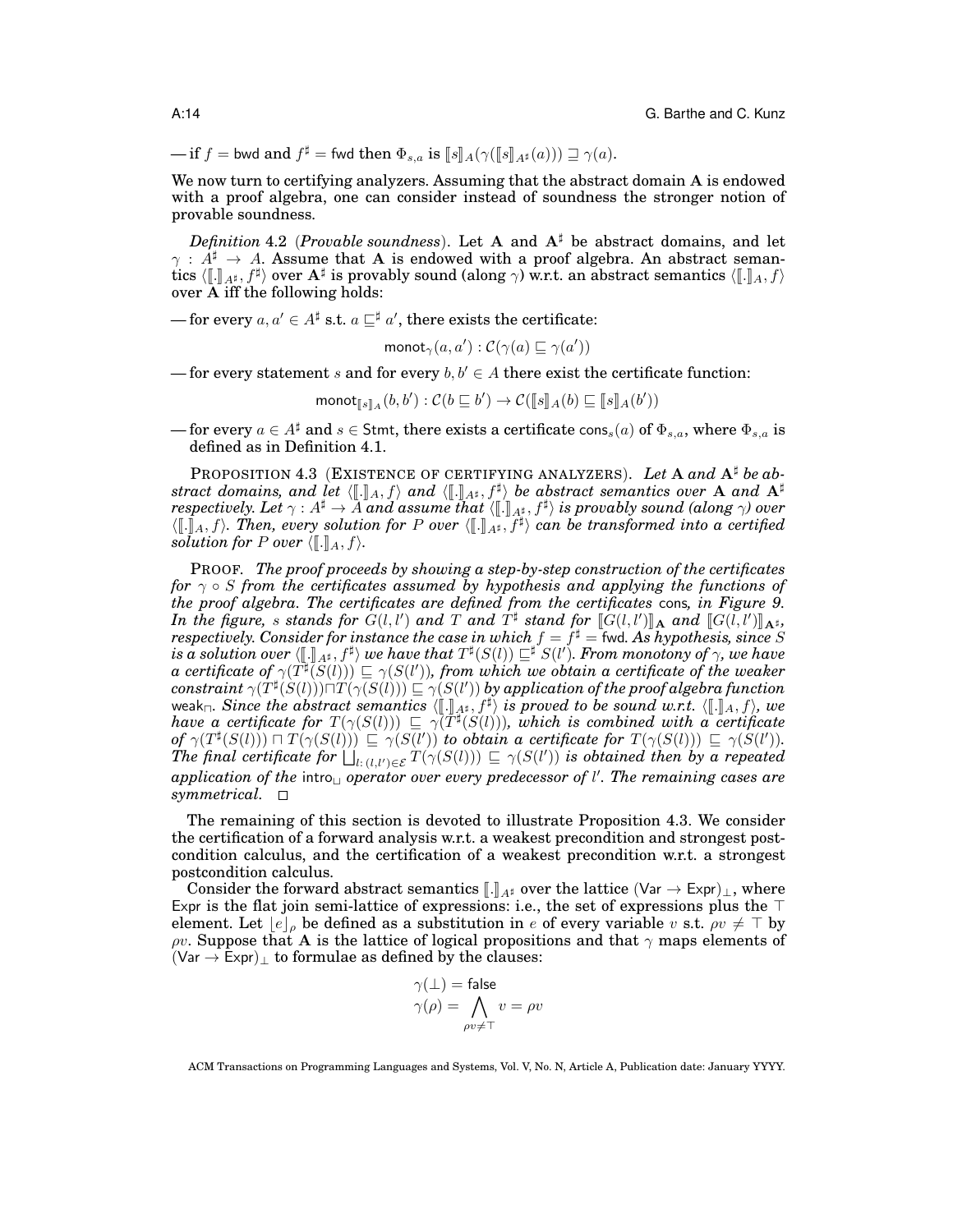| $f = f^{\sharp} = \text{fwd}$                                                                                                 |
|-------------------------------------------------------------------------------------------------------------------------------|
| hyp: $=T^{\sharp}(S(l)) \sqsubseteq^{\sharp} S(l')$                                                                           |
| $p_1$ :=monot <sub><math>\gamma</math></sub> (hyp) : $\gamma(T^{\sharp}(S(l))) \sqsubseteq \gamma(S(l'))$                     |
| $p_2:=\text{cons}_s(S(l)): T(\gamma(S(l))) \sqsubseteq \gamma(T^{\sharp}(S(l)))$                                              |
| $p_3$ :=weak <sub><math>\sqcap(-,p_1): \gamma(T^{\sharp}(S(l))) \sqcap T(\gamma(S(l))) \sqsubseteq \gamma(S(l'))</math></sub> |
| $p_4$ :=elim <sub><math>\sqcap</math></sub> $(p_3, p_2)$ : $T(\gamma(S(l))) \sqsubseteq \gamma(S(l'))$                        |
| $\Box$ $T(\gamma(S(l))) \sqsubseteq \gamma(S(l'))$<br>$c_{l'}{:=}\mathsf{intro}_{\sqcup}(\{p_4\}_{(l,l')\in\mathcal{E}}):$    |
| $l: (l, l') \in \mathcal{E}$                                                                                                  |

| $f = f^{\sharp} =$ bwd                                                                                                                                                                                                                                                                                                                                                                                                                                      |
|-------------------------------------------------------------------------------------------------------------------------------------------------------------------------------------------------------------------------------------------------------------------------------------------------------------------------------------------------------------------------------------------------------------------------------------------------------------|
| hyp:= $S(l) \sqsubseteq^{\sharp} T^{\sharp}_{(l,l')}(S(l'))$<br>$p_1$ :=monot <sub><math>\gamma</math></sub> (hyp) : $\gamma(S(l)) \sqsubseteq \gamma(T^{\sharp}(S(l')))$<br>$p_2:=\text{cons}_s(S(l')): \gamma(T^{\sharp}(S(l'))) \sqsubseteq T(\gamma(S(l')))$<br>$p_3$ :=trans $(p_1, p_2)$ : $\gamma(S(l)) \sqsubseteq T(\gamma(S(l')))$<br>$T(\gamma(S(l')))$<br>$c_l:=\text{intro}_{\sqcap}(\{p_4\}_{(l,l')\in\mathcal{E}}): \gamma(S(l))\sqsubseteq$ |
| $l': (l, l') \in \mathcal{E}$                                                                                                                                                                                                                                                                                                                                                                                                                               |

| $f =$ bwd and $f^{\sharp} =$ fwd                                                                          |
|-----------------------------------------------------------------------------------------------------------|
| hyp: $=T^{\sharp}(S(l)) \sqsubseteq^{\sharp} S(l')$                                                       |
| $p_1$ :=monot <sub><math>\gamma</math></sub> (hyp) : $\gamma(T^{\sharp}(S(l))) \sqsubseteq \gamma(S(l'))$ |
| $p_2$ :=monot $_T: T(\gamma(T^{\sharp}(S(l)))) \sqsubseteq T(\gamma(S(l')))$                              |
| $p_3:=\text{cons}_s(S(l)): \gamma(S(l))\sqsubseteq T(\gamma(T^{\sharp}(S(l))))$                           |
| $p_4$ :=trans $(p_3, p_2)$ : $\gamma(S(l)) \sqsubseteq T(\gamma(S(l')))$                                  |
| $T(\gamma(S(l')))$<br>$c_l:=$ intro $\Box(\{p_4\}_{(l,l')\in\mathcal{E}}): \gamma(S(l))\sqsubseteq$       |
| $l': (l, l') \in \mathcal{E}$                                                                             |

| $f=$ fwd and $f^\sharp=$ bwd                                                                                                                                                                                                                                                                                                                                                                                                                                                                                                                            |
|---------------------------------------------------------------------------------------------------------------------------------------------------------------------------------------------------------------------------------------------------------------------------------------------------------------------------------------------------------------------------------------------------------------------------------------------------------------------------------------------------------------------------------------------------------|
| hyp:= $S(l) \sqsubseteq^{\sharp} T^{\sharp}(S(l'))$<br>$p_1$ :=monot <sub><math>\gamma</math></sub> (hyp) : $\gamma(S(l)) \sqsubseteq \gamma(T^{\sharp}(S(l')))$<br>$p_2$ :=monot $_T: T(\gamma(S(l))) \sqsubseteq T(\gamma(T^{\sharp}(\hat{S(l)})))$<br>$p_3:=\text{cons}_s(S(l')): T(\gamma(T^{\sharp}(S(l')))) \sqsubseteq \gamma(S(l'))$<br>$p_4$ :=trans $(p_3, p_2)$ : $T_{(l', l)}(\gamma(S(l))) \subseteq \gamma(S(l'))$<br>$\Box$ $T(\gamma(S(l))) \sqsubseteq \gamma(S(l'))$<br>$c_{l'} :=$ intro $\cup (\{p_4\}_{(l,l') \in \mathcal{E}})$ : |
| $l: (l, l') \in \mathcal{E}$                                                                                                                                                                                                                                                                                                                                                                                                                                                                                                                            |

Fig. 9. Construction of a certifying analyzer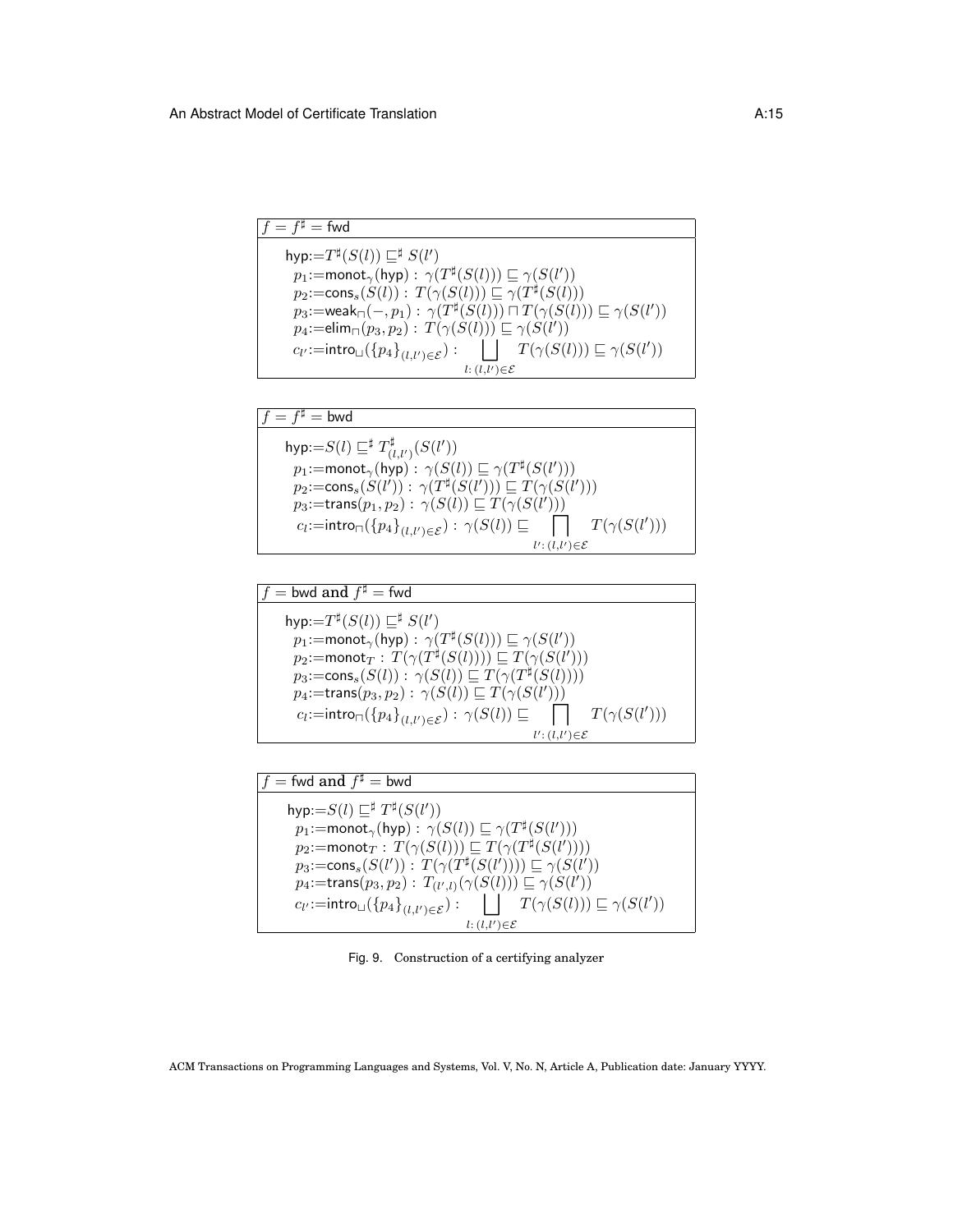In this particular setting it is not difficult to provide a certificate

$$
\mathsf{monot}_\gamma(\rho,\rho'):\gamma(\rho)\Rightarrow\gamma(\rho')
$$

for every abstract environments  $\rho, \rho'$  such that  $\rho \sqsubseteq_A \rho'$ . Indeed, notice that the set of terms in the conjunction  $\gamma(\rho')$  is a subset of the terms in  $\gamma(\rho)$ . A procedure to build a certificate monot $\gamma(\rho, \rho')$  consists of an iterative application of the weak<sub>n</sub> operator over the trivial certificate axiom $(\gamma(\rho')) : \mathcal{C}(\gamma(\rho') \Rightarrow \gamma(\rho'))$ :

$$
\mathsf{weak}_{\square}(x_1=\rho x_1,\ldots \mathsf{weak}_{\square}(x_k=\rho x_k,\mathsf{axiom}(\gamma(\rho')))\ldots):\mathcal{C}(\gamma(\rho)\Rightarrow \gamma(\rho'))
$$

where the set of variables  $\{x_1, ..., x_k\}$  is  $\{x \mid \rho x \neq \top \land \rho' x = \top\}.$ 

The soundness of the abstract semantics  $\langle [\![ . ]\!]_{A^{\sharp}},$  fwd $\rangle$  w.r.t. a weakest precondition and a strongest postcondition verification setting is established by proving

$$
\gamma(\rho) \Rightarrow \mathsf{wp}(s) \left( \gamma([\![s]\!]) \right) \qquad \mathsf{sp}(s) \left( \gamma(\rho) \right) \Rightarrow \gamma([\![s]\!]) \rho
$$

for all abstract environment  $\rho \in A$  and statement s, respectively. Consider, for instance, the statement  $x := y + z$  and abstract environment  $\rho$  with  $\rho x = 5$ ,  $\rho z = 7$ , and  $\rho v = \top$ for any other variable  $v$ . To verify the abstract analysis w.r.t. the weakest precondition calculus, from definition of  $\llbracket . \rrbracket$ , one must prove that

$$
\bigwedge_{\rho v \neq \top} v = \rho v \Rightarrow \text{wp}(x := y + z) \left( x = \lfloor y + z \rfloor_{\rho} \land \bigwedge_{\rho v \neq \top \land v \neq x} v = \rho v \right)
$$

which from definition of wp is equivalent to

$$
x = 5 \land z = 7 \Rightarrow y + z = y + 7 \land z = 7
$$

Assume we have for all expressions  $e, e_1, e_2, e'_1, e'_2$  the certificate eq $(e): \mathcal{C}(e=e)$  and the certificate function plus eq :  $\mathcal{C}(e_1=e_1')\to\mathcal{C}(e_2=e_2')\to\mathcal{C}(e_1+e_2=e_1'+e_2').$  Then the certificate for the proof obligation above can be defined as

$$
\lambda \langle c, c' \rangle : C(x = 5 \land z = y). \langle \mathsf{plus\_eq}(\mathsf{eq}(y), c'), c' \rangle
$$

In Section 5, we make use of the certificates introduced in this section to certify the partial analysis labeling shown in Figure 15. From Proposition 4.3 and the existence of the certificates monot<sub>γ</sub>, monot<sub>γρ</sub>, and cons, there exists a certified solution  $\langle S, c \rangle$  such that S associates the assertion  $y = 2 * p$  to the node  $l_1$ , the assertion  $y' = 2 * p \wedge x = x'$ to the nodes  $\{l'_2, l'_3, l'_5\}$  and true to any other node. In the next section, we make the implicit assumption that the analysis results used in the examples are certified.

To verify the abstract analysis w.r.t. the strongest postcondition calculus, one must prove that

$$
\mathsf{sp}(x := y + z) \left( \bigwedge_{\rho v \neq \top} v = \rho v \right) \Rightarrow x = \lfloor y + z \rfloor_{\rho} \land \bigwedge_{\rho v \neq \top \land v \neq x} v = \rho v
$$

which from definition of sp is equivalent to

$$
\exists x'. x' = 5 \land z = 7 \land x := y + z \Longrightarrow x = y + 7 \land z = 7
$$

Proposition 4.3 also considers the certification of verification settings at the same level of abstraction, i.e., with  $\gamma: A \to A^{\sharp}$  defined as the identity function. For example, to verify that a weakest precondition calculus is sound w.r.t. a strongest postcondition calculus, one must show for every formula  $\phi$  and statement s that  $\mathsf{sp}(s)(\mathsf{wp}(s) \phi) \Rightarrow \phi$ . For the assignment  $x := e$ , one must discharge proof obligations of the form

$$
\exists x'. x = e[^{x'}\!/x] \land \phi[^{\rho}\!/x][^{x'}\!/x] \Rightarrow \phi
$$

ACM Transactions on Programming Languages and Systems, Vol. V, No. N, Article A, Publication date: January YYYY.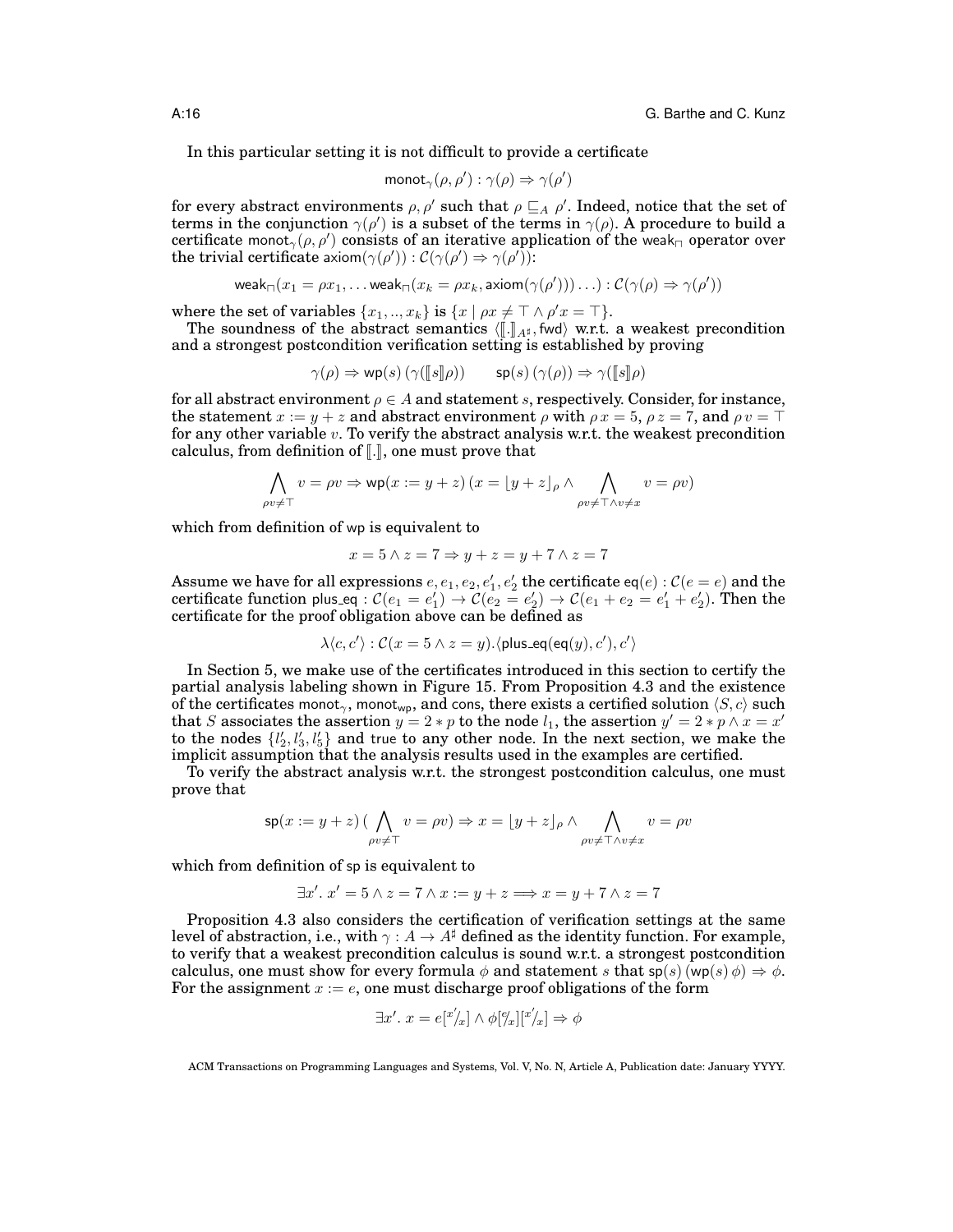#### **5. CERTIFICATE TRANSLATION**

In this section, we provide sufficient conditions for the existence for certificate translators, that map certificates of a program  $P$  into certificates of another program  $P'$ , derived from  $P$  by a program transformation. Rather than attempting to prove a general result where  $P$  and  $P'$  are related in some complex manner, we establish three results for basic transformations that can be used in combination to cover many cases of interest.

In a first instance, Section 5.1 considers a program transformation that consists in duplicating fragments of the graph representation of  $P$ , modeling transformations such as loop unrolling and function inlining. In a second instance, Section 5.2 requires that the transformed program  $P'$  is a subgraph of the original program P. This is the case, for example, when  $P'$  is derived from  $P$  by applying optimizations such as constant propagation or common sub-expression elimination. In a third instance, in Section 5.3, we abstract away some of the structure of the program to deal with optimizations that do not preserve so tightly the structure of programs, such as code motion. Finally, we generalize certificate translation to cover optimizations such as dead variable elimination.

# **5.1. Code Duplication**

Some program transformations change the program size with no effect in the execution performance, enabling further program optimizations. Typical cases of code duplication are loop unrolling and function inlining. In this section, we model this class of transformations as a duplication of fragments of the program graph representation. Consider for instance the case of loop unrolling, in which one or more iterations of the loop body are executed separately before entering the loop:

| $l_1: x := 0;$                    | $l_a: x := 0;$                     |
|-----------------------------------|------------------------------------|
| $l_2: \text{while } b \text{ do}$ | $l_b: \text{ if } b \text{ then}$  |
| $s$                               | $s;$                               |
| $l_3: \text{ done}$               | $l_c: \text{ while } b \text{ do}$ |
| $s$                               | done                               |
| $l_d: \text{ fi}$                 |                                    |

In the program at the right, we duplicate one iteration of the statement  $s$  representing the loop body. It is executed under the condition  $b$  in order to preserve the original program semantics. In the transformed program, the unrolled iteration of the loop body s is executed with the variable x holding the value  $0$ , a condition that may be invalidated by the successive loop iterations. To illustrate this transformation in our program representation, consider the Figure 10. The graph on the left shows the structure of the original program, where node  $l_2$  represents the head of a loop, and the edge  $(l_2, l_2)$  the execution of the loop body. The graph on the right shows the result of unrolling the first execution of the loop body. When execution reaches node  $l_b$ , the transition  $(l_b, l_c)$ (representing one execution of the loop body) is followed if the loop guard is satisfied; then the remaining loop iterations may proceed. If the loop guard is not satisfied, then the execution continues to node  $l_d$ .

In the rest of this section, we formalize code duplication in our abstract setting, and show how to deal with certificate translation for this class of transformations.

*Definition* 5.1 (*Node duplication*). A program  $\tilde{P} = \langle \tilde{\mathcal{N}}, \tilde{\mathcal{E}}, \tilde{\mathcal{G}} \rangle$  is the result of duplicating nodes of program  $P = \langle N, \mathcal{E}, G \rangle$  if there exists a surjective function  $\pi : \mathring{\mathcal{N}} \to \mathcal{N}$ such that for every  $(l, l') \in \mathring{\mathcal{E}}$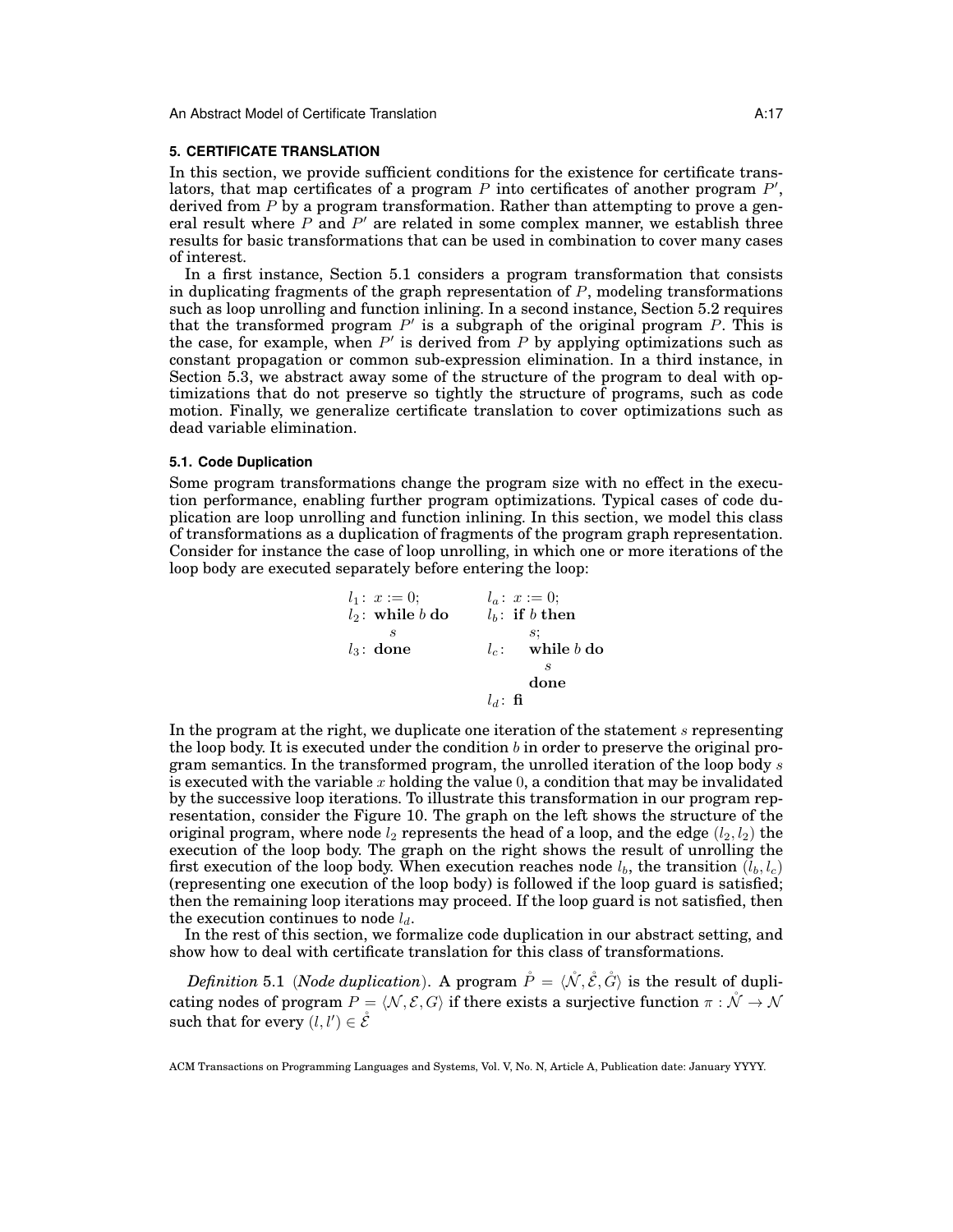



Fig. 10. Loop Unrolling Example

 $-(\pi l, \pi l') \in \mathcal{E}$  and  $-\mathring{G}(l, l') = G(\pi l, \pi l').$ 

Notice from this definition that  $\langle l_1, \sigma_1 \rangle, \langle l_2, \sigma_2 \rangle, \ldots, \langle l_k, \sigma_k \rangle$  is an execution trace in P only if  $\langle \pi l_1, \sigma_1 \rangle$ ,  $\langle \pi l_2, \sigma_2 \rangle$ , ...,  $\langle \pi l_k, \sigma_k \rangle$  is a trace in P.

*Example* 5.2. Figure 11 shows the result of applying loop unrolling: nodes  $l_2$ ,  $l_3$ ,  $l_4$ and  $l_5$  are duplicated into the nodes  $l'_2$ ,  $l'_3$ ,  $l'_4$ , and  $l'_5$ , respectively, and a new subset of edges is defined accordingly. Formally, the duplicated graph is such that  $\mathcal{N} \subseteq \mathcal{N}$  and and a projection function  $\pi : \mathcal{N} \to \mathcal{N}$  can be defined as  $\pi l_2' = l_2$ ,  $\pi l_3' = l_3$ ,  $\pi l_4' = l_4$ ,  $\pi l_5' = \tilde{l}_5$ , and  $\pi l = l$  for any other node.

**PROPOSITION 5.3.** Let A be an abstract domain,  $I = \langle \lceil \cdot \rceil \rangle$ , f) an abstract semantics *over* A*, and* C *a proof algebra for* A*. Assume the certificates of Fig. 12 exist for every abstract elements*  $a_1, a_2, b_1, b_2 \in A$ . Then every certified solution  $\langle$  annot, c $\rangle$  for P can be *transformed into a certified solution*  $\langle$  annot,  $\partial \rangle$  *for*  $\tilde{P}$ *, where* annot $(l) =$  annot $(\pi l)$  *for all*  $l \in \mathcal{N}$  *s.t.*  $\pi l \in$  dom(annot).

PROOF. *We proceed by induction, using the principle derived from the fact that* annot *is a sufficient annotation. More concretely, one can attach to every node a weight that corresponds to the length of the longest path to an annotated node, that is, a node* l *in* dom(annot)*.*

*To generate a certificate for the transformed program it is sufficient to provide the following certificates:*

 $\mathcal{L} = \text{goal}(l) : \overline{\text{annot}}(\pi l) \sqsubseteq \overline{\text{annot}}(l), \text{ if } f = \text{bwd}, \text{ or }$  $-\text{goal}(l)$  :  $\overline{\text{annot}}(l) \sqsubseteq \overline{\text{annot}}(\pi l)$ *, if*  $f = \text{fwd}$ *,* 

*for all node*  $l \in \mathcal{N}$ *. Indeed, for instance when*  $f =$  bwd, one can make use of the certificate monot<sub>[.]</sub> *in Figure 12 to generate certificates of the form* 

$$
\mathsf{annot}(l) \sqsubseteq \prod_{(l,l') \in \hat{\mathcal{E}}} \overline{\mathsf{annot}}(l')
$$

*from the original certificates*

$$
\mathsf{annot}(l) \sqsubseteq \bigcap_{(l,l') \in \mathcal{E}} \overline{\mathsf{annot}}(l')
$$

*the definition* annot  $(l)$  = annot  $(\pi l)$  *and the certificate* goal(*l*) *for all*  $l \in$  dom(annot)*, and the certificate operator* monot<sub>[[.]</sub>.

*We describe now the construction of certificate* goal. For  $l \in \mathcal{N}$  *such that*  $\pi l$  *is in* dom(annot), the certificate goal is trivial by definition of annot, that is, an application *of the* axiom *operation of the proof algebra. For every*  $l \in \mathcal{N}$  *s.t.*  $\pi l \notin \mathcal{N}$ *, the certificate* 

ACM Transactions on Programming Languages and Systems, Vol. V, No. N, Article A, Publication date: January YYYY.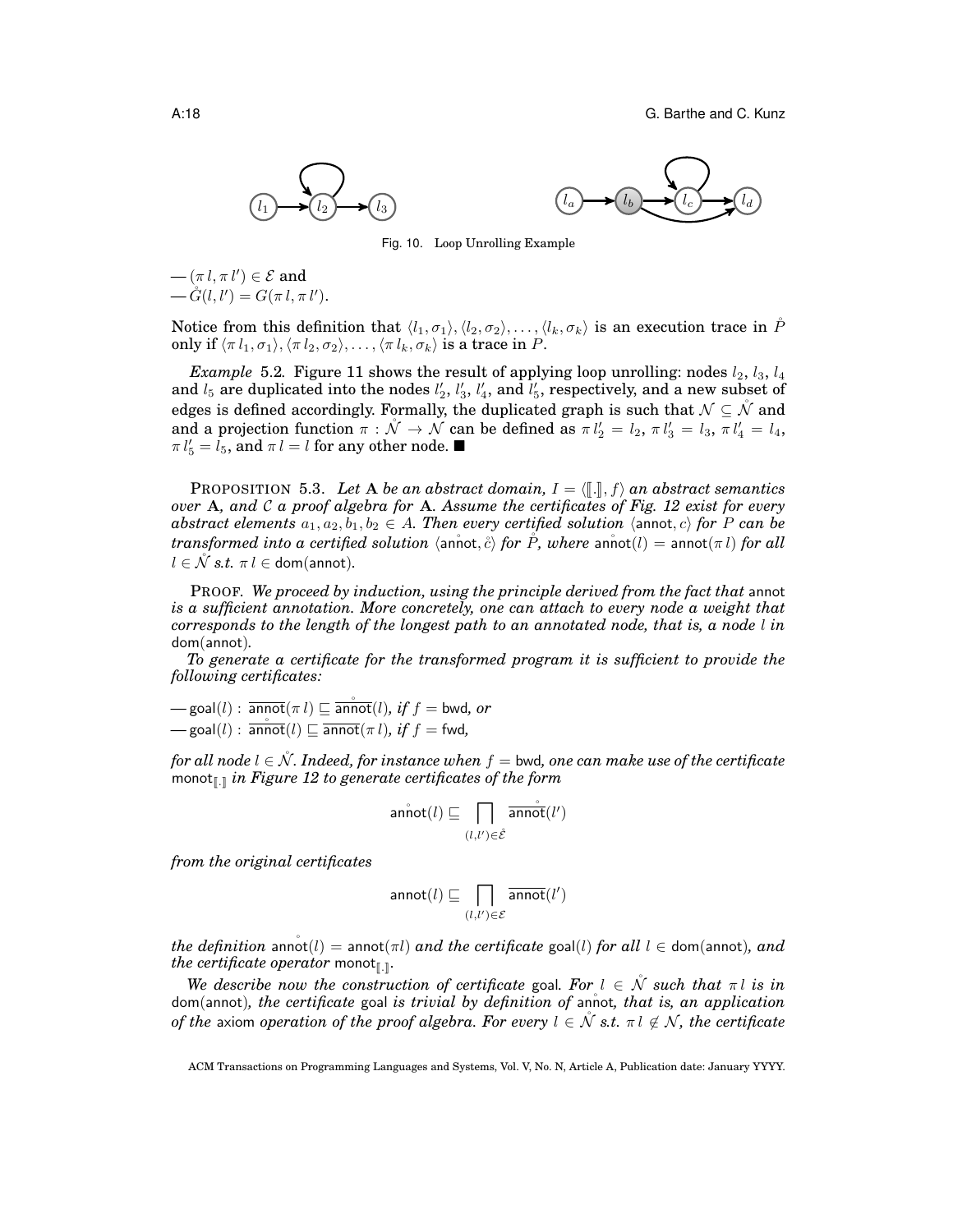goal(l) *is defined by the following derivation steps:*

$$
p(l')\text{:=goal}(l'):\overline{\text{annot}}(\pi\ l')\sqsubseteq \overline{\text{annot}}(l')
$$

$$
q(l')\text{:=monot}_{[\![s]\!]}(p(l')):\,[\![s]\!](\overline{\text{annot}}(\pi\ l'))\sqsubseteq [\![s]\!](\overline{\text{annot}}(l'))\top
$$

$$
r(l')\text{:=weak}_{\sqcap}(q(l')):\,\textstyle\prod_{(\pi\ l,\pi\ l')\in\mathcal{E}}\textstyle[\![s]\!](\overline{\text{annot}}(\pi\ l'))\sqsubseteq [\![s]\!](\overline{\text{annot}}(l'))
$$

$$
\text{goal}(l)\text{:=intro}_{\sqcap}(\{r(l')\}_{(l,l')\in\mathcal{E}}):\,\textstyle\prod_{(\pi\ l,\pi\ l')\in\mathcal{E}}\textstyle[\![s]\!](\overline{\text{annot}}(\pi\ l'))\sqsubseteq\textstyle\prod_{(l,l')\in\mathcal{E}}\textstyle[\![s]\!](\overline{\text{annot}}(l'))
$$

 $where s$  *stands for*  $[\mathring{G}(l_1, l_2)]$  *and for any label*  $l'$  *with*  $(l, l') \in \mathring{\mathscr{E}}$ , goal( $l'$ ) *stands an*<br>anniscation for the inductive hypothesis *application for the inductive hypothesis.*

*The expression* weak<sub> $\sqcap$ </sub>(*X*) *stands for* weak<sub> $\sqcap$ </sub>(*c*<sub>1</sub>, weak<sub> $\sqcap$ </sub>({*c*<sub>2</sub>, . . . , *c*<sub>k</sub>})) *for any sequence*  $X = \{c_1, c_2, \ldots, c_k\}$  *(and similarly with intro<sub>n</sub>(X)). The inductive step for the forward case is similar.*

*Example* 5.4*.* Consider again the program example shown in Figure 11, which is the result of unrolling the loop of the original program shown in Figure 8. Assuming that we have a certificate for the original program, we show how to obtain a certificate for the transformed program.

First, the partial specification labeling is defined. In this case, the labeling is extended by setting annot  $(l'_2)$  = annot  $(l_2)$ , and annot  $(l)$  = annot  $(l)$  for any other  $l$  in dom(annot). As the structure of the transformed program is not modified significantly, the computation of a total labeling annot is not affected either. A visual inspection on the graph of Figure 11 should be sufficient to deduce that the graph structure is almost preserved. Indeed, with the exception of the duplicated node  $l_2'$ , for the duplicated nodes  $l \in \mathring{\mathcal{N}}$  such that there is an edge  $(\pi l, l') \in \mathcal{E}$  we have a corresponding edge  $(l, l'') \in \mathring{\mathcal{E}}$  with  $\pi l'' = l'$ . For the duplicated node  $l'_2$ , there is the original edge  $(l_2, l_6)$  ${\rm but} \ {\rm not} \ {\rm a} \ {\rm corresponding} \ {\rm edge} \ (l'_2,l_6) \ {\rm only} \ {\rm the} \ {\rm edge} \ (\bar l'_2,l'_3) \ {\rm is} \ {\rm present} \ {\rm in} \ {\rm the} \ {\rm transformed}$ program. However, one can see that this condition does not affect the computation of the total labeling  $\frac{1}{\text{annot}}$  from the partial labeling annot, as  $l'_2$  is an annotated node (i.e.,  $l'_2 \in \text{dom}(\text{annot})$ ). The lack of edge  $(l'_2, l_6)$  does affect, however, the computation of requirements for annot to be a solution, as

$$
\mathop{\mathrm{annot}}(l'_2)\Rightarrow \mathop{\mathrm{wp}}(\mathring{G}(l'_2,l'_3))\overline{\mathop{\mathrm{annot}}}(l'_3)
$$

is now required instead of the original constraint

 $\text{annot}(l_2) \Rightarrow \text{wp}(G(l_2, l_3))$ annot $(l_3) \wedge \text{wp}(G(l_2, l_6))$ annot $(l_6)$ 

From Proposition 5.3, we have a certificate for the goal  $\overline{\mathsf{annot}}(l_3) \sqsubseteq \overline{\mathsf{annot}}(l'_3)$ . The existence of the certificate for annot $(l'_2)\Rightarrow$  wp $(\mathring{G}(l'_2,l'_3))$ annot $(l'_3)$  follows from the definitions annot $(l_2) =$  annot $(l_2')$  and  $\r{G}(l_2', l_3') = G(l_2', l_3')$ .  $\blacksquare$ 

#### **5.2. Edge Transformation**

In this section, we consider a fundamental class of program transformations. These transformations represent the effect of replacing statements when the result of an analysis ensures that the semantics is preserved. This is the case, for instance, for constant propagation, in which a static analysis infers whether at a given program point some variable always holds the same constant value. In a second step, constant propagation optimizes statements assuming the validity of the analysis results. Con-

ACM Transactions on Programming Languages and Systems, Vol. V, No. N, Article A, Publication date: January YYYY.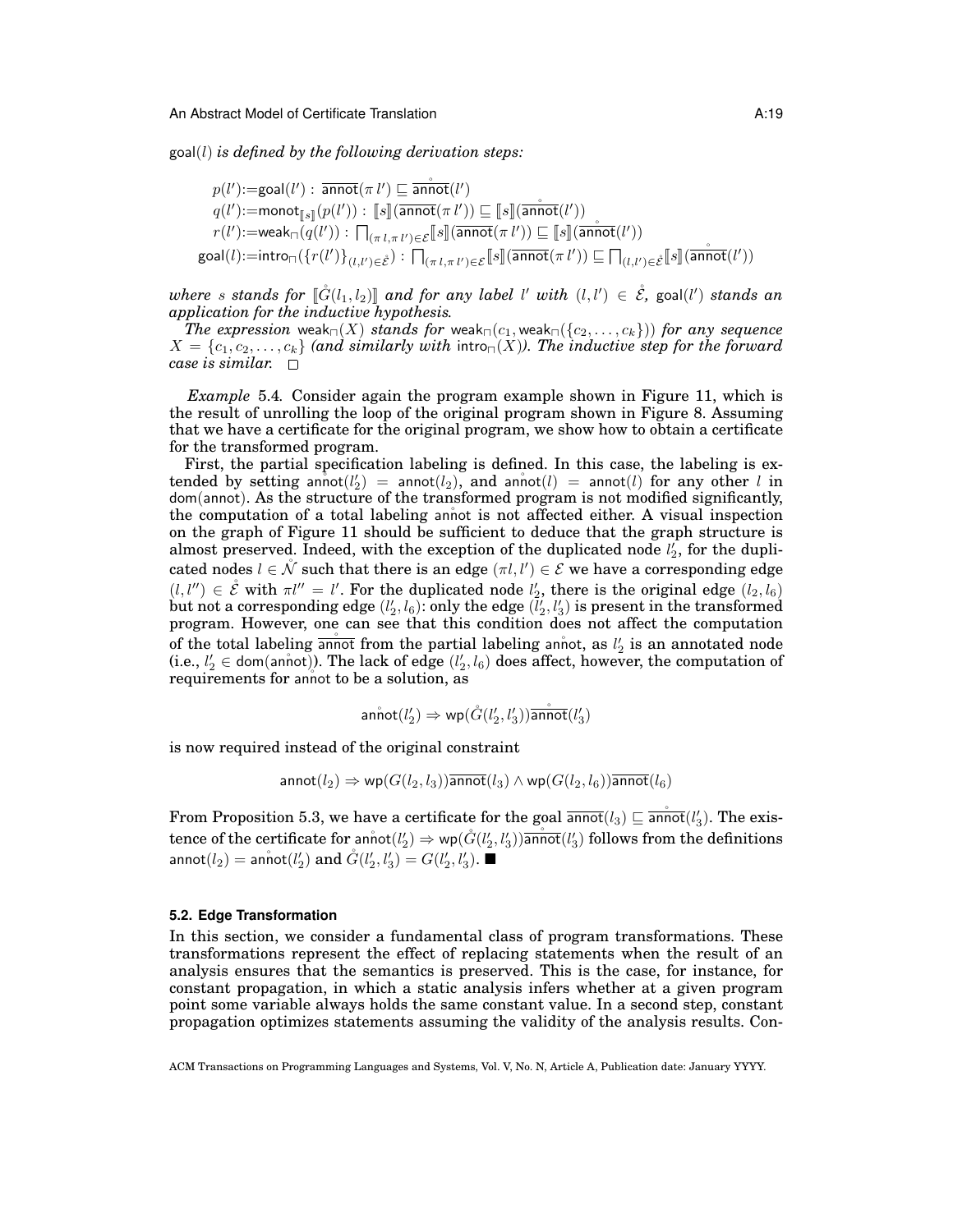

Fig. 11. Original Program after Loop Unrolling

sider the following fragment of code:

 $l_1 : x := 0;$  $l_2: \mathbf{if}\; b \;\mathbf{then}\; y := y + x;\; x := x + 1 \;\mathbf{fi}$  $l_3:$  while  $b$  do  $y := y + x; x := x + 1$  done

Assume a static analysis infers that, for every program execution,  $x$  holds the value  $0$ at the program point  $l_2$ . Then, the first occurrence of the statement  $y := y + x; x := x + 1$ can be replaced by the semantically equivalent statement skip;  $x := 1$ . This program transformation is reflected in the abstract program graph by a transformation on the statements associated to the corresponding edges. Moreover, we also consider the case in which some of the original edges are removed.

We first provide a formal characterization of the transformations under consideration. We then state the existence of certificate translators based on the certifiability of the analysis result that motivates the transformation.

Let P be a program  $\langle N, \mathcal{E}, G \rangle$ . The program  $P' = \langle \mathcal{N}', \mathcal{E}', G' \rangle$  is a transformation of P if P' is a subgraph of P such that  $\mathcal{N}' \subseteq \mathcal{N}$  and  $\mathcal{E}' \subseteq \mathcal{E}$ .

The following result states that it is possible to translate the certificates as long as there exists a certificate justif establishing a relation between the abstract semantics of the original and transformed programs. Assume that we have a certified representation of the analysis result that enables the program transformation. The existence of certifying analyzers follows from the results of Section 4.

PROPOSITION 5.5 (EXISTENCE OF CERTIFICATE TRANSLATORS). Let  $\langle S, c^S \rangle$  be a *certified solution over I such that for every*  $(l_1, l_2) \in \mathcal{E}'$  *and*  $a \in A$ *:* 

 $-\text{if } f = \text{bwd } \text{ then } \text{ justif}_{(l_1, l_2)} : S(l_1) \sqcap [G(l_1, l_2)] \subseteq [G'(l_1, l_2)] \subseteq [G'(l_1, l_2)]$  $\longrightarrow$ *if*  $f =$  fwd *then* justif<sub>(l<sub>1,l2)</sub>):  $[\![G'(l_1, l_2)]\!] (a) \sqsubseteq S(l_2) \sqcap [\![G(l_1, l_2)]\!] (a)$ </sub>

*Then, provided the certificates in Figure 12 are given for every*  $a_1, a_2, b_1, b_2 \in A$ , one can  $transform$   $every$   $centified$   $labeling$   $\langle$   $\!$   $\rangle$   $for$   $P$   $into$   $a$   $certified$   $labeling$   $\langle$   $\rangle$   $for$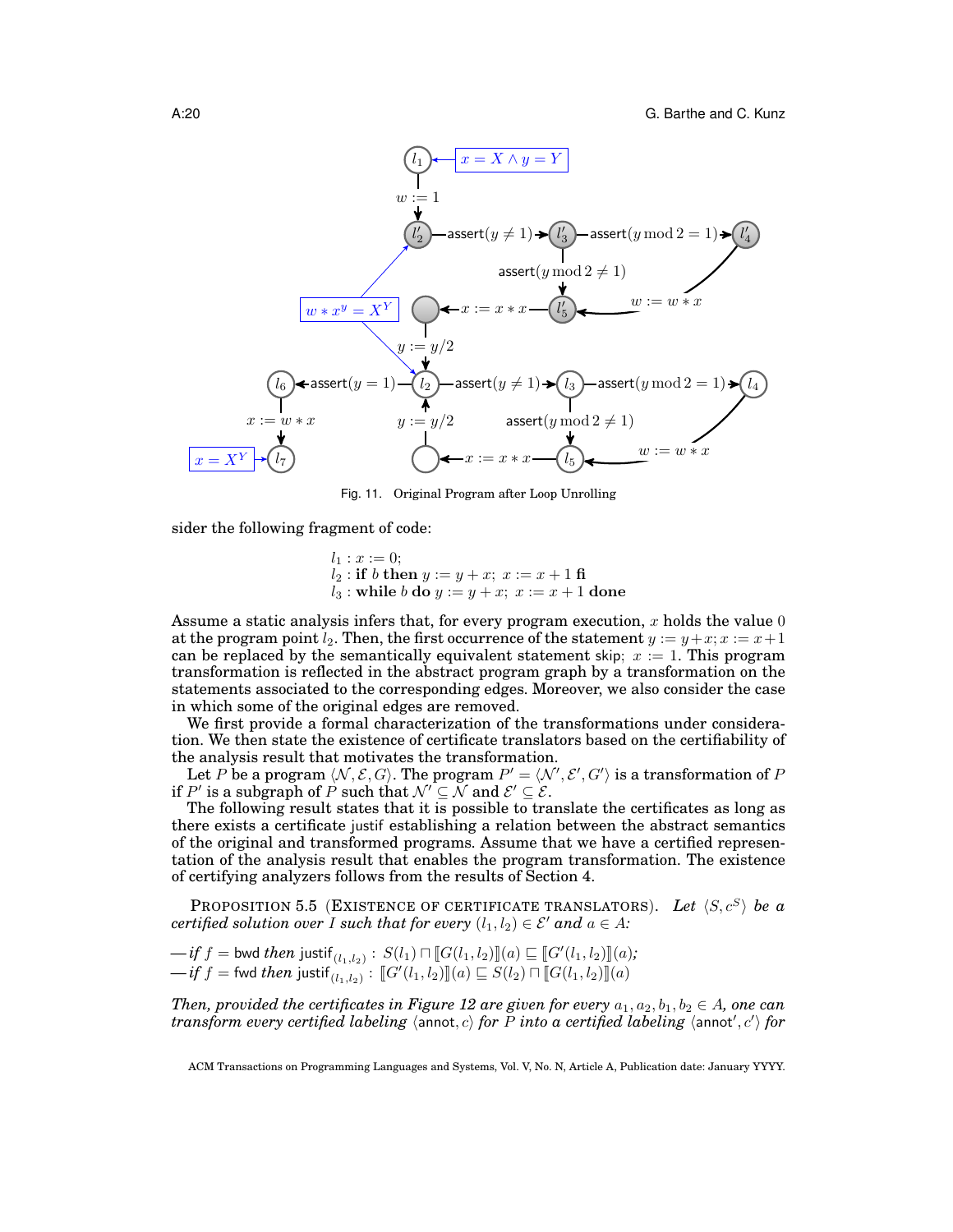$\begin{array}{l} \mathsf{mono} \mathsf{t}_{\llbracket s \rrbracket} : a_1 \sqsubseteq a_2 \to \llbracket s \rrbracket(a_1) \sqsubseteq \llbracket s \rrbracket(a_2) \ \mathsf{distr}^{\leftarrow}_{\llbracket s \rrbracket, \sqcap} : \llbracket s \rrbracket(a_1) \sqcap \llbracket s \rrbracket(a_2) \sqsubseteq \llbracket s \rrbracket(a_1 \sqcap a_2) \ \mathsf{distr}^{\leftarrow}_{\llbracket s \rrbracket}(a_1 \sqcap a_2) \ \vdots \ \mathsf{distr}^{\leftarrow}_{\llbracket s \rrbracket}(a_1 \sqcap a_2) \$  $\begin{split} & \text{dist}(\textbf{f}_s |_{, \Box}) : \|s\|(a_1) \cap \|s\|(a_2) \sqsubseteq \|s\|(a_1 \sqcap a_2) \ & \text{dist}(\textbf{f}_s |_{, \Box}) : \|s\|(a_1 \sqcap a_2) \sqsubseteq \|s\|(a_1) \sqcap \|s\|(a_2) \ & \text{assoc}_{\Box} : a_1 \sqcap (b_1 \sqcap b_2) \sqsubseteq (a_1 \sqcap b_1) \sqcap b_2 \end{split}$ assoc $\overrightarrow{\cap}:(a_1\sqcap b_1)\sqcap b_2\sqsubseteq a_1\sqcap(b_1\sqcap b_2)$ commut<sub> $\sqcap$ </sub> :  $a_1 \sqcap a_2 \sqsubseteq a_2 \sqcap a_1$ 



 $P'$ , where annot'(l) is defined as annot(l)  $\Box$  *S*(l) for every node l in dom(annot'), i.e., in  $\mathsf{dom}(\mathsf{annot}) \cap \mathcal{N}'.$ 

PROOF. We build for every *l* in N' the certificate  ${\bf -}$  goal $(l):S(l)\sqcap \overline{{\sf annot}}(l)\sqsubseteq \overline{{\sf annot}}'(l)$  *if*  $f={\sf bwd},$  *or* 

 $\rule{1em}{0.15mm}$  goal $(l)$  :  $\overline{\mathsf{annot}}'(l) \sqsubseteq S(l) \sqcap \overline{\mathsf{annot}}(l)$  *if*  $f =$  fwd,

from which the existence of a certificate for annot' follows.

*We proceed by induction, using the principle derived from the fact that* annot *is a sufficient annotation. More concretely, one can attach to every node a weight that corresponds to the length of the longest path to an annotated node, that is, a node*  $l \in$  dom(annot). In the base case, where  $l \in$  dom(annot'), the certificate goal(l) is defined  $trivially, since$   $\overline{\text{annot}}'(l) = S(l) \sqcap \overline{\text{annot}}(l)$ *. For the inductive step, where*  $l \notin \text{dom}(\text{annot}'),$ *the proof is given in Figures 13 and 14 for the backward and forward case, respectively.*  $The \ application \ of \ certificates \ associated \$  , assoc $\rightleftharpoons$  and commut $\lnot$  *is omitted in the proof for readability.*

The set of certificates justif required for certificate translation in Proposition 5.5 must be provided for each program optimization. It is thus an additional task based on the definition of each optimization, and it can be interpreted as a proof of soundness for each local transformation. Consider for instance the standard verification setting based on weakest precondition calculus. Let  $s$  be a program statement and  $s'$ its transformed version. The predicate justif entails verifying that the proof obligation  $\psi \wedge wp(s,\varphi) \Rightarrow wp(s',\varphi)$  holds for every  $\varphi$ , where  $\psi$  represents the condition that makes the transformation of  $s$  into  $s'$  a semantics preserving optimization. Assume for instance the statement  $s = x := y+z$  that is optimized to  $s' = x := y+7$  based on the stance the statement  $s = x - y + z$  that is optimized to  $s = x - y + i$  based on the condition  $\psi = z = 7$ . The proof obligation justif can be interpreted as the semantics soundness of the transformation: consider an initial state  $\sigma$  satisfying  $z=7$ , if for all  $\sigma'$ such that  $(\sigma, \sigma') \in [x := y + z]$  we have  $\sigma' \in \varphi$  then for all  $\sigma''$  such that  $(\sigma, \sigma'') \in [x := y + 7]$ <br>we have  $\sigma'' \in \varphi$ we have  $\sigma'' \in \varphi$ .

The rest of certificates required in Proposition 5.5 are not dependent on the program transformation but on the underling abstract domain. For simple domains as the value analysis example of the next section, the constraints hold trivially and no certificate is needed. In the lattice of logical formulae, assoc $\leftrightarrow\atop{\wedge}$  , assoc $\rightarrow\atop{\wedge}$  , and commut $_{\wedge}$  are simply built from the associativity and commutativity of logical conjunction: for every  $\phi$ ,  $\psi$ , and  $\varphi$ we require a certificate for  $\phi \land \psi \Rightarrow \psi \land \phi$  and  $\phi \land (\psi \land \varphi) \Rightarrow (\phi \land \psi) \land \varphi$  (and the reciprocal of the latter). Discharging the distributivity of the wp operator over conjunctions of logical formulae, i.e. defining distr $\overleftarrow{w_{p,\wedge}}$  and distr $\overrightarrow{w_{p,\wedge}}$  entails verifying the equivalence of wp $(s, \phi \wedge \phi')$  and wp $(s, \phi) \wedge$ wp $(s, \phi')$ , which can be easily done in our setting by simple case analysis in the statement s.

Using the results of Proposition 4.3, Proposition 5.5 can be instantiated to prove the existence of certificate transformers for many common optimizations considered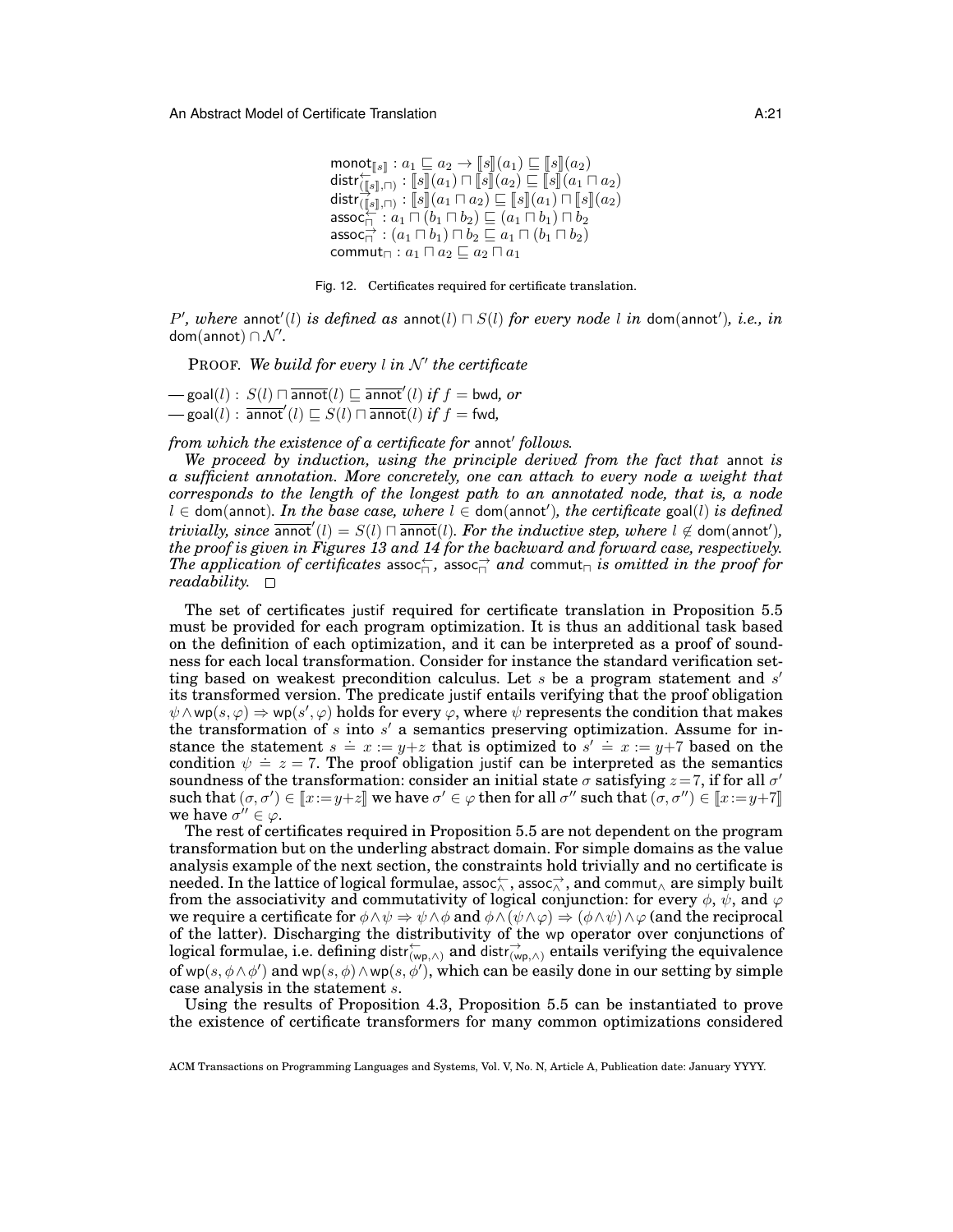Let  $a = S(l), a' = S(l'), T = [[G(l, l')]]$  and  $T' = [[G'(l, l')]]$  in:

 $p_1\!:=\!\mathsf{goal}(l'):\, a'\sqcap \overline{\mathsf{annot}}(l')\sqsubseteq \overline{\mathsf{annot}}'(l')$  $p_2$ :=monot $_{T'}(p_1)$  :  $T'(a'\sqcap \overline{\mathsf{annot}}(l')) \sqsubseteq T'(\overline{\mathsf{annot}}'(l'))$  $p_3\!:=\!\!\mathsf{justif}_{(l,l')}\,:\, a\sqcap T(a'\sqcap \overline{\mathsf{annot}}(l'))\sqsubseteq T'(a'\sqcap \overline{\mathsf{annot}}(l'))$  $p_5\text{:}=\!\mathsf{elim}_{\sqcap}(\mathsf{weak}_{\sqcap}(-,p_2),p_3):\, a\sqcap T(a'\sqcap \overline{\mathsf{annot}}(\mathcal{l}'))\sqsubseteq T'(\overline{\mathsf{annot}}'(\mathcal{l}'))$  $p_6\text{:=}$ distrib $_T: \, T(a') \, \overline{\sqcap}\, \widetilde{T(\mathsf{annot}(l'))} \sqsubseteq T(a' \sqcap \overline{\mathsf{annot}}(l'))$  $p_7:=$ axiom :  $a \sqsubseteq a$  $p_8\text{:=}\mathsf{intro}_\sqcap(\mathsf{weak}_\sqcap(p_7),\mathsf{weak}_\sqcap(p_6)):\ a\sqcap T(a')\sqcap T(\overline{\mathsf{annot}}({l'}))\sqsubseteq a\sqcap T(a'\sqcap\overline{\mathsf{annot}}({l'}))$  $p_9\text{:=elim}_\sqcap(\textsf{weak}_\sqcap(p_5), p_8) : \ a \sqcap T(a') \sqcap T(\overline{\mathsf{annot}}(\mathcal{l}')) \sqsubseteq T'(\overline{\mathsf{annot}}'(\mathcal{l}'))$  $p_{10}:=c_l^S: a \sqsubseteq T(a')$  $p_{11}:=$ elim<sub> $\sqcap$ </sub> $(p_9, p_{10})$ :  $a \sqcap T(\overline{\mathsf{annot}}(l')) \sqsubseteq T'(\overline{\mathsf{annot}}'(l'))$  $p_{12}:=$ weak $\Box(p_{11}): a \Box \prod_{(l,l') \in \mathcal{E}} T(\overline{\mathsf{annot}}(l')) \sqsubseteq T'(\overline{\mathsf{annot}}'(l'))$  $\mathsf{goal}(l) := \mathsf{intro}_{\sqcap}(\{p_{12}\}_{(l,l') \in \mathcal{E}}) : a \sqcap \bigcap_{(l,l') \in \mathcal{E}} T(\overline{\mathsf{annot}}(l')) \sqsubseteq \bigcap_{(l,l') \in \mathcal{E}} T'(\overline{\mathsf{annot}}'(l'))$ 

Fig. 13. Definition of 
$$
goal(l)
$$
 for certificate translation (case  $f = bwd$ )

Let  $a = S(l), a' = S(l'), T = [[G(l', l)]]$  and  $T' = [[G'(l', l)]]$  in:  $p_1\!:=\!\mathsf{goal}'(l'):\ \overline{\mathsf{annot}}'(l')\sqsubseteq a'\sqcap\overline{\mathsf{annot}}(l')$  $p_2$ :=monot $_{T'}$ :  $T'(\overline{\mathsf{annot}}^{t'}(l')) \sqsubseteq T'(a'\sqcap \overline{\mathsf{annot}}(l'))$  $p_3\text{:=}$ justif  $\colon T'(a'\mathbin{\bar{\sqcap}} \overline{\mathsf{annot}}(l')) \sqsubseteq a \mathbin{\bar{\sqcap}} T(a' \mathbin{\bar{\sqcap}} \overline{\mathsf{annot}}(l'))$  $p_4\text{:=} \textsf{distrib}_T :\, T(a'\sqcap \overline{\mathsf{annot}}(l'))\sqsubseteq T(a')\sqcap T(\overline{\mathsf{annot}}(l'))$  $p_5\!:=\!\textsf{weak}_{\sqcap}(p_4) : \, a \sqcap T(a' \sqcap \overline{\mathsf{annot}}(l')) \sqsubseteq T(a') \sqcap T(\overline{\mathsf{annot}}(l'))$  $p_6 = c^S_{(l',l)}$ :  $T(a') \sqsubseteq a$  $p_7\text{:=}$ wea $\mathsf{k}_\sqcap(p_6) : \, T(a') \sqcap T(\overline{\mathsf{annot}}(l')) \sqsubseteq a \sqcap T(\overline{\mathsf{annot}}(l'))$  $p_8\text{:=trans}(p_2,\text{trans}(p_3,\text{trans}(p_5,))) : T'(\overline{\mathsf{annot}}'(l')) \sqsubseteq a \sqcap T(\overline{\mathsf{annot}}(l'))$  $p_9\text{:=weak}_{\square}(\textsf{axiom}):\ \overline{T(\overline{\textsf{annot}}(l'))}\sqsubseteq \bigsqcup_{(l,l')\in\mathcal{E}}T(\overline{\overline{\textsf{annot}}(l')})$  $p_{10}{:}{=}\mathsf{intro}_{\sqcap}(\mathsf{weak}_{\sqcap}(\mathsf{axiom}),\mathsf{weak}_{\sqcap}(p_9))$  :  $a \sqcap \widetilde{T}(\overline{\mathsf{annot}}(l')) \sqsubseteq a \sqcap \bigsqcup_{(l,l') \in \mathcal{E}} \widetilde{T}(\overline{\mathsf{annot}}(l'))$  $p_{11}{:=}\mathsf{trans}(p_8,p_{10}):\, T'(\overline{\mathsf{annot}}'(l'))\sqsubseteq a\sqcap \bigsqcup_{(l',l)\in\mathcal{E}} T(\overline{\mathsf{annot}}(l'))$  $P_{12}:=\mathsf{intro}_{\Box}(\{p_{13}\}_{(l',l)\in\mathcal{E}'}) : \bigsqcup_{(l',l)\in\mathcal{E}} T'\overline{(\mathsf{annot}'(l'))} \sqsubseteq a\bigsqcup_{(l',l)\in\mathcal{E}} T(\overline{\mathsf{annot}}(l'))$ 

Fig. 14. Definition of goal(l) for certificate translation (case  $f = fwd$ )

in previous work [Barthe et al. 2009]. These include, in particular, optimizations that can be classified as substitutions on the expressions defining the program, such as constant and copy propagation, common sub-expression elimination, and induction variable strength reduction. In a nutshell, enabling certificate translation consists in first discharging the proof obligations necessary to make the analyzer certifying, as explained in Section 4. Based on the computed analysis result, the compiler optimizes the program. Then, one provides a certificate justif<sub>e</sub> for each edge  $e$  whose statement has been modified. The translation procedure then merges these certificates with the original one to produce a certificate for the optimized program. The following section illustrates further this process for a particular instance of edge transforming optimizations.

*Optimizations based on expression simplification.* In this section, we instantiate the transformation described above with a class of optimizations based on expression simplification.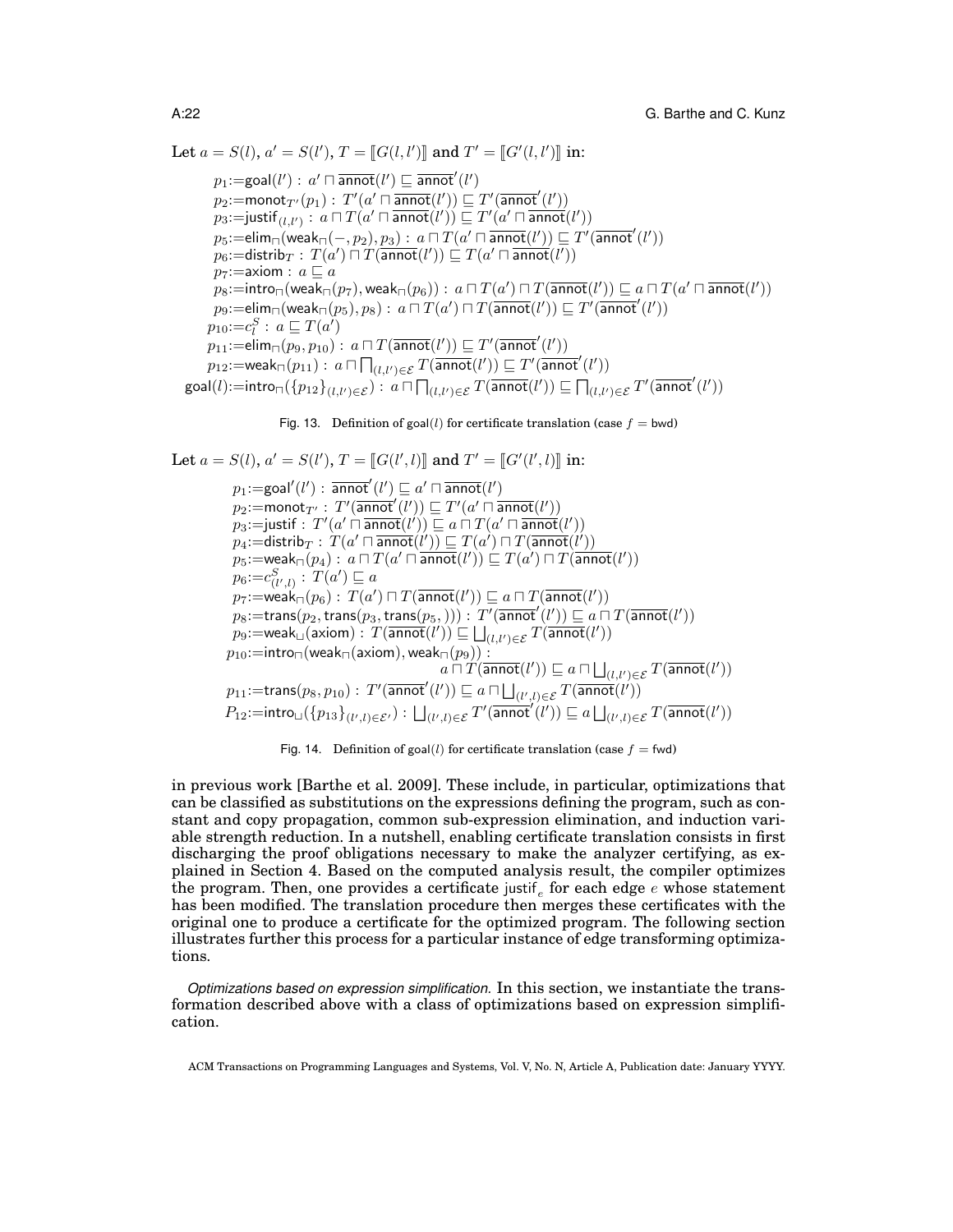To simplify the presentation, we illustrate this kind of optimizations with a simple transformation applied to the running example. Induction variable strength reduction is postponed to next section, since it must be defined as a combination with transformations described in the following sections.

We now define the program transformation. Let  $\lfloor e \rfloor_\rho$  stand for the substitution in  $e$ of every variable  $v$  s.t.  $\rho v \neq \top$  by  $\rho v$ . For a program  $\langle \mathcal{N}, \mathcal{E}, G \rangle$  we define the optimized program as  $\langle N, \mathcal{E}, G' \rangle$ , such that for every  $e \in \mathcal{E}$  the statement  $G'(e)$  is defined as:

$$
-\lfloor b \rfloor_{\rho}
$$
 if  $G(e) =$  assert *b*, and

 $-\tilde{a} := [e]_\rho$  or  $a[[e']_\rho] := [e]_\rho$  if  $G(e)$  is equal to the assignments  $x := e$  and  $a[e'] := e$ , respectively.

*Example* 5.6*.* Consider the program in Figure 15. Suppose that we know (e.g., from the execution context) that the program is called with the variable  $y$  satisfying the precondition  $y = 2 * p$ . Then, one can consider a static analysis that propagates this information forward. As shown in the figure, an analyzer infers that the condition  $y = 2*p$  can be propagated to the nodes  $l'_2, l'_3, l'_4,$  and  $l'_5$ . One can check that a labeling  $S$  $g = 2 * p$  can be propagated to the hodes  $i_2, i_3, i_4$ , and  $i_5$ . One can check that a rabelling  $S$  defined as  $S(l) \doteq y = 2 * p$  for  $l \in \{l_{\text{init}}, l'_2, l'_3, l'_4, l'_5\}$ , and  $S(l) \doteq \top$  for any other node  $l \in \mathcal{N}$ is a valid solution. In a forward data-flow analysis this entails checking for instance that  $S(l_2)$ , which is trivial since the statement  $G(l'_2, l'_3)$  represents the identity over the abstract value  $y=2*p$  (and similarly with nodes  $l'_3$ ,  $l'_4$ , and  $l'_5$ ):

$$
G(l'_2, l'_3) \ S(l'_2) \sqsubseteq S(l'_3)
$$

In the rest of this section we assume, however, that the analyzer is certifying. That is, the abstract value  $y = 2 * p$  is an actual logical formula, and there is a certificate of the correctness of the specification  $S$  w.r.t. a weakest precondition verification setting.

Figure 16 shows a transformed version of the program of Figure 15, in which the variable y' has been replaced by the equivalent expression  $2 * p$ . We now describe the requirements for certificate transformation, instantiated to the particular analysis, verification framework, and program transformation considered in this case.

Consider the proof obligation that states that the transformation preserves the verification result, assuming valid the result of the analysis. More precisely, for every formula  $\phi$  and edge  $(l, l')$ , one must provide a certificate

$$
justif : S'(l) \land wp(G(l, l')) \phi \Rightarrow wp(G'(l, l')) \phi
$$

where  $S' = \gamma \circ S$ . To discharge this proof obligation one proceeds by case analysis on  $G((l, l'))$  and  $S(l)$ . Let  $\rho$  stand for  $S(l)$ . Consider for instance an edge  $(l, l')$  such that  $G((l, l')) = x := e$ . Then, from the definition of the program transformation, we have  $G'((l, l')) = x := \lfloor e \rfloor_\rho$ . From the definition of  $\lfloor e \rfloor_\rho$ , it is straightforward to prove  $\gamma(\rho) \Rightarrow e = [e]_{\rho}$  by variable rewriting. By definition, wp  $(G(l, l')) \phi$  and wp  $(G'(l, l')) \phi$ are equal to  $\phi[^e]_x$  and  $\phi[^{\lfloor e\rfloor_\rho}\!/_{x}]$ , respectively. Therefore, in this case, the proof obligation justif is

$$
\gamma(\rho) \wedge \phi[^{e'}_x] \Rightarrow \phi[^{\lfloor e \rfloor}^{\rho'}_x]
$$

which can be proved simply by expression rewriting as well. By Proposition 5.5, from the existence of the certificate justif shown above, one can build a certificate for the optimized program in Figure 16, with labeling annot'(l) = annot(l)  $\land$   $S(l)$  for all nodes  $l \in$  dom(annot).

Figure 17 shows the final version of the optimized program, in which trivially decidable jump statements have been eliminated (nodes  $l'_2$  and  $l'_3$ ) and unreachable nodes have been removed (node  $l_4'$ ), and in which assignments have been simplified (node  $l_5'$ ). The corresponding transformation of the certificate is not explained since it relies on a trivial analysis result  $(S(l) = \text{true} \text{ for all } l \in \mathcal{N}$ ). ■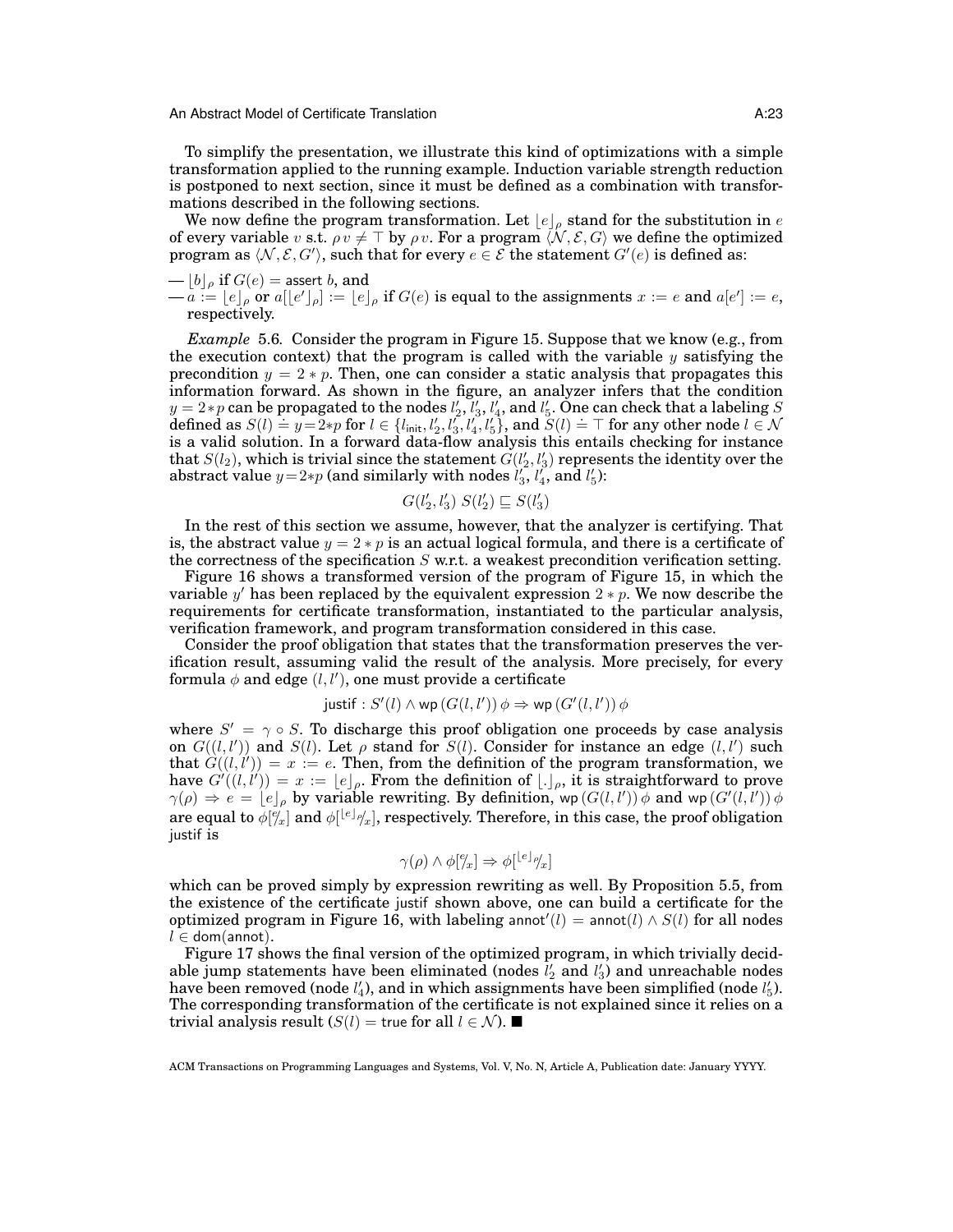

Fig. 15. Program Analysis after Loop Unrolling



Fig. 16. Program Analysis after First Transformation Step

## **5.3. Program skeletons**

Proposition 5.5 requires that the transformation is justified for each edge of the program; this rules out several well known optimizations such as statement swapping or code motion, whose justification involves more than one statement. Consider for example a program  $\langle N, \mathcal{E}, G \rangle$  with  $\mathcal{N} = \{l_1, l_2, l_3\}, \mathcal{E} = \{(l_1, l_2), (l_2, l_3)\},$  and  $G(l_1, l_2) = c_1$ and  $G(l_2, l_3) = c_2$ . Suppose that  $\langle c_1, c_2 \rangle = \langle c_2, c_1 \rangle$ , that is, that the order in which they are executed does not alter the final state. Let the program  $\langle \mathcal{N}, \mathcal{E}, G' \rangle$  be the result of swapping statements  $c_1$  and  $c_2$ , that is  $G'(l_1, l_2) = c_2$  and  $G'(l_2, l_3) = c_1$ . Certificate

ACM Transactions on Programming Languages and Systems, Vol. V, No. N, Article A, Publication date: January YYYY.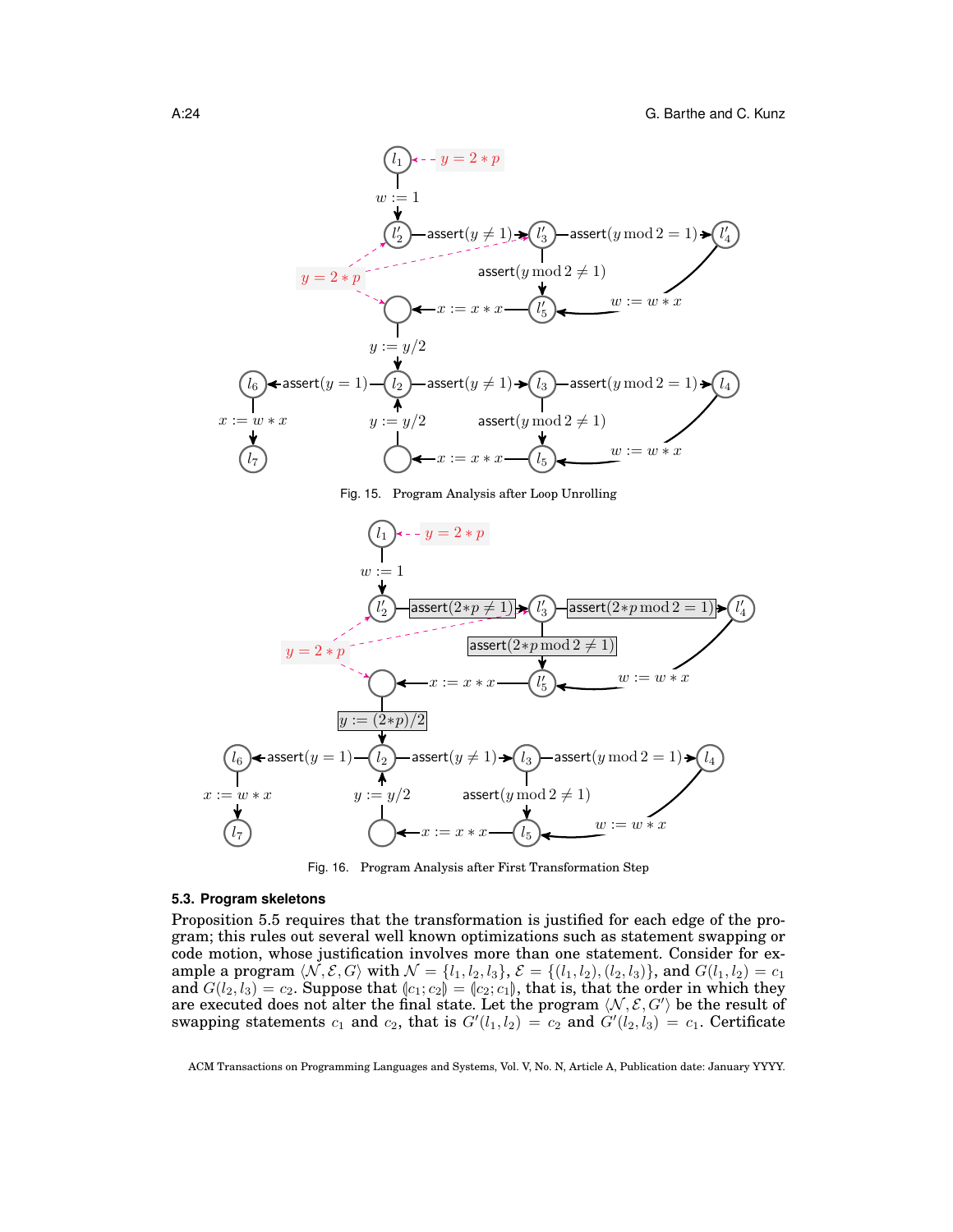

Fig. 17. Program after Optimizing Transformations

translation for this transformation as an instance of the class of optimizations in Section 5.2, requires proving that  $\lbrack c_1\rbrack = \lbrack c_2\rbrack$ , which does not necessarily hold. To overcome this limitation, one must abandon the direct representation of programs, where each edge represents one statement, and cluster several statements into a single edge.

In this section, we formally capture this idea of clustering, and use it to extend the applicability of the results of Section 5.2. We define a program skeleton by selecting a set  $\hat{\mathcal{N}} \subset \mathcal{N}$  of program points to be preserved in the final graph. The final graph preserves the program structure, but abstracts away the program points represented by the nodes that are not in  $\hat{N}$ . In the following paragraphs, we formally define a program  $\hat{P} = \langle \hat{N}, \hat{\mathcal{E}}, \hat{G} \rangle$  as a skeleton of program  $P = \langle N, \mathcal{E}, G \rangle$ . For notational simplicity, we assume the set of statements closed under sequential composition.

*Definition* 5.7. Let  $P = \langle N, \mathcal{E}, G \rangle$  be a program. Let l be a node with a single input node  $l_1$  and a single output node  $l_2$ , and assume  $(l_1, l_2) \notin \mathcal{E}$ . The program  $\overline{P} \setminus \{l\}$  is defined as  $\langle \hat{\mathcal{N}}, \hat{\mathcal{E}}, \hat{G} \rangle$ , where  $\hat{\mathcal{N}} = \mathcal{N} \setminus \{l\}, \hat{\mathcal{E}} = \mathcal{E} \setminus \{(l_1, l), (l, l_2)\} \cup \{(l_1, l_2)\}, \hat{G}(l_a, l_b)$  is equal to  $G(l_a, l_b)$ , and  $\hat{G}(l_1, l_2) = G(l_1, l); G(l, l_2)$  for all  $(l_a, l_b) \neq (l_1, l_2)$ . A program  $\hat{P}$  is a skeleton of P if there exists  $l_1 \ldots l_k$  s.t.  $\hat{P}$  is equal to  $P \setminus \{l_1\} \ldots \setminus \{l_k\}.$ 

In the rest of the section we let  $\hat{P} = \langle \hat{N}, \hat{\mathcal{E}}, \hat{G} \rangle$  be a skeleton of the program  $P = \langle N, \mathcal{E}, G \rangle$ . One can show that for every  $l, l' \in \hat{\mathcal{N}}, \langle l, \eta \rangle \sim^* \langle l', \eta' \rangle$  in  $\hat{P}$  only if  $\langle l, \eta \rangle \sim \langle l', \eta' \rangle$  in  $P$ .

Let  $I = \langle [\![ . ] ]_{\mathbf{A}}, f \rangle$  be an abstract semantics over a domain A. We say that I is closed under sequential composition if for all statements  $s_1$  and  $s_2$ ,

 $\begin{equation} \begin{aligned} -\left[\!\left[ s_1; s_2 \right]\!\right] = \left[\!\left[ s_1 \right]\!\right] \circ \left[\!\left[ s_2 \right]\!\right] \text{. if } f = \mathsf{bwd} \end{aligned} \end{equation}$  $\left\{\mathbb{I}\left[s_1;s_2\right]\right\} = \left[\hspace{-0.5mm}\left[\begin{smallmatrix}s_2\right]\hspace{-0.5mm}\right]\hspace{-0.5mm} \circ \left[\hspace{-0.5mm}\left[\begin{smallmatrix}s_1\right]\hspace{-0.5mm}\right]\hspace{-0.5mm} . & \text{if}\hspace{0.5mm} f=\text{\sf fwd} \end{smallmatrix}\right]$ 

LEMMA 5.8. Let  $I = \langle \llbracket \cdot \rrbracket_A, f \rangle$  be an abstract semantics. Suppose that I is closed *under sequential composition, and let* S *be a labeling such that* dom(S)  $\subseteq$  N $\hat{\mathcal{N}}$ *. Then*  $\langle S, c \rangle$  *is a certified solution for* P *iff*  $\langle S, c \rangle$  *is a certified solution for*  $\hat{P}$ *.*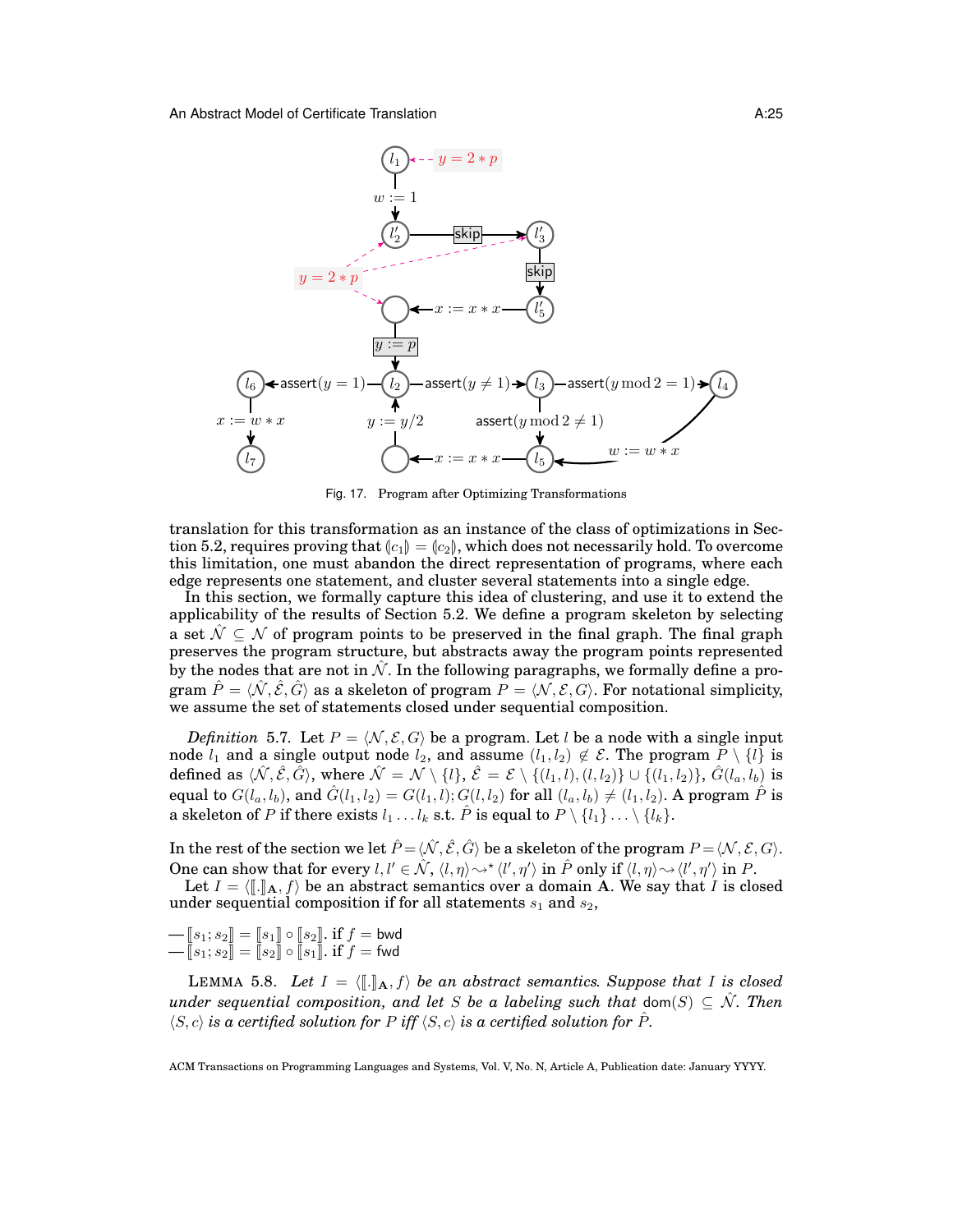The results of Section 5.2 are immediately extended to a broader set of proof transformations:

COROLLARY 5.9. *Assume*  $\langle S, c \rangle$  *is a certified solution for* P *with* dom(S)  $\subseteq N$ . Let  $P'=\langle \mathcal{N}',\mathcal{E}',G'\rangle$  be transformed from P, and  $\hat{P}'=\langle \hat{\mathcal{N}}',\hat{\mathcal{E}}',\hat{G}'\rangle$  a skeleton of P'. Suppose *that*  $\hat{\mathcal{N}}' \subseteq \hat{\mathcal{N}}$  *and*  $\hat{\mathcal{E}}' \subseteq \hat{\mathcal{E}}$  *and for every*  $(l_1, l_2) \in \hat{\mathcal{E}}'$  *and*  $a \in A$ *:* 

$$
-if f = \text{bwd} then justif_{(l_1, l_2)} : S(l_1) \sqcap [\![\hat{G}(l_1, l_2)]\!](a) \sqsubseteq [\![\hat{G}'(l_1, l_2)]\!](a);
$$
  

$$
-if f = \text{fwd} then justif_{(l_1, l_2)} : [\![\hat{G}'(l_1, l_2)]\!](a) \sqsubseteq S(l_2) \sqcap [\![\hat{G}(l_1, l_2)]\!](a)
$$

*Then, provided the certificates in Figure 12 are given for every*  $a_1, a_2, b_1, b_2 \in A$ , one can  $previde$   $a$   $certified$   $labeling$   $\langle$  annot $',$   $c'\rangle$   $for$   $P',$   $where$   $\text{annot}$   $'\!(l)$   $is$   $defined$   $as$   $\text{annot}(l)$   $\sqcap$   $S(l)$  $\hat{f}$ or every node  $l$  in dom(annot') = dom(annot) ∩  $\mathcal{N}'$ .

**PROOF.** Notice that  $\hat{P}$  is a program as defined in Definition 3.1. From Proposi*tion 5.8,*  $\langle S, c \rangle$  *is a certified solution for* P *and*  $\langle$  annot, c) *is a certified solution for*  $\hat{P}$ *. The corollary follows from the existence of the certificate* justif *and Lemma 5.5.*  $\Box$ 

Corollary 5.9 restates the result of Proposition 5.5, but requiring the certificate justif to be defined for every edge in  $\hat{\mathcal{E}}$  instead of every edge in  $\mathcal{E}$ . Therefore, it is a generalization that covers a wider range of program transformations. Consider for instance the case of statement swapping, represented in the program graph

 $\cdots \longrightarrow (l_1) \longrightarrow (l_2) \longrightarrow (l_3) \longrightarrow \cdots$ 

by swapping the interpretation of the edges  $(l_1, l_2)$  and  $(l_2, l_3)$ . In this case, the structure of the graph is preserved by the transformation, that is,  $\mathcal{N}' = \mathcal{N}$  and  $\mathcal{E}' = \mathcal{E}$ , but we have  $\llbracket G'(l_1, l_2) \rrbracket = \llbracket G(l_2, l_3) \rrbracket$  and  $\llbracket G'(l_2, l_3) \rrbracket = \llbracket G(l_1, l_2) \rrbracket$ . We cannot show a corre-<br>spondence between  $\llbracket Ge \rrbracket$  and  $\llbracket G'(e) \rrbracket$  for any  $e \in \llbracket (l_1, l_2) \rrbracket$ . However by abstracting spondence between  $[[G_e]]$  and  $[[G'e]]$  for any  $e \in \{(l_1, l_2), (l_2, l_3)\}$ . However, by abstracting the intermediate node  $l_2$  we are in a position to analyze whether  $[[G(l_1, l_2)]] \circ [[G(l_2, l_3)]]$ the intermediate node  $l_2$ , we are in a position to analyze whether  $[[G'(l_1, l_2)] \circ [[G'(l_2, l_3)]]$ is equal to  $\mathbb{E}[G(l_1, l_2)] \circ \mathbb{E}[G(l_2, l_3)]$ , that is, whether  $\mathbb{E}[G'(l_1, l_3)] = \mathbb{E}[G(l_1, l_3)]$  holds.

*Example* 5.10*.* We illustrate how to apply the result of this section to the program of Figure 17 to obtain the program of Figure 18. The program in the figure shows that, after a program optimization, the edges  $(l'_2, l'_3)$  and  $(l'_3, l'_5)$  represent program transitions that do not modify the execution state. That is modeled in the analysis domain by defining  $[\![G(l'_2, l'_3)]\!]$  and  $[\![G(l'_3, l'_5)]\!]$  as the identity function in A. Let P' be the re-<br>sult of removing the nodes  $l'_3$  and  $l'_5$ , and replacing the edges  $(l'_2, l'_3)$ ,  $(l'_3, l'_5)$  and  $(l'_5, l_2)$  $([a_1, b'_2, b'_3]$  and  $[[G(l'_3, l'_5)]]$  as the identity function in A. Let P' be the reby a single edge  $(l'_2, l_2)$ . The abstract interpretation is such that  $\left[\hat{G}(l'_2, l_2)\right]$  is equal to  $\left[\hat{G}(l'_1, l'_2)\right]$  of  $\left[\hat{G}(l'_1, l'_2)\right]$  However, this transformation is not considered in  $\llbracket G(l'_5, l_2) \rrbracket \circ \llbracket G(l'_3, l'_5) \rrbracket \circ \llbracket G(l'_2, l'_3) \rrbracket$ . However, this transformation is not considered in Section 5.2, since it is not a single-edge by single-edge replacement Section 5.2, since it is not a single-edge by single-edge replacement.

We can apply, however, a preliminary node clustering transformation before applying the results of Proposition 5.5. We define then the set of edges  $\mathcal{N}_1$  to be removed as  $\{l_3^r, l_5^r\}$ ; see Figure 18 for the result of node coalescing, plus a trivial statement transformation that removes skip statements. It is straightforward to transform the certificates after the removal of skip statements, by application of Proposition 5.5, since we have  $\hat{\mathcal{E}} = \hat{\mathcal{E}}'$  and  $[\hat{G}e] = [\hat{G}'e]$  for every  $e \in \hat{\mathcal{E}}$ . To that end, the result of the analysis S<br>is defined as true for every annotated program node (that is  $\{h, h\}$ ,  $h, h$ ). In the figis defined as true for every annotated program node (that is,  $\{l_1, l_2', l_2, l_7\}$ .) In the figure, we simplify the presentation by writing formulas of the form  $\varphi \wedge$  true as  $\varphi$ . For the translation of the certificate we require also the definition of the certificate justif, which in this case is trivially provided by the proof algebra operators axiom and weak since wp $(\hat{G}e) =$  wp $(\hat{G}'e)$ .

ACM Transactions on Programming Languages and Systems, Vol. V, No. N, Article A, Publication date: January YYYY.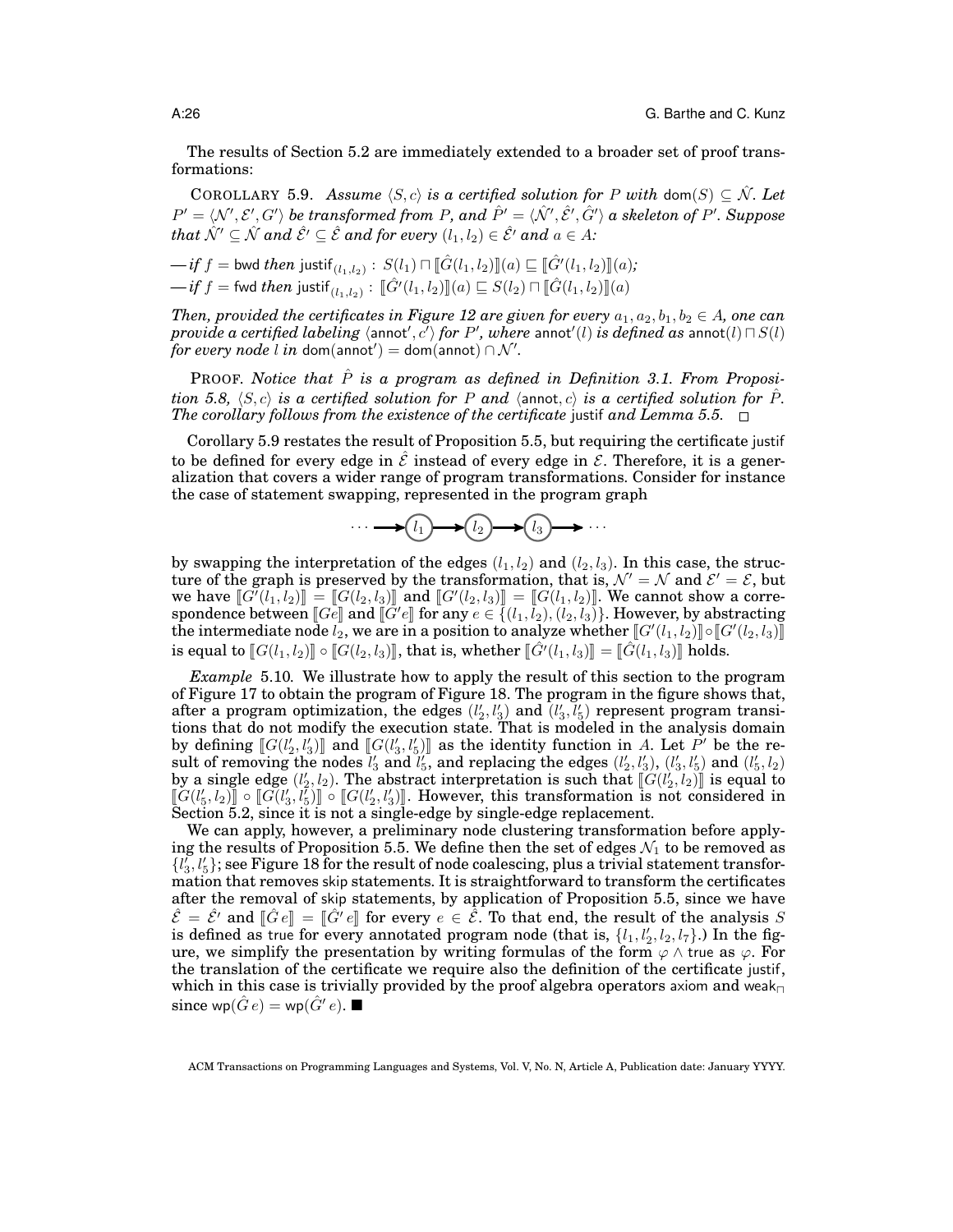

Fig. 18. Program after Node Coalescing

*Statement insertion.* Consider a programming language as in the running example and a specification provided by a labeling  $S$ . We say that a variable is fresh if it does not occur in the program nor in the specification.

In our setting, the insertion of statements affecting fresh variables is modeled as the addition of new nodes and edges to the graph representation. The new variables must be chosen fresh not only with respect to the program syntax, but also with respect to previous analysis or verification results. In consequence, the transfer functions of the abstract interpretation that correspond to the inserted statements are defined as the identity in the domain of the specification (although there may be a wider abstract domain in which the transfer function is not the identity function.)

This intuition is captured in the following result, which together with Corollary 5.9 enables us to establish the preservation of certified results in the presence of code insertion.

PROPOSITION 5.11. Let  $\langle N, \mathcal{E}, G \rangle$  be a program and  $I = \langle [\![ . ]\!]$ , f) be an abstract in*terpretation over the abstract domain* A. Let  $A'$  *be a sublattice of* A *that is closed under*  $\llbracket \vec{Ge} \rrbracket$  for all edge  $e \in \mathcal{E}$ . Then, the pair  $\langle S, c \rangle$  such that  $S(l) \in A'$  for every  $l \in \mathcal{N}$ , is a certified solution over the abstract *tified solution over the abstract domain* A *iff it is a certified solution over the abstract*  $domain$   $A'$ .

Consider for example the abstract interpretation  $I = \langle \text{wp}, \text{bwd} \rangle$  over the lattice A of logical formulae, where wp is defined as a weakest precondition transformer. Consider a program  $P = \langle \mathcal{N}, \mathcal{E}, G\rangle$  with  $(l_1, l_2) \in \mathcal{E}$  and  $\langle S, c\rangle$  a certified solution over  $I.$  Let  $P'$  be the result of inserting an extra program point between nodes  $l_1$  and  $l_2$  to represent an affectation to a fresh variable  $x$ , occurring neither in the program nor in the specification (that is, labeling S). One can formalize this transformation by setting  $\mathcal{N}' = \mathcal{N} \cup \{l\},$  $\mathcal{E}' = (\mathcal{E} \setminus \{(l_1, l_2)\}) \cup \{(l_1, l), (l, l_2)\}$  and  $G'(l_1, l) = G(l_1, l_2)$  and  $G'(l_1, l)$  defined as an assignment to x. In this case, we cannot immediately apply Corollary 5.9, since  $\hat{G}'(l_1, l_2)$ is not necessarily equal to  $\hat{G}(l_1, l_2)$ . Consider instead the abstract domain  $A_x$  defined as the sublattice of the logical formulae that do not contain the variable x. Since x is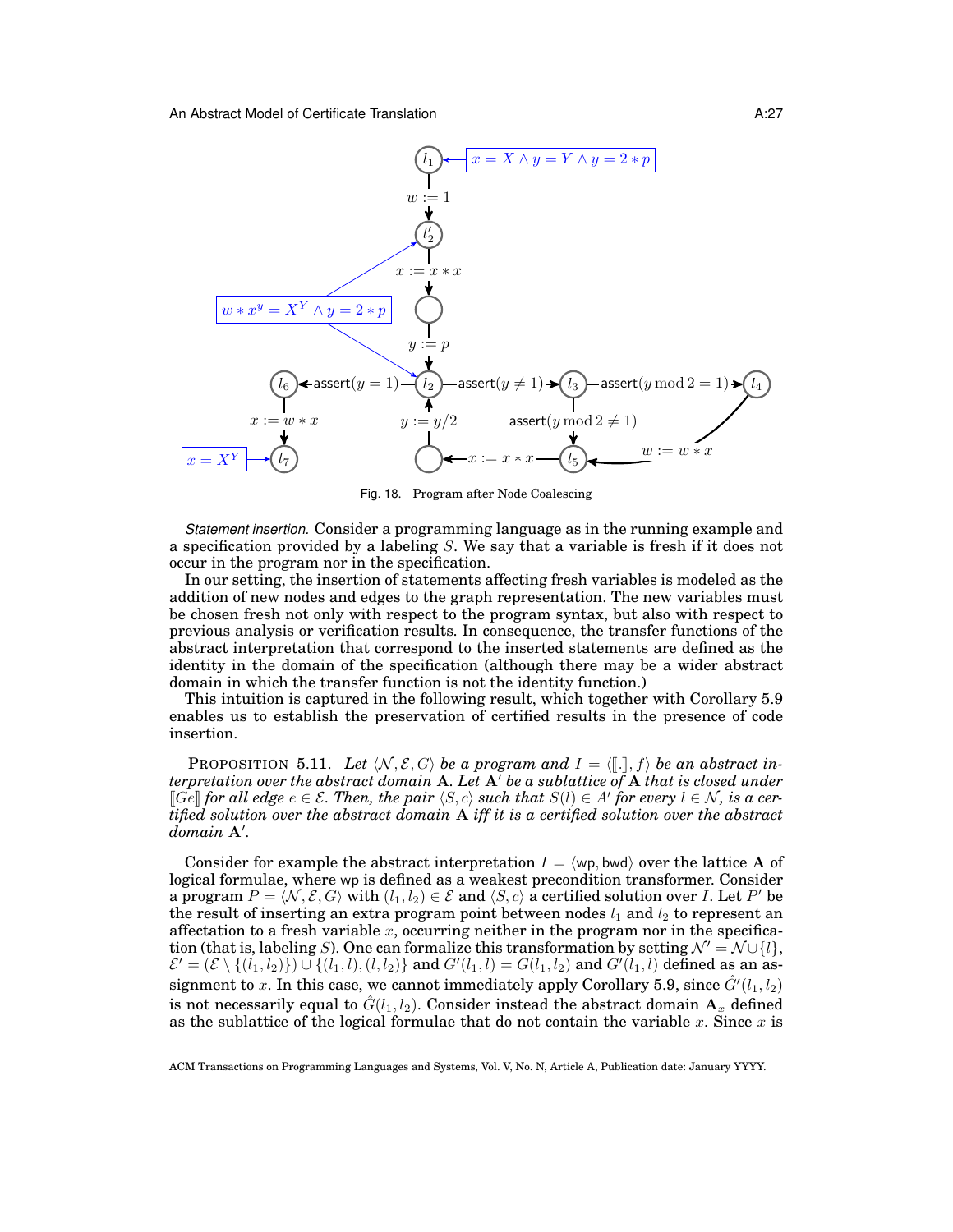| $l_i : i := 0;$   | $\begin{cases} l_i \\ l_i = 0 \\ l_i = 0 \end{cases}$      | $i := 0$                                                  | $\text{assert}(i \leq N);$ |
|-------------------|------------------------------------------------------------|-----------------------------------------------------------|----------------------------|
| $j := a * i + b;$ | $j := a * i + b;$                                          | $\begin{cases} l_i > 0 \\ l_i = 0 \\ l_i = 0 \end{cases}$ | $\text{assert}(i \leq N);$ |
| $i := i + 1$      | $i := i + 1$                                               |                                                           |                            |
| $l_o :$ done      | $\begin{cases} l_i > i > i \\ l_i > i > i + 1 \end{cases}$ |                                                           |                            |





Fig. 20. Strength reduction example — Program after statement insertion

a fresh variable, it does not appear in  $S(l)$  for any l, and for all  $e \in \mathcal{E}$  the functions wp(G e) are closed on  $A_x$ . Then  $\langle S, c \rangle$  is a certified solution for P over the domain  $\mathbf{A}_x$ . by Proposition 5.11. We are now in a condition in which we can apply Corollary 5.9, since for every  $\varphi \in A_x$ ,  $\llbracket \hat{G}(l_1, l_2) \rrbracket(\varphi) = \llbracket \hat{G}'(l_1, l_2) \rrbracket(\varphi)$ . Then, the pair  $\langle S, c \rangle$  is a certified solution for P' over the abstract domain  $\mathbf{A}_x$ . And again by Proposition 5.11 it is also a certified solution for  $P'$  over the abstract domain A.

*Example* 5.12 (*Strength Reduction*). Induction variable strength reduction can be modeled as a composition of statement insertion and expression simplification. A basic induction variable is a variable that is incremented (or decremented) by a constant value in a program loop. A derived induction variable is a variable that is assigned in the loop an expression that is a linear function on a basic induction variable. In the code shown in Figure 19, i is a basic induction variable and j is an induction variable derived from i (assume that c does not modify neither the value of i nor j). Strength-reduction reduces the cost of computing the expression  $a * i + b$ , by computing an addition operation instead. The optimization can be modeled as a combination of three steps. The final certificate is defined by composition of the certificate translation procedures corresponding to each of the optimization steps.

Suppose we have a certified solution  $\langle$ annot, c $\rangle$  for the program example. As in [Barthe et al. 2009], we split the transformation in two steps. We first insert a pair of assignments to a fresh variable  $j'$ . We then use the value held by the variable  $\bar{j}'$  to optimize the assignment  $j := a * i + b$ . The code in figure 20 shows the result of inserting fresh statements as a first optimization step.

From Proposition 5.11, since  $j'$  is fresh w.r.t. both the program and the original specification annot, we do not need to transform the original certificate.

ACM Transactions on Programming Languages and Systems, Vol. V, No. N, Article A, Publication date: January YYYY.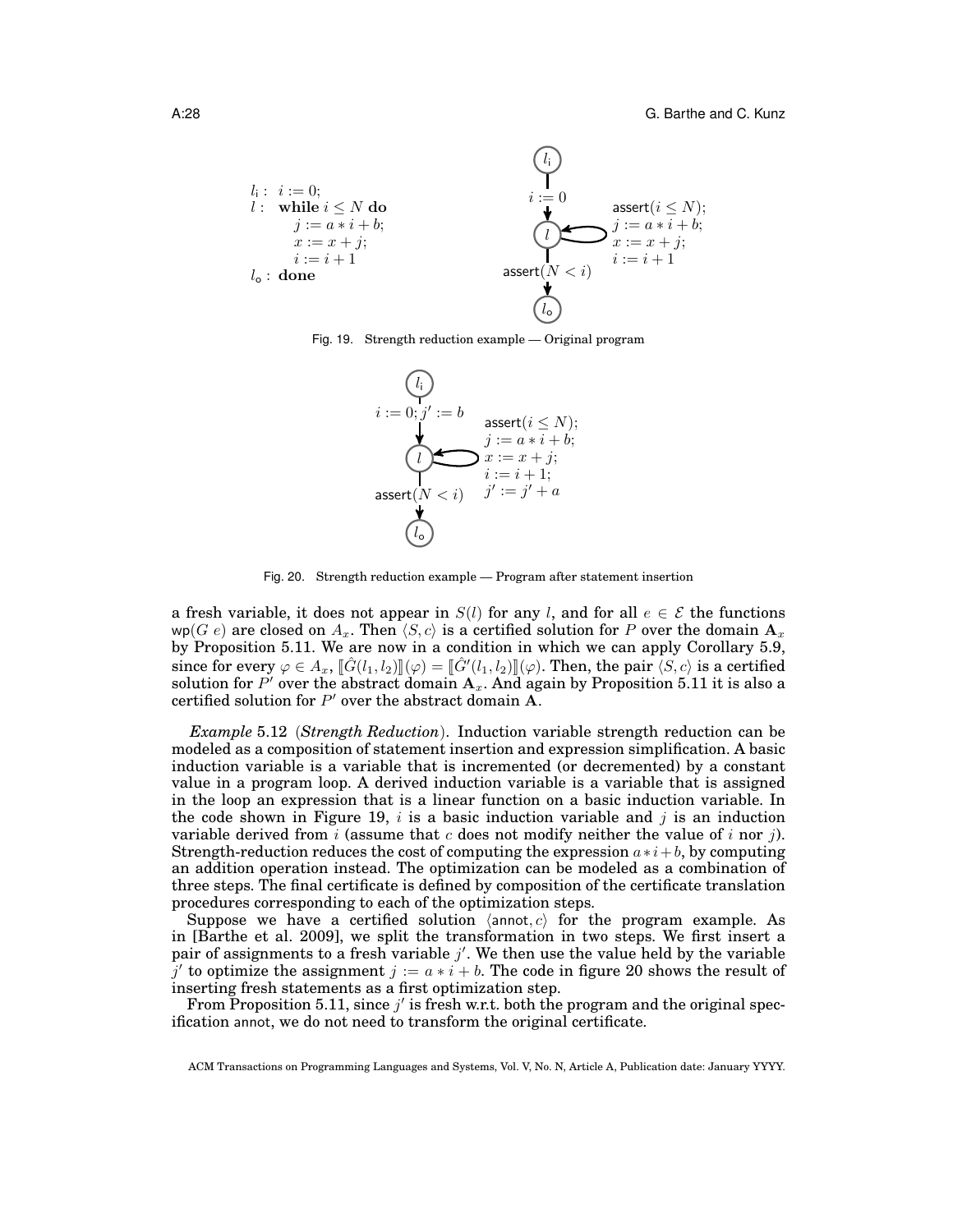

Fig. 21. Strength reduction example — Program after optimizing transformation

After inserting the assignments to the fresh variable  $j'$ , a static analyzer can infer that the invariant  $j' = a * i + b$  holds in the loop header. This is represented in our formalism as a labeling S such that  $S(l) \doteq j' = a * i + b$ . Certifying the correctness of this analysis result require discharging the proof obligations true  $\Longrightarrow b = a * 0 + b$  and  $j' = a * i + b \Longrightarrow j' + a = a * (i + 1) + b$ , corresponding respectively to the establishment and preservation of  $j' = a * i + b$  as invariant. The remaining program transformation is an instance of the class of optimizations based on expression simplification, as described in Section 5.2. That is, since  $j = j'$  holds, one can substitute some occurrences of the variable  $j$  by  $j'$ , returning the program shown in Figure 21. To transform the original certificate, from Proposition 5.5, one must provide a certificate justif for every statement that has been modified. This requires discharging the verification condition of the form

$$
j'=a*i+b\wedge\varphi[^{x+a*i+\mathit{h}}_x]\Longrightarrow\varphi[^{x+j'}\!\!/_x]
$$

A final step, that is left for Section 5.4, consists of removing the assignments to the now dead variable  $j. \blacksquare$ 

#### **5.4. Optimizations based on Relational Analyses**

This section provides a generalization of the results of Section 5.2 to allows one to deal with optimizations such as dead variable elimination. The generalization consists in relying on a generic composition operator instead of the lattice meet operator to merge two analysis results. The results of the previous sections are recovered by defining the composition as the meet operation of the lattice—which in logical terms amounts to strengthening the annotations with the results of the analysis. For the particular case of dead variable elimination, the composition operator is instantiated as a weakening of the original annotations.

At the end of this section we compare the method proposed for dead variable elimination to ghost variable introduction, an alternative technique developed in previous work [Barthe et al. 2009].

For the simple imperative language considered in this paper, a variable is live at a certain program point if the value it holds is used in at least one of the program points reachable from it. However, a typical definition of variable liveness is given in terms of the syntactic program representation: a variable x is live at a program node  $l$  if there is a path from  $l$  that reaches a statement that reads the value of x, without traversing an assignment to x.

Inspired by Benton's Relational Hoare Logic [Benton 2004], we follow a relational approach instead. Let X denote the set of variables that are *relevant* after the execution of a program. Given as input a set of variables  $X$ , a variable liveness analysis

ACM Transactions on Programming Languages and Systems, Vol. V, No. N, Article A, Publication date: January YYYY.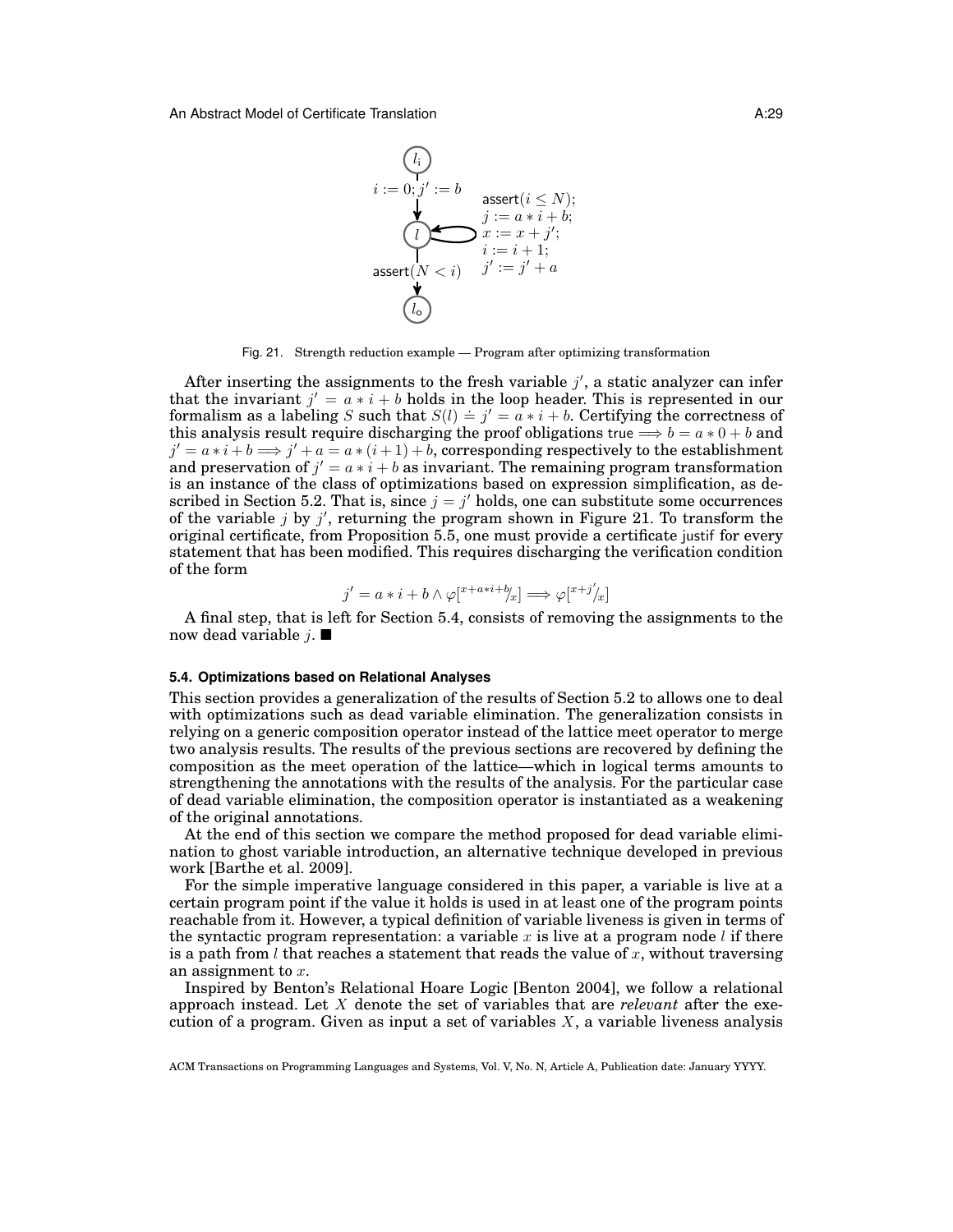computes a set of variables  $Y$  in which two environments must coincide in order to reach corresponding environments that coincide in  $X$ . For instance, in order for two environments  $\eta$  and  $\eta'$  to coincide in the set  $\{z\}$  after the execution of  $x := y + z$ , they must coincide in  $\{z\}$ . If the final environments are required to coincide in  $\{x, z\}$ , then  $\eta$  and  $\eta'$  must coincide in  $\{y, z\}$ .

To express the results of the liveness analysis, we generalize the abstract domain A of the certificate infrastructure to include relational propositions. An abstract domain A is relational if the associated satisfaction relation  $\models A$  is a subset of  $(Env \times Env) \times A$ . Hence, a relational proposition will be interpreted as a relation on execution environments. In the rest of this section we assume that every abstract domain represents a relation on environments.

One particular relational domain consists of first-order formulae in which variables are decorated with indices of the form  $\overline{a(1)}$  or  $\overline{a(2)}$ . The interpretation of a relational formula  $\varphi$  over a pair  $(\eta_1,\eta_2)$  is defined by mapping every variable  $v_{\langle 1 \rangle}$  in  $\varphi$  to  $\eta_1 v$  and every variable  $v_{\langle 2 \rangle}$  to  $\eta_2 v.$  The predicate transformer wp must be redefined accordingly. For instance, wp $(x := e)$   $\phi$  is defined as the substitution  $\phi[^{e_{(1)}}\!/_{x_{(1)}}][^{e_{(2)}}\!/_{x_{(2)}}]$ , where  $e_{(i)}$  is the result of indexing every variable occurring at  $e$  with  $\Box_{(i)}$ .

*Example* 5.13*.* In this example we illustrate a liveness analysis result as a relational property. The analysis domain is defined as the powerset of program variables. The order relation of the abstract lattice is the inverse of the powerset lattice:  $X \subseteq Y$ iff  $X \supseteq Y$ . A set of variables X associated to a program label l represents the variables that are live at that program point. Under a relational interpretation, we say that two states  $\eta$  and  $\eta'$  are related by an abstract element (i.e., a set of variables) X if  $\eta x = \eta' x$ for all  $x \in X$ .

In our programming language setting, the abstract semantics for liveness analysis is backwards and defined as follows:

$$
\begin{aligned}\n\llbracket \text{assert}(b) \rrbracket X &= X \cup FV(b) \\
\llbracket v := e \rrbracket X &= \left\{ \begin{array}{ll} (X \cup FV(e)) \setminus \{v\} & \text{if } v \in X \\
X & \text{otherwise} \end{array} \right.\n\end{aligned}
$$

Consider the program in Figure 21. One can check that the labeling  $S$  defined as:

$$
S(l_{\text{in}}) = \{x\}S(l) = \{i, j', x\}S(l_{\text{o}}) = \{x\}
$$

is a solution over the abstract semantics defined above. Indeed, it is clear that the following constraints hold

$$
\begin{array}{c} \{x\} \sqsubseteq \{x\} = \llbracket i := 0; j' := b \rrbracket \{x, i, j'\} \\ \{x, j', i\} \sqsubseteq \{x, i\} = \llbracket \mathsf{assert}(N < i) \rrbracket \{x\} \\ \{x, j', i\} \sqsubseteq \{x, j', i\} = \llbracket c \rrbracket \{x, j', i\} \end{array}
$$

where  $c$  denotes the loop body of the program in Figure 21.

As discussed in the previous sections, this analysis results can also be subject to certification. To that end, we first need to provide a convenient representation of abstract values: a set X of live variables is represented as the relational formula  $\bigwedge_{v\in X}v_{\langle 1\rangle}=v_{\langle 2\rangle}.$  In this concrete example, the certification of the analysis result above

ACM Transactions on Programming Languages and Systems, Vol. V, No. N, Article A, Publication date: January YYYY.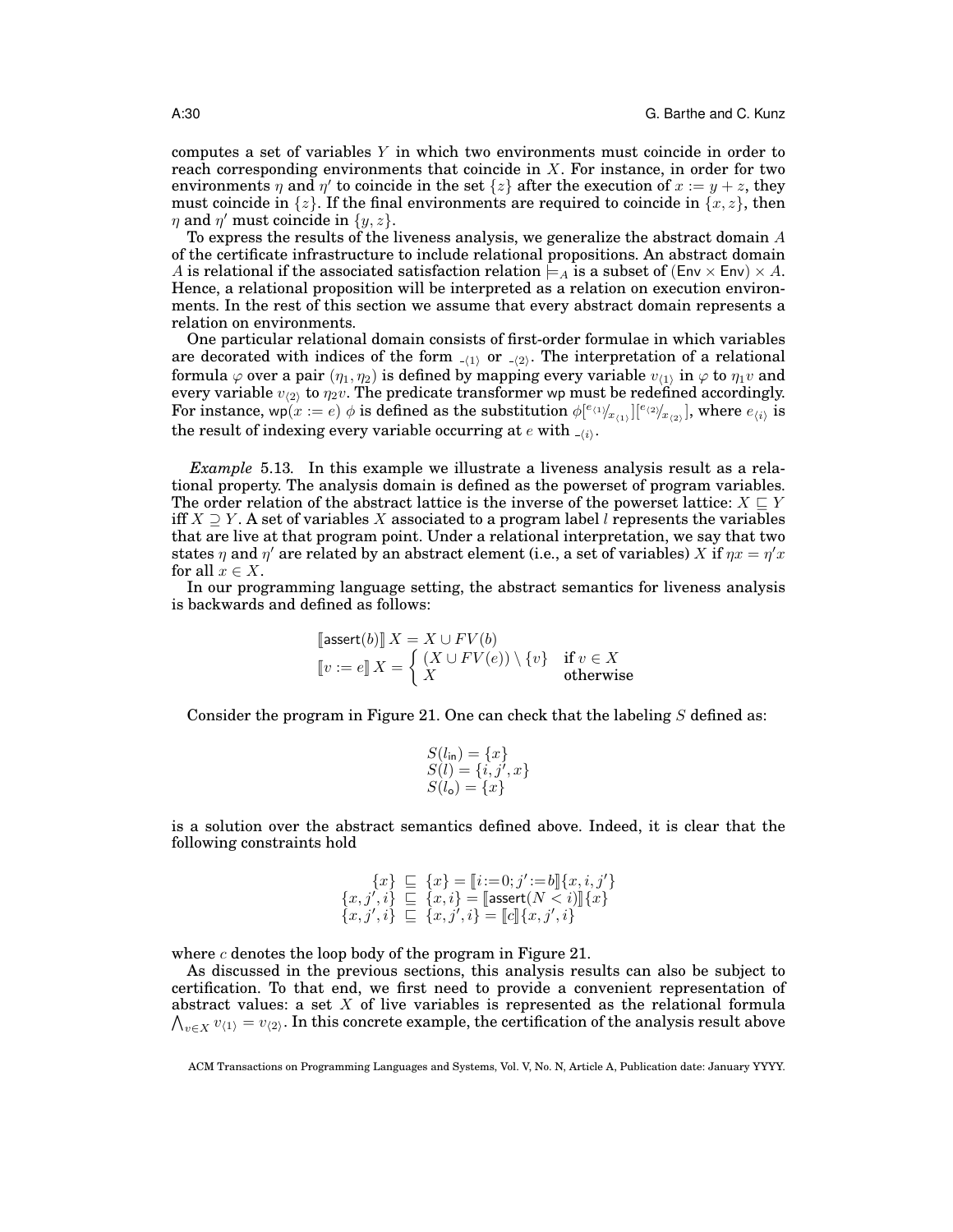requires the existence of certificates for the following proof obligations

$$
x_{(1)} = x_{(2)} \implies x_{(1)} = x_{(2)} \land b = b \land 0 = 0
$$
  
\n
$$
x_{(1)} = x_{(2)} \land i_{(1)} = i_{(2)} \land j'_{(1)} = j'_{(2)} \implies i_{(1)} = i_{(2)} \land x_{(1)} + j'_{(1)} = x_{(2)} + j'_{(2)}
$$
  
\n
$$
\land i_{(1)} + 1 = i_{(2)} + 1 \land j'_{(1)} + a = j'_{(2)} + a
$$
  
\n
$$
x_{(1)} = x_{(2)} \land i_{(1)} = i_{(2)} \land j'_{(1)} = j'_{(2)} \implies i_{(1)} = i_{(2)} \land x_{(1)} = x_{(2)}
$$

*Existence of certificate translators.* Let  $P = \langle N, \mathcal{E}, G \rangle$  be a program, and  $\langle \text{annot}, c \rangle$  a certified solution for P, in the abstract interpretation  $I = \langle \cdot, \cdot \rangle$  over the abstract domain A. Let  $P = \langle N', \mathcal{E}', G' \rangle$  be the result of transforming edges in P, justified by a solution  $S$  over the abstract interpretation  $I$ . The following result generalizes Proposition 5.5 in terms of an arbitrary composition operator  $\cdot : A \times A \rightarrow A$ .

**PROPOSITION 5.14.** *Let*  $\cdot : A \times A \rightarrow A$  *be a composition operator such that for every*  $a_1, a_2, b_1, b_2 \in A$  *there exists a certificate* 

$$
\text{monot.}: a_1 \sqsubseteq a_2 \to b_1 \sqsubseteq b_2 \to a_1 \cdot b_1 \sqsubseteq a_2 \cdot b_2
$$

*Let*  $\langle S, c^S \rangle$  *be a certified solution over I such that for every*  $(l_1, l_2) \in \mathcal{E}'$  *and*  $a \in A$ *:* 

 $-\textit{if } f = \text{bwd } \textit{then } \text{justif}_{(l_1, l_2)} : S(l_1) \cdot [G(l_1, l_2)]](a) \sqsubseteq [G'(l_1, l_2)]](a \cdot S(l_2));$ <br> *if* f function institution  $\text{Ext}(l_1, l_2) \sqcup \text{Ext}(l_1, l_2) \sqcap \text{Ext}(l_2, l_1) \sqcap \text{Ext}(l_2)$  $\vec{f} = \text{fwd } then \text{ justif}(\overline{l_1, l_2}) : [[G'(l_1, l_2)]](a \cdot S(l_1)) \sqsubseteq S(l_2) \cdot [[G(l_1, l_2)]](a)$ 

*Then, provided the certificate* monot<sub> $\mathbb{I}_s$  *defined in Figure 12 exists for all statement* s</sub> and  $a_1, a_2 \in A$ , every certified labeling  $\langle \text{annot}, c \rangle$  for P can be transformed into a cer $t$ *ified labeling*  $\langle$  annot', c') *for P'*, where annot' $(l)$  = annot $(l)$  .  $S(l)$  *for every node* l *in*  $\mathsf{dom}(\mathsf{annot}') = \mathsf{dom}(\mathsf{annot}) \cap \mathcal{N}'.$ 

PROOF. *The proof is similar to that of Proposition 5.5. The definition of the certificate* goal *such that*

$$
\textnormal{goal}(l): \ a \centerdot \bigcap_{(l,l') \in \mathcal{E}} \llbracket G(l,l') \rrbracket(\overline{\mathsf{annot}}(l')) \sqsubseteq \bigcap_{(l,l') \in \mathcal{E}} \llbracket G'(l,l') \rrbracket(\overline{\mathsf{annot}}'(l')) \ \ \textit{if $f= \mathsf{bwd}$}
$$

*and*

$$
\textnormal{goal}(l): \bigsqcup_{(l',l) \in \mathcal{E}} \llbracket G'(l',l) \rrbracket(\overline{\mathsf{annot}}'(l')) \sqsubseteq a \centerdot \bigsqcup_{(l',l) \in \mathcal{E}} \llbracket G(l',l) \rrbracket(\overline{\mathsf{annot}}(l')) \textnormal{ if } f = \textnormal{fwd}
$$

*from which the existence of* c 0 *follows, is given in Figures 22 and 23.*

*Example* 5.15*.* Consider again the liveness labeling S defined in Example 5.13. The set of live variables  $\{i, j', x\}$  associated to label l, indicates that j is not live. Since the loop body at node  $l$  contains an assignment to the variable  $j$  and this variable is not live at node l, i.e.  $j \notin S(l)$ , we may safely simplify the loop body by removing such assignment. The transformed program is given in Figure 24.

By Proposition 4.3, we know that a certified solution  $\langle \gamma \circ S, c'' \rangle$  exists, where S is the labeling defined in previous example.

In order to generate a certificate for the optimized program, we apply Proposition 5.14, using as operator the composition of relations:

$$
\phi \cdot \psi = \exists Z. \; \phi \left[ \frac{Z}{X_{(2)}} \right] \wedge \psi \left[ \frac{Z}{X_{(1)}} \right]
$$

where X is the set of free variables in  $\phi$  or  $\psi$ . Notice that, given a set of live variables X, one can equivalently define the composition  $\gamma(X) \phi$  as the existential quantification in  $\phi$  of the variables that are not in X.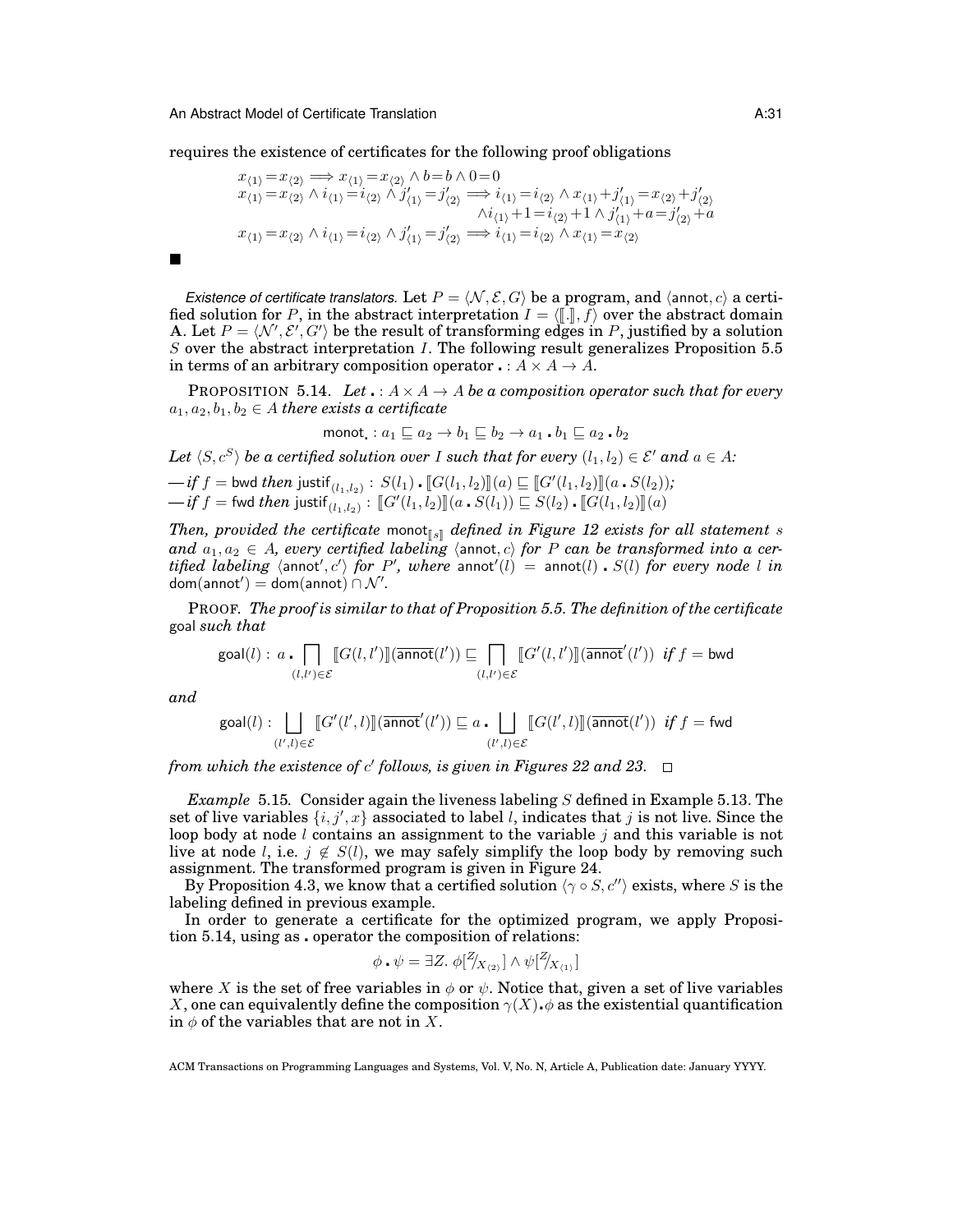Let 
$$
a = \gamma(S(l)), a' = \gamma(S(l')), T = [[G(l, l')]]
$$
 and  $T' = [[G'(l, l')]]$  in:\n $p_1 := \text{goal}(l') : a' \cdot \overline{\text{annot}}(l') \sqsubseteq \overline{\text{annot}}(l')$ \n $p_2 := \text{monot}_{T'}(p_1) : T'(a' \cdot \overline{\text{annot}}(l')) \sqsubseteq T'(\overline{\text{annot}}(l'))$ \n $p_3 := \text{justif} : a \cdot T(\overline{\text{annot}}(l')) \sqsubseteq T'(a' \cdot \overline{\text{annot}}(l'))$ \n $p_4 := \text{trans}(p_3, p_2) : a \cdot T(\overline{\text{annot}}(l')) \sqsubseteq T'(\overline{\text{annot}}(l'))$ \n $p_5 := \text{axiom} : T(\overline{\text{annot}}(l')) \sqsubseteq T(\overline{\text{annot}}(l'))$ \n $p_6 := \text{axiom} : a \sqsubseteq a$ \n $p_7 := \text{weak}_{\square}(p_5) : \square_{(l,l') \in \mathcal{E}} T_{(l,l')}(\overline{\text{annot}}(l')) \sqsubseteq T(\overline{\text{annot}}(l'))$ \n $p_8 := \text{monot}(p_6, p_7) : a \cdot \square_{(l,l') \in \mathcal{E}} T_{(l,l')}(\overline{\text{annot}}(l')) \sqsubseteq a \cdot T(\overline{\text{annot}}(l'))$ \n $p_9 := \text{trans}(p_8, p_4) : a \cdot \square_{(l,l') \in \mathcal{E}} T_{(l,l')}(\overline{\text{annot}}(l')) \sqsubseteq T'(\overline{\text{annot}}(l'))$ \n $\text{goal}(l) := \text{intro}_{\square}(\{p_9\}_{(l,l') \in \mathcal{E}}) : a \cdot \square_{(l,l') \in \mathcal{E}} T_{(l,l')}(\overline{\text{annot}}(l')) \sqsubseteq \square_{(l,l') \in \mathcal{E}} T'_{(l,l')}(\overline{\text{annot}}(l'))$ 

Fig. 22. Definition of goal for relational certificate translation (case 
$$
f = bwd
$$
)

Let 
$$
a = \gamma(S(l)), a' = \gamma(S(l')), T = [[G(l', l)]]
$$
 and  $T' = [[G'(l', l)]]$  in:  
\n $p_1 := \text{goal}(l') : \overline{a} \text{mod}'(l') \sqsubseteq a' \cdot \overline{a} \text{mod}(l')$   
\n $p_2 := \text{monot}_{T'}(p_1) : T'(\overline{a} \text{mod}'(l')) \sqsubseteq T'(a' \cdot \overline{a} \text{mod}(l'))$   
\n $p_3 := \text{justif} : T'(a' \cdot \overline{a} \text{mod}(l')) \sqsubseteq a \cdot T(\overline{a} \text{mod}(l'))$   
\n $p_4 := \text{trans}(p_2, p_3) : T'(\overline{a} \text{mod}'(l')) \sqsubseteq a \cdot T(\overline{a} \text{mod}(l'))$   
\n $p_5 := \text{axiom} : T(\overline{a} \text{mod}(l')) \sqsubseteq T(\overline{a} \text{mod}(l'))$   
\n $p_6 := \text{axiom} : a \sqsubseteq a$   
\n $p_7 := \text{weak}_{\sqcup}(p_5) : T(\overline{a} \text{mod}(l')) \sqsubseteq \sqcup_{(l',l) \in \mathcal{E}} T_{(l',l)}(\overline{a} \text{mod}(l'))$   
\n $p_8 := \text{monot}(p_6, p_7) : a \cdot T(\overline{a} \text{mod}(l')) \sqsubseteq a \cdot \sqcup_{(l',l) \in \mathcal{E}} T_{(l',l)}(\overline{a} \text{mod}(l'))$   
\n $p_9 := \text{trans}(p_4, p_8) : T'(\overline{a} \text{mod}'(l')) \sqsubseteq a \cdot \sqcup_{(l',l) \in \mathcal{E}} T_{(l',l)}(\overline{a} \text{mod}(l'))$   
\n $\text{goal}(l) := \text{intro}_{\sqcup} (\{p_9\}_{(l',l) \in \mathcal{E}}) : \sqcup_{(l',l) \in \mathcal{E}} T'_{(l',l)}(\overline{a} \text{mod}'(l')) \sqsubseteq a \cdot \sqcup_{(l',l) \in \mathcal{E}} T_{(l',l)}(\overline{a} \text{mod}(l'))$ 

#### Fig. 23. Definition of goal for relational certificate translation (case  $f = fwd$ )

From Proposition 5.14 we can transform the current certificate if we provide a certificate for the following goal

$$
\mathsf{justif}_{(l,l)}: \, \gamma(S(l)) \centerdot \llbracket G(l,l) \rrbracket (\phi) \sqsubseteq \llbracket G'(l,l) \rrbracket (\gamma(S(l)) \centerdot \phi)
$$

If  $\phi$  is a non-relational proposition,  $\gamma(X)$   $\phi$  is equivalently denoted  $\exists y_1, \ldots, y_m$ .  $\phi$  where  $\{y_1, \ldots, y_m\}$  is the set of free variables in  $\phi$  that are not in X. Then, the goal of the certificate justif $_{(l,l)}$  has the form

$$
\vdash \varphi[^{a*i+b}j] \Rightarrow \exists j \; \varphi
$$

which can be easily discharged.

*Comparison with ghost variable introduction.* In this section we briefly review ghost variable introduction [Barthe et al. 2009], an alternative certificate translation technique in the presence of dead variable elimination. In the last paragraph, we position this alternative technique with the relational method explained earlier in this section.

For simplicity, we consider a particular analysis and verification framework: a liveness analysis that computes a set of live variables for each program point, and a weakest-precondition based verification framework over first-order formulae.

Consider a set of scalar variables  $V<sup>g</sup>$  disjoint of  $V$ . Assume that for every variable v in V there is a corresponding variable in  $\mathcal{V}^g$ , denoted  $v^g$ . Ghost variables are used only for

ACM Transactions on Programming Languages and Systems, Vol. V, No. N, Article A, Publication date: January YYYY.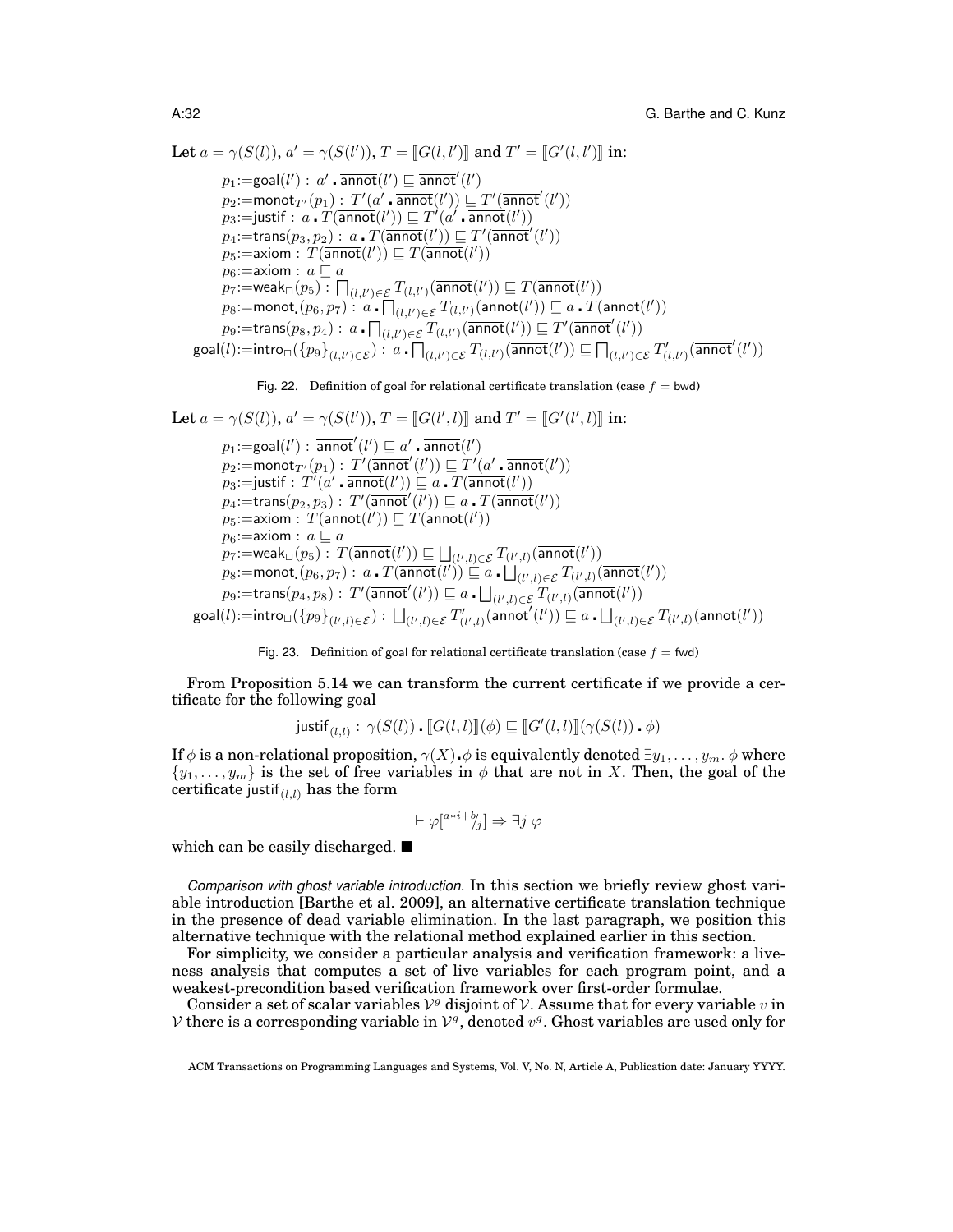$$
(l_i)
$$
\n
$$
i := 0; j' := b
$$
\n
$$
x := x + j';
$$
\n
$$
(l)
$$
\n
$$
i := i + 1;
$$
\n
$$
d
$$
\n
$$
(l_0)
$$
\n
$$
i := j' + a
$$

Fig. 24. Program after Dead Variable Elimination

specification purposes, and thus can never affect a program behavior. To that end, one must restrict the occurrence of ghost variables in a program code. For instance, only ghost variables can be assigned the value of expressions containing ghost variables. The following conditions characterize precisely the proper use of ghost variables in a program  $\langle \mathcal{N}, \mathcal{E}, G \rangle$ :

 $-\text{if } G(l, l') = x := e \text{ with } x \in V \text{ then } e \text{ must not contain ghost variables,}$  $\text{--- if } G(l,l') = a[e'] := e, \text{ then ghost variables cannot occur neither in } e \text{ nor in } e', \text{ and}$  $\text{if } G(l, l') = b \text{ then } b \text{ does not refer to a ghost variable.}$ 

In the rest of this section we assume that every program satisfies the constraints above.

Ghost variable introduction [Barthe et al. 2009] consists of the replacement, instead of removal, of dead variables by ghost variables. Let  $P = \langle N, \mathcal{E}, G \rangle$  be a program.  $\langle \mathcal{N}, \mathcal{E}, G' \rangle$  is the result of introducing ghost variables if for all  $(l, l') \in \mathcal{E}$ :

— if 
$$
G(l, l') = x := e
$$
 then  $G'(l, l') = ||x||_{S(l')} := ||e||_{S(l)}$ , and  
— in any other case  $G'(l, l') = G(l, l')$ .

where for a set of live variables X,  $||e||_X$  stands for the result of substituting in e every variable v that is not in X by  $v^g$ .

*Example* 5.16*.* Consider the liveness labeling S defined above in this section with  $S(l) = \{x, i, j'\}.$  Figure 25 shows the introduction of ghost variables to remove dead assignments in the program in Figure 21. The assignment  $j^g := a * i + b$  is a proper use of ghost variables and, as part of the specification, has no effect in the program execution. Before analyzing how proof obligations change after ghost variable introduction in this example, we first anticipate a transformation on the original annotation. Let the specification annot<sup>g</sup> for the transformed program be such that for all  $l \in \mathcal{N}$  the assertion annot  $g(l)$  is the result of substituting in annot (*l*) every variable v that is not live at *l* (i.e., variable j in this particular example) by the corresponding variable  $v<sup>g</sup>$ . Then, for the proof obligation enforcing the preservation of the loop invariant:

 $\text{annot}(l) \Rightarrow N \leq i \implies \text{annot}(l)[\because \text{ln}[\text{max} + b_{j}][\because \text{ln}[\text{max} + b_{j}]]$ 

we have the corresponding proof obligation after ghost variable introduction:

 $\mathsf{annot}^g (l) \Rightarrow N \! < \! i \implies \mathsf{annot}^g (l)[\because \! \! \! \! \! \! \! \! \! \! \cdot ] [^{a*i +b}\! \! \! \! \! \! \! \! \! \! \! \! \! \cdot ] [\cdot \! \! \! \! \! \! \! \! \! \cdot ] ... ]$ 

Independently of the assertion  $\text{anot}(l)$ , notice that the new proof obligation coincides with the original one up to renaming of dead variables. In the following, we formalize this result, enabling to translate certificates after ghost variable introduction, and compare this technique with the results of Proposition 5.14.  $\blacksquare$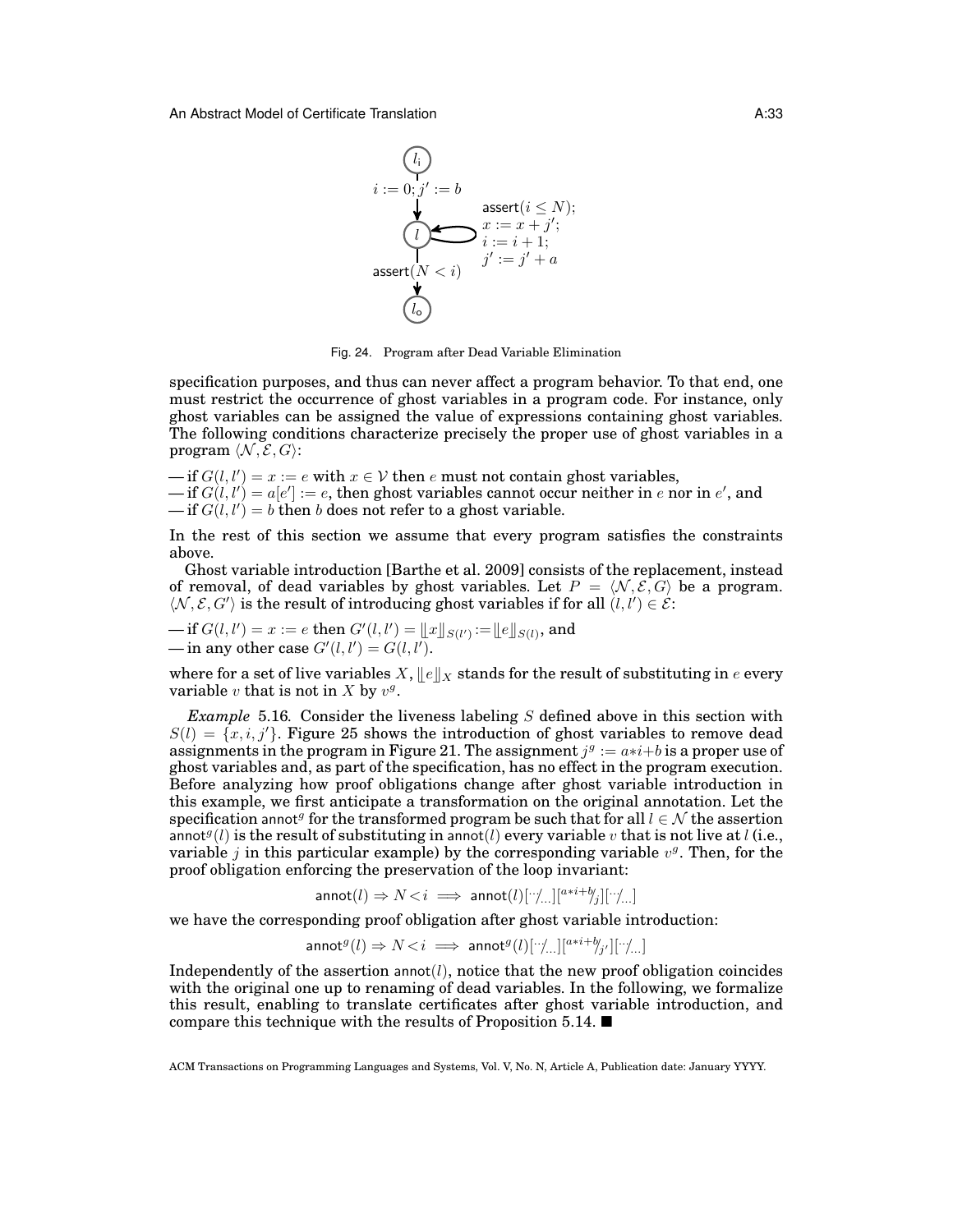$$
i := 0; j' := b
$$
  
\n
$$
\downarrow \qquad \qquad \text{assert}(i \leq N);
$$
  
\n
$$
j^g := a * i + b;
$$
  
\n
$$
x := x + j';
$$
  
\n
$$
i := i + 1;
$$
  
\n
$$
l_o
$$
  
\n
$$
j' := j' + a
$$

Fig. 25. Ghost variable introduction

LEMMA 5.17. *Let the labeling* S *represent the result of a variable liveness analysis.* Let  $\langle N, \mathcal{E}, G' \rangle$  be the result of ghost variable introduction in the program  $\langle N, \mathcal{E}, G \rangle$ . Let annot *be a labeling from* N to the domain of first order formulae. Let  $\|\text{annot}\|_{S}$  be a  $labeleding such that for every  $l \in \mathcal{N} \parallel$  annot $||s(l)| = ||$  annot $(l) ||s(l)|$ . Then, if annot *is a so-*<br>*lution over* a we based verification framework for  $(N, S, C)$ , then  $||$  annot  $||$ , is a solution$ *lution over a* wp-based verification framework for  $\langle N, \mathcal{E}, G \rangle$ , then  $\|\text{annotis} \|$  *s* is a solution for  $\langle \mathcal{N}, \mathcal{E}, G' \rangle$ *.* 

In other words, one can show that for every proof obligation in the original program

$$
\mathsf{annot}(l) \Rightarrow \bigwedge_{(l,l') \in \mathcal{E}} \mathsf{wp}(G(l,l')) \ (\mathsf{annot}(l'))
$$

we have the following proof obligation for the transformed program

$$
\lfloor\textsf{annot}(l)\rfloor\rfloor_{S(l)} \Rightarrow \bigwedge_{(l,l')\in\mathcal{E}}\lfloor\textsf{wp}(G(l,l'))(\textsf{annot}(l'))\rfloor\rfloor_{S(l)}
$$

That is, verification conditions differ only on a substitution of program variables by ghost variables, and thus certificates can be easily transformed.

One advantage of ghost variable introduction over existential quantification is a stronger final specification. Consider for instance a program  $P$  that satisfies the triple  ${x = y}P{x = y}$ , and suppose that the variable y is not modified in P. If y is considered dead, the transformed specification after ghost variable introduction is  ${x = y^g}P{x = y^g}$ , whereas the existential quantification of dead variables yields  $\{\exists y. \ x = y\}P{\exists y. \ x = y\}$ . From the former, one can interpret that the original value of x is preserved by  $P$ , whereas in the latter this is not the case. On a negative side, however, ghost variable introduction requires the verification framework to deal with ghost variables in the specification.

## **6. HYBRID CERTIFICATES**

Section 4 describes a general method to certify the results of program analysis using verification environments based on weakest preconditions or symbolic execution. An alternative is to develop hybrid verification methods that combine program analysis and deductive verification; such methods are common in modern verification tools [Chalin and James 2007; Barnett et al. 2005; Wildmoser et al. 2005]. They allow users to write weaker specifications, and generate smaller proof obligations.

In this section, we provide an abstract formalization of hybrid verification, and lift the notion of solution and certified solution to this setting. We then apply the results of the previous section to conclude that every hybrid certified solution can be trans-

ACM Transactions on Programming Languages and Systems, Vol. V, No. N, Article A, Publication date: January YYYY.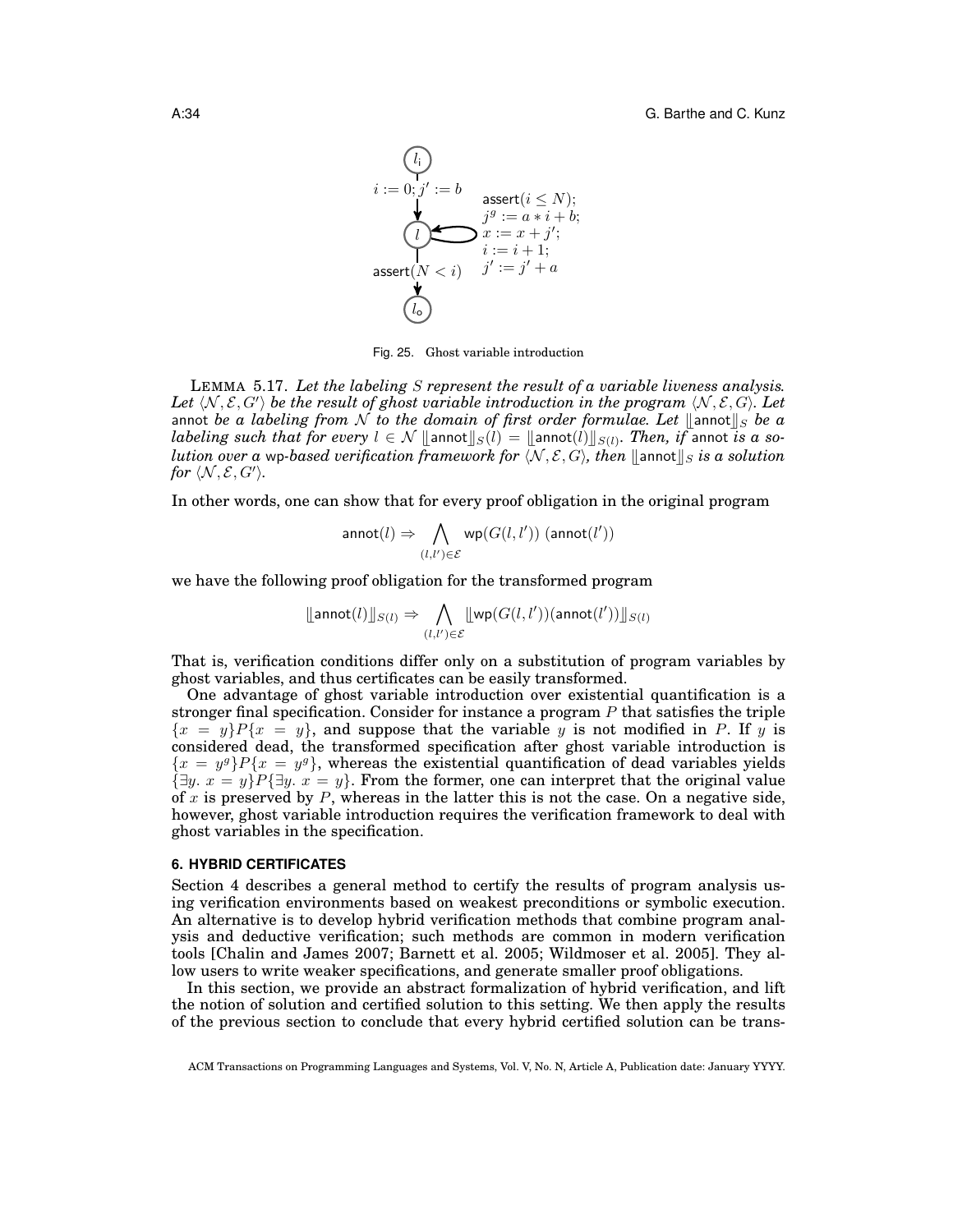formed into a certified solution. A direct consequence is that the soundness of hybrid verification methods can be derived from the soundness of its components.

#### **6.1. Motivating example**

Consider the imperative program shown in Figure 26; its graph representation is given in Figure 27. In comparison with the example of Section 2, the program is written in a language that features constructs to store and load the values stored in an array. This extended language distinguishes between scalar and array variables and considers for each array a a new integer expression |a| that denotes the size of  $a$ ; in the sequel, we let a range over arrays. Moreover, the language features basic instructions  $a[e_1] := e_2$ to store the value of  $e_2$  at the position determined by  $e_1$  in a and  $x := a[e]$  that assigns to x the value stored in a at the position determined by  $e$ —it is customary to view  $a[e]$ as an expression, but it is simpler for our presentation to consider an instruction that combines array access with assignment to a scalar variable.

The semantics of statements is extended as follows. First, we define the set Env of environments as  $(Env<sub>s</sub> × Env<sub>a</sub>)$  + Error where Error is a distinguished constant denoting an error state, and  $Env<sub>s</sub>$  is the set of mappings from variables to integer values, i.e. Env = Var  $\rightarrow \mathbb{Z}$ , where Var is an infinite set of variables, and Env<sub>a</sub> is the set of mappings from array variables and valid indexes to integer values, i.e.  $Env_a = \Pi a \in \text{AVar}\{0...\vert a\vert -1\} \rightarrow \mathbb{Z}$ , where AVar is an infinite set of array variables. Then, the concrete semantics is extended for the assignment  $x := a[e]$  by setting  $(\eta, \eta') \in (x := a[e])$  iff one of the following holds:

 $-\eta = (\eta_s, \eta_a)$  and  $\eta' = ([\eta_s : x \mapsto \eta_a a n], \eta_a)$ , where e evaluates to n in  $\eta$ , such that  $0\leq n< |a|,$  and  $e'$  evaluates to  $n'$  in  $\eta,$  and  $[\eta_s:x\mapsto n]$  is defined as in Section 3;  $-\eta=(\eta_s,\eta_a)$  and  $\eta' =$  Error, where  $e$  evaluates to  $n$  in  $\eta,$  with  $n < 0$  or  $|a| \leq n;$  $-\eta = \eta' = E$ rror.

The semantics for the array assignment  $a[e] = e'$  is defined in a similar fashion. Evaluation semantics is extended to error states: we say that a program  $P$  with initial memory  $\eta$ , evaluates to  $\eta'$ , written  $P, \eta \Downarrow \eta'$ , iff  $\langle l_{\mathsf{init}}, \eta \rangle \leadsto^\star \langle l_o, \eta' \rangle$  for some  $l_o \in \mathcal{O}$ , or  $\eta' =$  Error and  $\langle l_{\text{init}}, \eta \rangle \leadsto^* \langle l'', \eta'' \rangle$  for some  $\eta'' \in$  Env, and  $\langle G(l'',l') \rangle \eta''$  Error for some successor  $l'$  of  $l''$ successor  $l'$  of  $l''$ .

In presence of error states, it is common to consider two postconditions, a postcondition for abnormal termination, as well as the postcondition for normal termination. For illustrative purposes, we implicitly assume that the postcondition for abnormal termination is false, which is the standard way to state that a program will not terminate abnormally. Under this convention, we consider triples of the form  $\{\varphi\}P\{\psi\}$ , whose validity is given by the clause  $\models {\{\varphi\}} P{\{\psi\}}$  iff for all environments  $\eta$  and  $\eta'$ , if  $P, \eta \Downarrow \eta'$  and  $\varphi$  is satisfied by  $\eta$  then  $\eta' \neq \text{E}$ rror and  $\psi$  is satisfied by  $\eta'$ .

Thus, a sound weakest precondition calculus must enforce the absence of out-ofbound array accesses; in other words, it must ensure for every assignment  $x := a[e]$ that the variable  $e$  evaluates to a value within the bounds of the array  $a$ . We must therefore define  $wp(x := a[e]) \psi$  to be  $(0 \le e < |a|) \wedge (\psi[\gamma_{a[e]}]).$ 

Let us know turn to establishing that the program in Figure 27 is correct. We want to show that the final value of  $x$  is  $\sum_{j=0}^{|a|-1}a[j].$  A partial labeling appears inside squares in Figure 27. There are two issues with this partial labeling.

The first issue is that it does not yield a solution: indeed, the loop invariant cannot be established unless we strengthen the loop invariant at node  $l_3$  with the condition  $0 \leq i \leq |a|$ . In practice, a hybrid verification method would let users prove the program without having to provide in their annotations conjuncts that can be inferred by static analysis. In the first phase, a hybrid verification method relies on a static

ACM Transactions on Programming Languages and Systems, Vol. V, No. N, Article A, Publication date: January YYYY.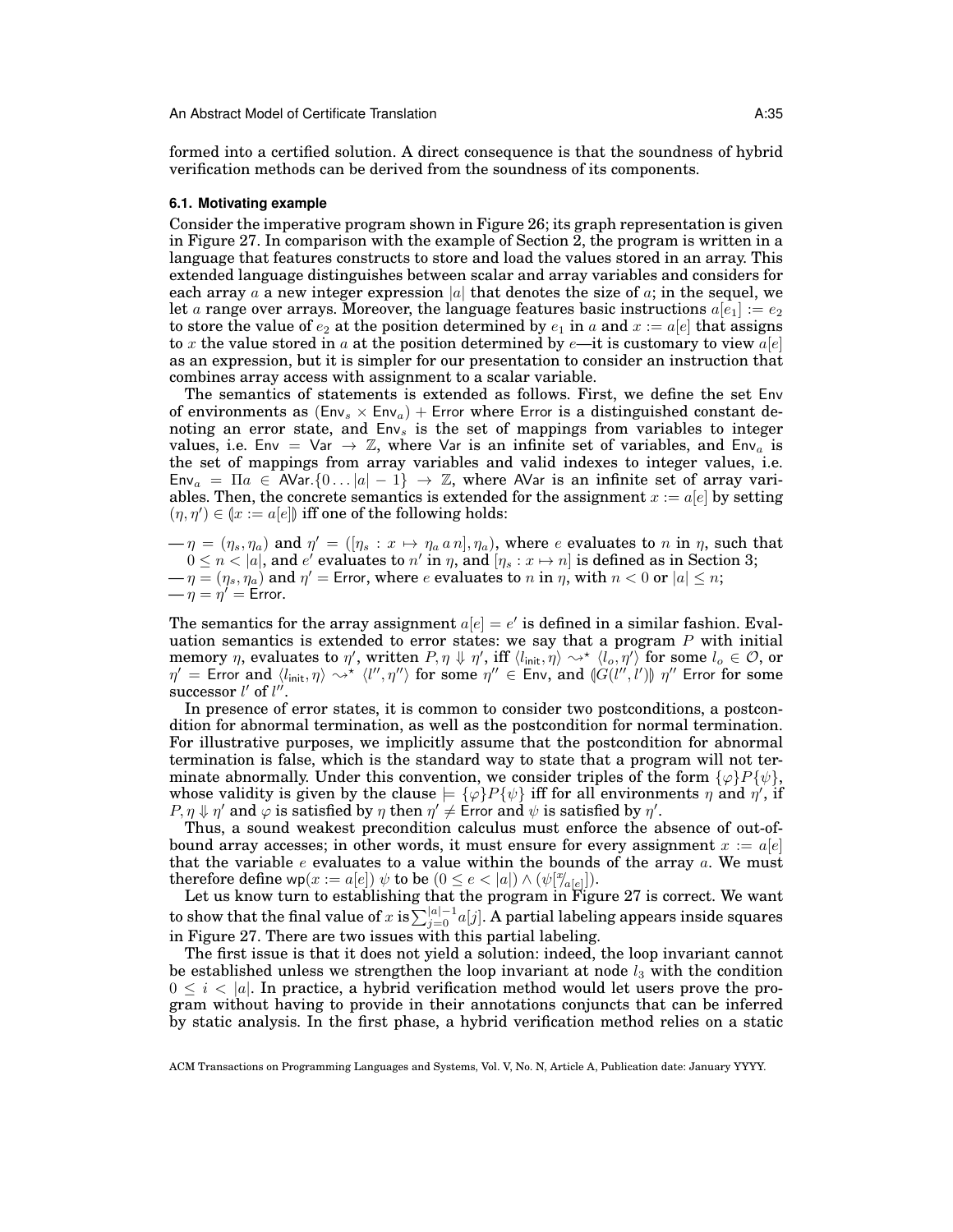$$
l_1: x := 0\n i := 0\n l_2: while (i < |a|) do\n z := a[i]\n l_3: x := x + z\n i := i + 1\n l_4: ...\n done
$$

Fig. 26. Hybrid verification example. Source code.

analysis that infers partial information from the program; in this case, the static analyzer infers the solution indicated inside a shadowed square in Figure 27—we omit the abstract labeling for nodes  $l_1$  and  $l_4$  that are set to  $\top$ . Then, a partial program specification can be used, as it is not necessary to include the redundant information computed in the first phase. However, the generation of verification conditions relies on the analysis results. In this case, the weakest precondition considers the conjunction of the assertion provided by the user and of the assertions inferred in the first phase. In practice, from a logical representation  $S$  of the analysis result, and a partial labeling annot, the strengthened specification maps each node  $l \in$  dom(annot) to the formula  $\overline{\text{annot}}(l) = \text{annot}(l) \wedge S(l)$ .

The second issue is the size and complexity of proof obligations in the presence of array accesses. Hybrid settings attempt to simplify the enforcement of inbound array accesses by removing them from the verification conditions whenever a static analyzer can discharge them automatically. In practice, a hybrid verification method would let users prove the program without having to prove the annotations that can be inferred by static analysis. In the first phase, the method will rely on a certifying analysis that will prove that some array accesses are safe. In the second phase, it will remove redundant fragments of the generated verification conditions. As a result, verification conditions become smaller and thus the verification effort is reduced. For example, we would define the weakest precondition as a function taking, in addition to the postcondition, the logical characterization  $r$  of the analysis at the program point considered, and set

$$
\mathsf{wp}(x := a[e]) \; \psi \; r = \left\{ \begin{array}{ll} (\psi[\mathbb{Y}_{a[e]}]) & \text{if} \; r \Rightarrow 0 \le e < |a| \\ (0 \le e < |a|) \land (\psi[\mathbb{Y}_{a[e]}]) & \text{otherwise} \end{array} \right.
$$

Note that one can use a decidable approximation of implication in the first condition.

These issues are handled by two technical artifacts: solutions modulo and hybrid abstract semantics. Solutions modulo characterize when a partial labeling can yield a solution using the results of a previous solution. In contrast, hybrid abstract semantics characterize when two solutions from distinct abstract semantics can be combined into a single solution.

#### **6.2. Solution modulo**

This section formalizes the notion of solution modulo. Solutions modulo capture the idea that hybrid methods allow users to write specifications that yield solutions when combined with the result computed in the first phase, but that are not necessarily solutions on their own.

*Definition* 6.1 (*Solution Modulo*). Let A be an abstract domain. Let  $\langle \lbrack \cdot \rbrack \rbrack$ , f) be an abstract semantics over A. Let  $P = \langle N, \mathcal{E}, G \rangle$  be a program and let S be a solution for P. A labeling  $S'$  for P is a solution modulo  $S$  if

 $-f$  = fwd and for every  $(l, l') \in \mathcal{E}$ ,  $[[G(l, l')]](S(l) \sqcap S'(l)) \sqsubseteq S'(l')$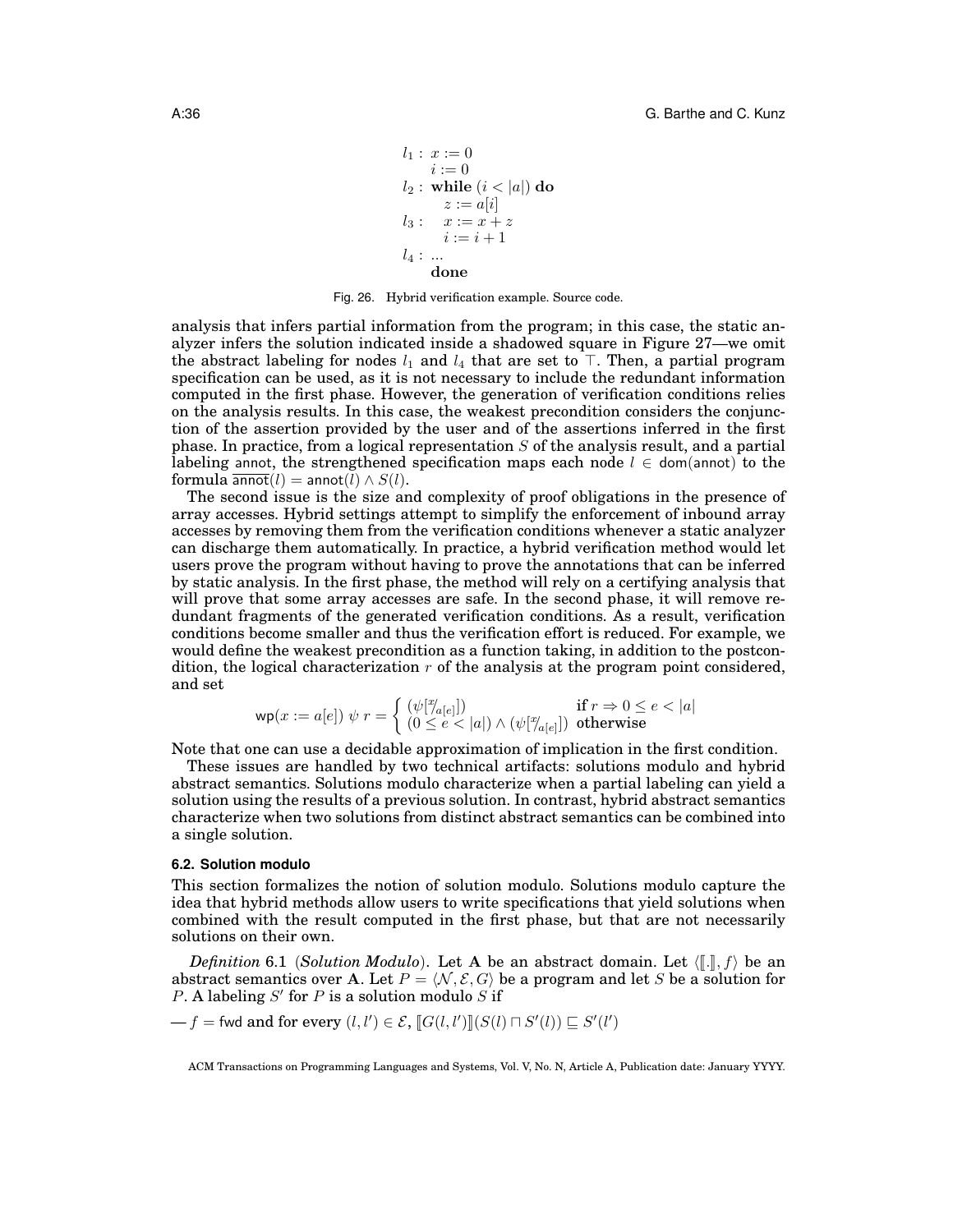

Fig. 27. Hybrid verification example. Graph representation.

 $-f =$  bwd and for every  $(l, l') \in \mathcal{E}$ ,  $S(l) \sqcap S'(l) \sqsubseteq [G(l, l')](S'(l'))$ 

Consider the program in Figure 27, and the labeling  $S'$  defined as:

$$
S'(l_1) \doteq \text{true}
$$
  
\n
$$
S'(l_2) \doteq x = \sum_{j=0}^{i-1} a[j]
$$
  
\n
$$
S'(l_4) \doteq x = \sum_{j=0}^{a-1} a[j]
$$

The labeling  $S'$  does not satisfy the constraints required to be a solution over the wpbased framework. One can see, however, that  $S'$  is a solution modulo S, where S is the labeling represented by a boxed annotation in the figure. For instance, one can check the validity of the constraint  $S'(l_2) \sqcap S(l_2) \sqsubseteq \mathsf{wp}(G(l_2, l_4))$   $S'(l_4)$  for the edge  $(l_2, l_4)$ :

$$
x = \sum_{j=0}^{i-1} a[j] \land 0 \le i \le |a| \Rightarrow \neg(i < |a|) \Rightarrow x = \sum_{j=0}^{|a|-1} a[j]
$$

The following result states that the result of strengthening  $S'$  with  $S$  is a solution.

LEMMA 6.2. Let S be a solution for a program  $P = \langle N, \mathcal{E}, G \rangle$ . Suppose that, for every statement  $s$ ,  $\llbracket s \rrbracket$  is distributive with respect to  $\sqcap$ . If S' is a solution modulo S, then  $S \sqcap S'$ <br>is a solution *is a solution.*

The definition of solution modulo can be easily adapted to accommodate certificates.

*Definition* 6.3. Let A be an abstract domain. Let  $\langle \cdot, \cdot \rangle$  be an abstract semantics over A. Let  $P = \langle N, \mathcal{E}, G \rangle$  be a program and let S be a solution.

A certified solution modulo  $S$  consists of a labeling  $S'$  and a family of certificates  $(c_{(l,l')})_{(l,l')\in\mathcal{E}}$  such that for every  $(l,l')\in\mathcal{E}$ :

 $\text{if } f = \text{bwd} \text{ then } c((l, l')) \text{ is a certificate for } S(l) \sqcap S'(l) \sqsubseteq [G(l, l')] \{S'(l')\}$ <br>  $\text{if } f = \text{fwd} \text{ then } c((l, l')) \text{ is a certificate for } [(G(l, l')'] \sqcup (S(l) \sqcap S'(l))] \sqsubseteq S'(l')$  $\text{if } f = \text{fwd} \text{ then } c((l, l')) \text{ is a certificate for } [[G(l, l')]](S(l) \sqcap S'(l)) \subseteq S'(l')$ 

LEMMA 6.4. Let A be an abstract domain. Let  $\langle [\![ . ]\!]$ ,  $f \rangle$  be an abstract semantics over A. Let  $P = \langle N, \mathcal{E}, G \rangle$  be a program and let  $\langle S, c \rangle$  be a certified solution. Suppose that we have the certificates distr $\overleftarrow{L}$ ,  $\overrightarrow{L}$ , and distr $\overrightarrow{L}$ ,  $\overrightarrow{L}$ , shown in Fig. 12. If a labeling S' is a  $\emph{certified solution modulo S, then one can build a certificate c $\oplus c'$  such that  $\langle S\sqcap S', c\oplus c'\rangle$$ *is a certified solution.*

PROOF.

*— Case* f = fwd*. From the definition of certified solution modulo, we have that for every*  $(l, l') \in \mathcal{E}$ ,  $c'((l, l'))$  is a certificate for  $[[G(l, l')][[G(l) \sqcap S'(l))] \subseteq S'(l')$ . The certificate  $c \oplus c'$ <br>for the soal  $[[G(l, l')][[S(l) \sqcap S'(l')] \sqsubset S'(l')]$  is built by the following derivation for the goal  $[\![\tilde{G}(l, l')]\!](S(l) \sqcap S'(l)) \sqsubseteq S(l') \sqcap S'(l')$  is built by the following derivation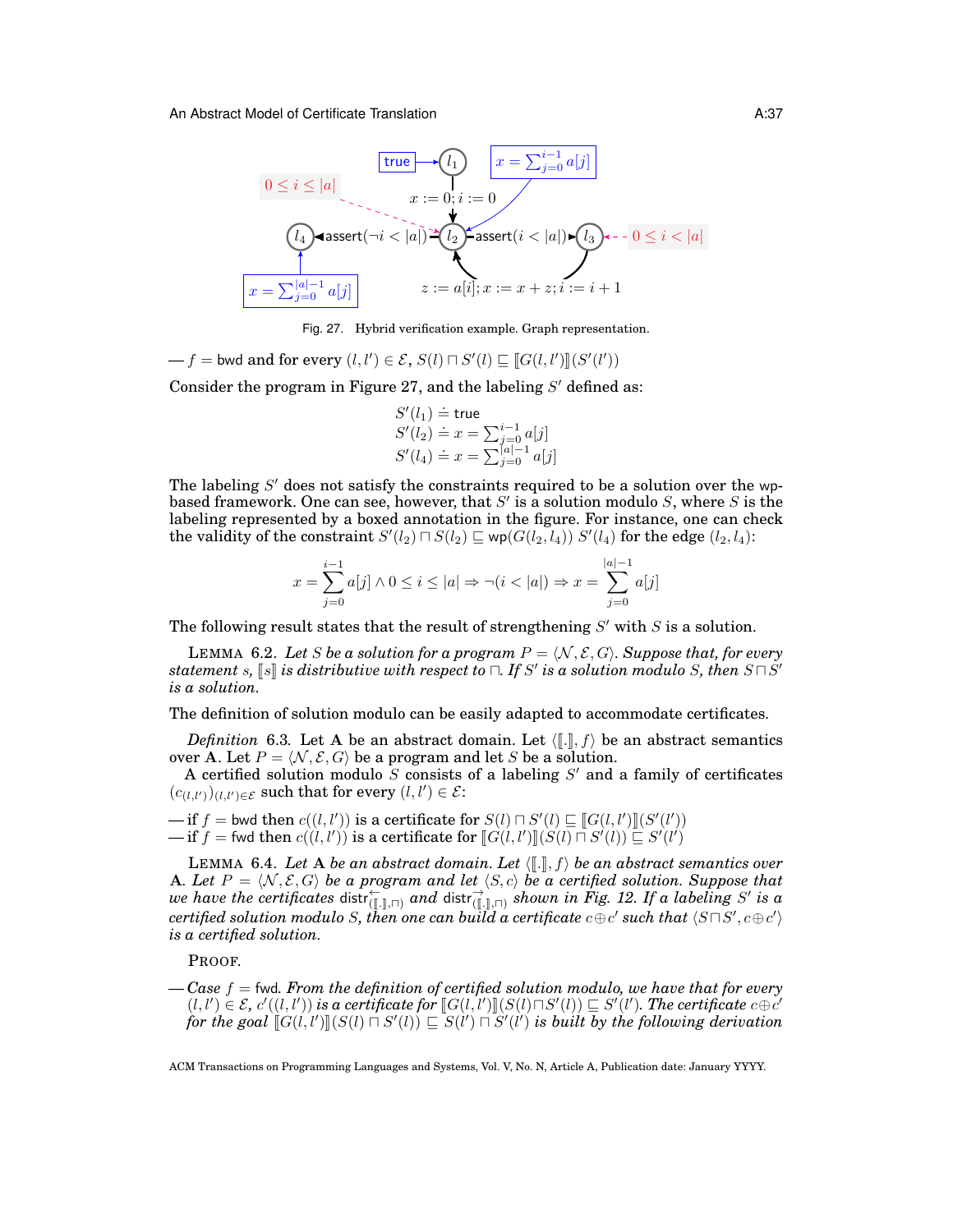*steps:*

```
p_1 := \text{dist}(\mathcal{F}_{(1,1),\sqcap)}^{\to} : \mathcal{C}(\llbracket G(l,l') \rrbracket(S(l) \sqcap S'(l)) \sqsubseteq \llbracket G(l,l') \rrbracket S(l) \sqcap \llbracket G(l,l') \rrbracket S'(l))<br>\text{supp}(G(l,l')) \sqsubseteq \text{supp}(G(l,l') \sqcup \text{supp}(S'(l)) \sqsubset \text{supp}(S'(l')) \sqsubseteq S(l'))p_2:=weak\overline{G}(c((l, l'))): C(\overline{G}(l, l')\overline{G}(l)) \sqcap \overline{G}(l, l')\overline{G}(S'(l)) \sqsubseteq S(l'))<br>p_2:=trans(p_1, p_2): C(\overline{G}(l, l')\overline{G}(l) \sqcap S'(l)) \sqsubset S(l'))p_3:=trans(p_1, p_2): C([G(\tilde{l}, l')](\tilde{S}(l) \cap \tilde{S}'(l)) \subseteq S(l')')<br>
c':=intro(p_3, c'((l, l'))): C([G(l, l')](S(l) \cap S'(l)))c \oplus \overline{c'} := \mathsf{intro}_{\square}(p_3, \overline{c'}((l, l''))) : \overline{\mathcal{C}}(\overline{[\hspace{-.10em}[\dot{G}(l, l'')]\hspace{-.05em}]}(S(l) \cap S'(l)) \subseteq S(l') \sqcap S'(l'))
```
 $\ell$  *— Case*  $f$  = bwd. From the definition of certified solution modulo, for every  $(l, l') \in \mathcal{E}$ ,  $c'(l, l'')$  is a certificate for  $S(l) \sqcap S'(l) \sqsubseteq [G(l, l')] (S'(l'))$ . The certificate  $c \oplus c'$  for the goal  $S(l) \sqcap S'(l) \sqsubset [G(l, l')] (S(l'))$  is huilt by the following derivation steps  $goal(S(l) \sqcap S'(l) \sqsubseteq [G(l, l')] (S(l') \sqcap S'(l'))$  *is built by the following derivation steps.* 

$$
\begin{array}{c} p_1\!:=\!\!\mathsf{distr}^\leftarrow_{(\llbracket.\rrbracket,\sqcap)}\!:\!\mathcal{C}(\llbracket G(l,l') \rrbracket\, S(l')\sqcap \llbracket G(l,l') \rrbracket\, S'(l') \sqsubseteq \llbracket G(l,l') \rrbracket\, (S(l')\sqcap S'(l'))\\ p_2\!:=\!\mathsf{weak}_\sqcap(c((l,l'))):\mathcal{C}(S(l')\sqcap S'(l')\sqsubseteq \llbracket G(l,l') \rrbracket\, (S(l')))\\ p_3\!:=\!\mathsf{intro}_\sqcap(p_2,'((l,l'))):\mathcal{C}(S(l')\sqcap S'(l')\sqsubseteq \llbracket G(l,l') \rrbracket\, S(l')\sqcap \llbracket G(l,l') \rrbracket\, S'(l')\\ c\oplus c'\!:=\!\mathsf{trans}(p_3,p_1):S(l')\sqcap S'(l')\llbracket G(l,l') \rrbracket\, (S(l')\sqcap S'(l')) \end{array}
$$

 $\Box$ 

#### **6.3. Hybrid semantics**

We now formalize hybrid verification environments that take advantage of static analysis results to simplify the verification conditions. This is done by considering a labeling and two abstract semantics. The first abstract semantics is sound w.r.t. the concrete semantics, the second one is defined with a simplified semantics function  $\llbracket . \rrbracket_{hub}$ . The simplified abstract semantics is not necessarily sound, but can safely describe the concrete semantics if the labeling is correct.

*Definition* 6.5 (*Hybrid semantics, sound hybrid semantics*). Let A be an abstract domain, and  $\langle \llbracket . \rrbracket, f \rangle$  be an abstract semantics over A.

- A hybrid abstract semantics over A is a pair of the form  $\langle [\![ . ] ]\!]_{hub}, f_{hub} \rangle$ , where  $[\![ . ]\!]_{hub}$ has the type Stmt  $\rightarrow A \rightarrow A \rightarrow A$ .
- A hybrid abstract semantics  $\langle [\![ .]\!]_{hyb}, f_{hyb} \rangle$  over A is sound w.r.t.  $\langle [\![ .]\!], f \rangle$  if for all statements  $s \in$  Stmt and  $a, b \in A$ ,

 $-\text{if } f_{hyp} = \text{bwd} \text{ then } b \sqcap [s]_{hyp} b a \sqsubseteq [s] a;$ <br> $-\text{if } f_{i,j} = \text{fwd} \text{ then } [s]_{i,j} \sqcap b \sqcap [s]_{i,j} b a$ 

$$
-\text{ if } f_{hyb} = \text{fwd then } [s] \ a \sqsubseteq b \sqcap [s]_{hyb} \ b \ a.
$$

*Example* 6.6*.* Consider the example of Figure 27. Assume the labeling S with Example 6.0. Consider the example of Figure 21. Assume the fabeling B with<br> $S(l_3) \doteq 0 \le i < |a|$  is a solution over an abstract semantics  $\langle [\cdot], f \rangle$ . Let  $wp_{hyb}$  a predicate transformer that ignores out-of-bound array accesses, that is, such that  $\textsf{wp}_{hyb}(z := a[i])$   $(0 \leq i < |a|)$   $\varphi$  is defined as  $\varphi[^{a[i]}\!\!/_{z}$ ). Recall that  $\textsf{wp}(z := a[i])$   $\varphi$  is defined as

$$
0 \leq i < |a| \land \Rightarrow \varphi[^{a[i]} \nmid_z]
$$

Then, wp<sub>hyb</sub> is a sound hybrid semantics over wp since for every  $\varphi$ :

$$
0\leq i < |a|\wedge \mathsf{wp}_{hyb}(z:=a[i])(0\leq i < |a|)\ \varphi \sqsubseteq \mathsf{wp}(z:=a[i])\ \varphi
$$

 $\blacksquare$ 

The next definition characterizes hybrid solutions.

*Definition* 6.7. Let A be an abstract domain, let  $(\lbrack \cdot \rbrack, f)$  be an abstract semantics over A, and let  $\langle [\![ . ] ]\!]_{hyb}, f_{hyb}$  be a hybrid abstract semantics that is sound w.r.t.  $\langle [\![ . ]\!]$ , f). A hybrid solution for a program  $P = \langle N, \mathcal{E}, G \rangle$  over the abstract semantics  $\langle [\![ . ]\!]$ ,  $f \rangle$  and  $\langle [\![.]\!]_{hyb}, f_{hyb}\rangle$  consists of a solution  $S : \mathcal{N} \to A$  for P over  $\langle [\![.]\!], f\rangle$ , and of a labeling  $S_{hub}: \mathcal{N} \rightarrow A$  such that

ACM Transactions on Programming Languages and Systems, Vol. V, No. N, Article A, Publication date: January YYYY.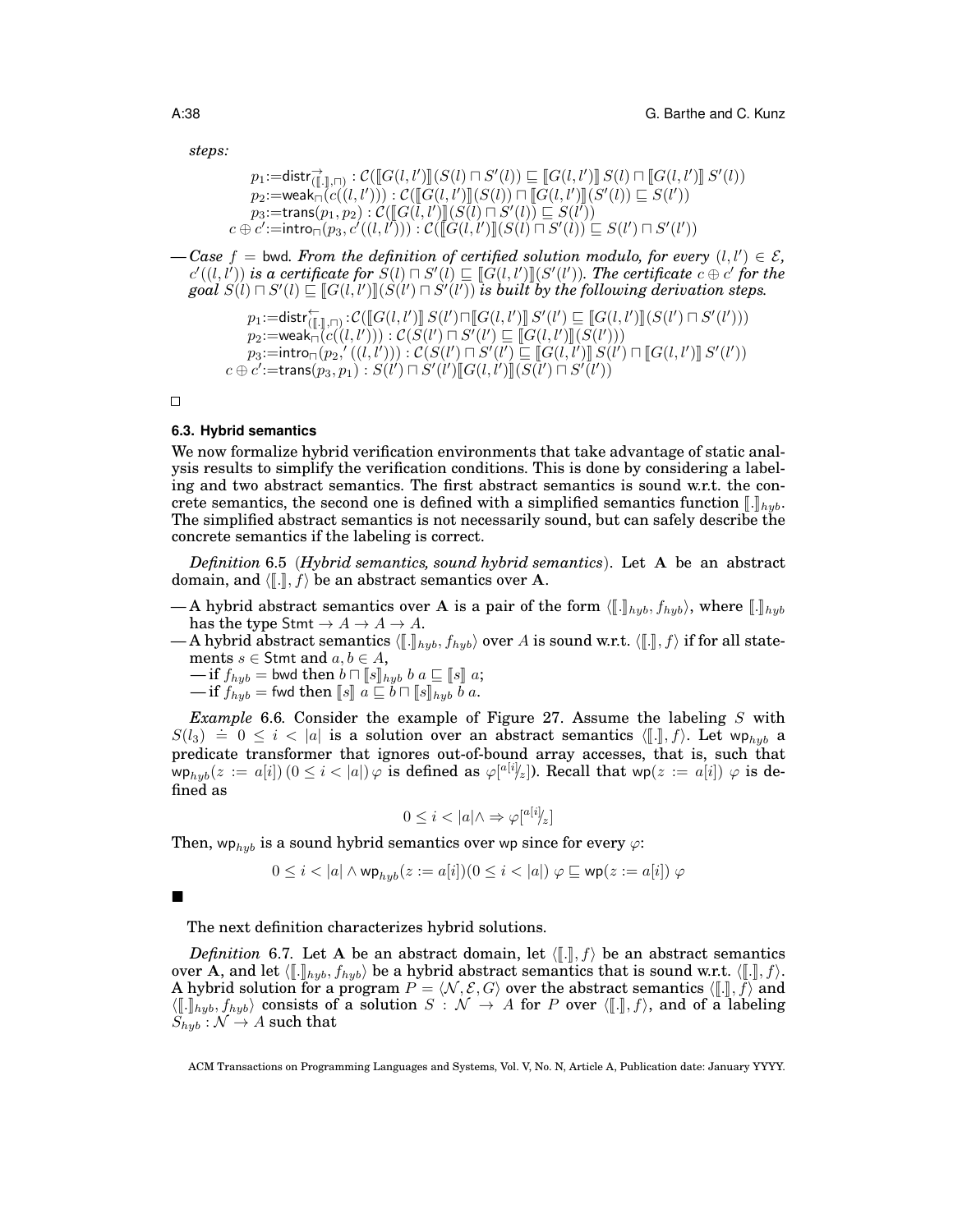$$
-\text{ if } f = \text{bwd, then for every } l \text{ in } \mathcal{N}, S_{hyb}(l) \sqsubseteq \prod_{l': (l,l') \in \mathcal{E}} [\![G(l,l')]\!]_{hyb} S(l) S_{hyb}(l'); \text{ or}
$$
\n
$$
-\text{ if } f = \text{fwd, then for every node } l' \text{ in } \mathcal{N}, \bigsqcup_{l:(l,l') \in \mathcal{E}} [\![G(l,l')]\!]_{hyb} S(l') S_{hyb}(l) \sqsubseteq S_{hyb}(l').
$$

Let  $\langle S, c \rangle$  be a static analysis result represented and certified over a sound verification framework I. Let  $I_{hub}$  be a sound hybrid semantics w.r.t. I. Let  $\langle S_{hub}, c_{hub} \rangle$  be a certified solution over the hybrid semantics  $I_{hyb}$ . In the rest of this section we show that it is possible, provided there is a formal proof of the soundness of  $I_{hyb}$  w.r.t. I, to build a certified solution  $\langle S \cap S_{hyb}, c'' \rangle$  over I.

The next lemma states that every hybrid solution can be turned into a solution.

LEMMA 6.8. Let A be an abstract domain,  $I = \langle \lbrack \cdot \rbrack, f \rangle$  be an abstract semantics *over* **A**, and let  $\langle [\cdot]_{hyp}, f_{hyb} \rangle$  *be a sound (w.r.t.* I) hybrid abstract semantics. For every *program* P, and hybrid solution  $\langle S, S_{hyb} \rangle$  *for* P, if  $S_{hyb} \subseteq S$  then  $S_{hyb}$  is a solution for P *over* I*.*

The following result extends the lemma above over certified hybrid solutions.

THEOREM 6.9. Let A be an abstract domain,  $I = \langle [\![ . ]\!]$ ,  $f \rangle$  be an abstract semantics<br>or A and  $\langle S \rangle$  be a certified solution of L Let  $I_{i+1} = \langle [\![ . \!] \!]$ ,  $I_{i+1}$  be a hybrid abstract *over* **A**, and  $\langle S, c \rangle$  *be a certified solution of I. Let*  $I_{hyb} = \langle [\![ . ] ] \!]_{hyb}, f \rangle$  *be a hybrid abstract* segmentics. Assume that there is a certificate of the soundness of  $I_{x,y}$  w.r.t. I, that is: *semantics. Assume that there is a certificate of the soundness of*  $I_{hyb}$  *w.r.t.* I, that is:

 $f = -f$  = bwd *and for every statement* s and  $a, b \in A$  *there is a certificate* 

$$
\mathsf{cert} : b \sqcap [s]_{hyb} \, b \, a \sqsubseteq [s] \, a \, \text{ or } \\
$$

 $f = f$  = fwd *and for every statement* s and  $a, b \in A$  *there is a certificate* 

$$
\mathsf{cert} : \llbracket s \rrbracket \ a \sqsubseteq b \sqcap \llbracket s \rrbracket_{hyb} \ b \ a
$$

*Then, if*  $\langle S_{hyb}, c' \rangle$  *is a certified hybrid solution of*  $I_{hyb}$ *, and for every*  $l \in \mathcal{N}$  *there is a*  $\textit{certificance}\ c_{S}: S_{hyb} \sqsubseteq S,$  then, there is a procedure to build a certificate  $c'$ , such that  $\langle S_{hyb}, c'' \rangle$  *is a certified solution over I.* 

**PROOF.** Consider the case  $f = bwd$ . Let  $(l, l')$  be any edge in  $\mathcal{E}$ . The following is a  $derivation$  of a certificate for the goal  $S_{hyb}(l) \sqsubseteq \llbracket G(l, l') \rrbracket S_{hyb}(l')$ :

$$
p_1:=\text{intro}_{\sqcap}(c_S, c'): S_{hyb}(l) \sqsubseteq S(l) \sqcap [G(l, l')]_{hyb} S(l) S_{hyb}(l')
$$
  

$$
p_2:=\text{trans}(\text{cert}((l, l')), p_1): S_{hyb}(l) \sqsubseteq [G(l, l')] S_{hyb}(l')
$$

*The case*  $f =$  fwd *is similar.*  $\Box$ 

Consider again the example in Figure 27. Assume that we have a certificate for the labeling S over the non-hybrid verification environment I, e.g., at node  $l_3$  a certificate of

$$
0 \le i < |a| \Rightarrow 0 \le i < |a| \land 0 \le i + 1 \le |a|
$$

Assume also that we have a certificate for the labeling  $S_{h\nu b}$  over the verification environment  $I_{hyb}$ , e.g., at node  $l_3$  a certificate of

$$
x = \sum_{j=0}^{i-1} a[j] \Rightarrow x + a[i] = \sum_{j=0}^{i+1-1} a[j]
$$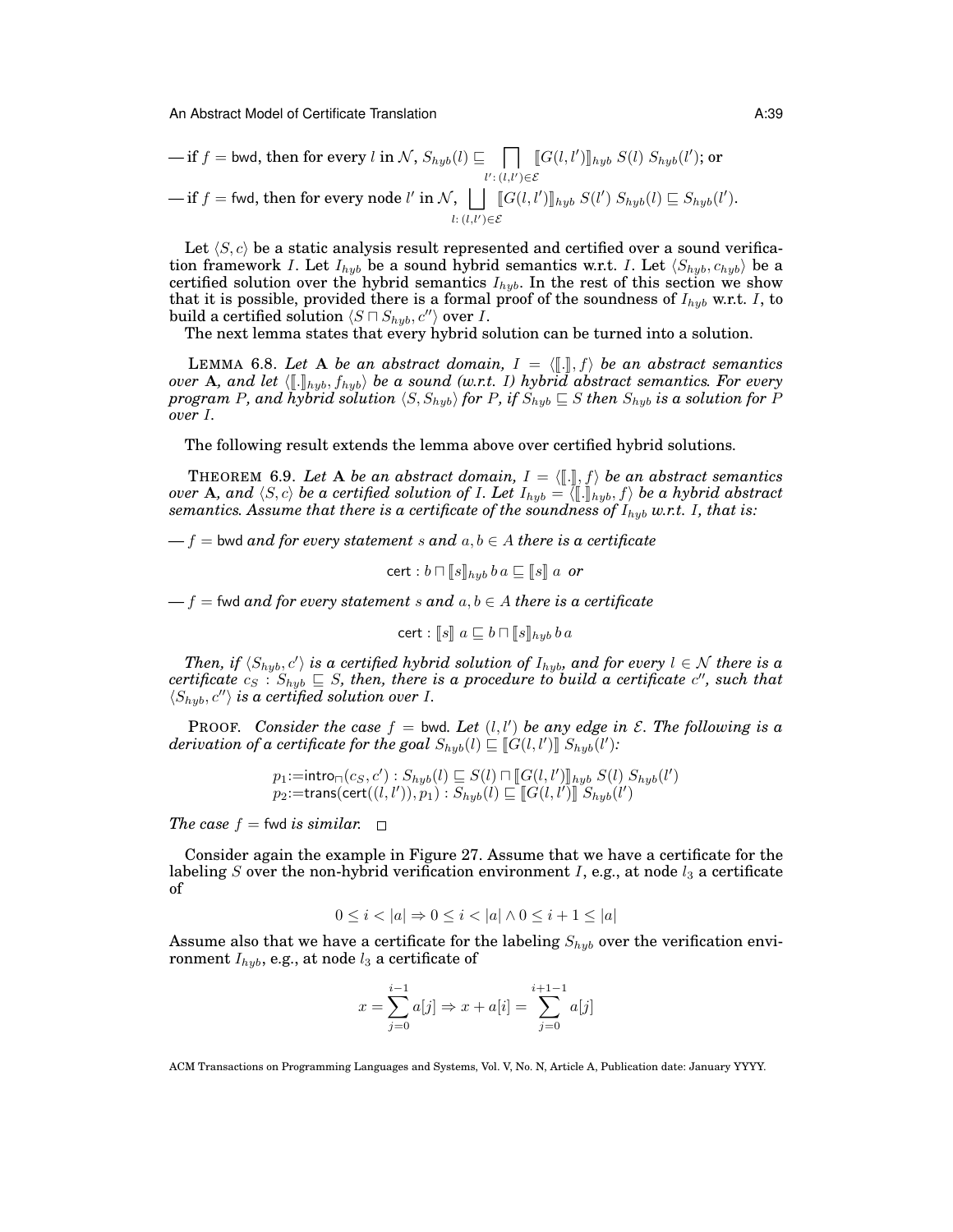Therefore, from the theorem above one can generate a certificate for the specification  $S \cap S_{hyb}$  over the non-hybrid verification environment I, e.g., at node  $l_3$  a certificate of

$$
0 \leq i < |a| \land x = \sum_{j=0}^{i-1} a[j] \Rightarrow 0 \leq i < |a| \land 0 \leq i+1 \leq |a|x+a[i] = \sum_{j=0}^{i+1-1} a[j]
$$

#### **7. RELATED WORK**

This section provides a brief overview of related work; see [Barthe et al. 2009] for additional material. We begin with a review of Proof Carrying Code in Section 7.1. Section 7.2 discusses general methods for proving correctness of compilers and program optimizations, whereas Section 7.3 is concerned with certifying compilation, type-preserving compilation, and proof-preserving compilation. Section 7.4 focuses on certified solutions; finally, Section 7.5 considers hybrid certificates.

## **7.1. Proof Carrying Code**

Proof Carrying Code [Necula and Lee 1996; Necula 1998] is a general framework to ensure security of mobile code through verifiable evidence. In its seminal form, the consumer side of a Proof Carrying Code architecture relies upon three main elements: logical assertions to express policies, a verification condition generator that extracts proof obligations from annotated programs, and a proof checker that verifies that the certificate establishes the desired proof obligations. Both the verification condition generator and the certificate checker form part of the Trusted Computing Base.

Foundational Proof Carrying Code [Appel 2001; Appel and Felten 2001; Wu et al. 2003] is an alternative approach that gives stronger semantic foundations to Proof Carrying Code. In this approach, the code producer gives a direct proof in higher-order logic that the code respects a given security policy. With this technique, the verification condition generator is removed entirely, and the Trusted Computing Base is minimalist. Reflective Proof Carrying Code [Barthe et al. 2008] is an alternative to Foundational Proof Carrying Code, in which an executable verification condition generator is implemented in higher-order logic, and verified. Compared to Foundational Proof Carrying Code, Reflective Proof Carrying Code yields more compact certificates. An early instance of verified verification condition generator appears in [Wildmoser and Nipkow 2004; 2005].

While the original proposal for Proof Carrying Code relies on program logics as enabling technology, the most successful instance and widely deployed application of Proof Carrying Code technology to date, namely Java bytecode verification [Rose 2003], uses type systems as its enabling technology. In this setting, logical annotations are substituted by typing information, verification condition generation is substituted by constraint-based type checking, and certificates establish the validity of the constraints. Instances of type-based Proof Carrying Code include variants of lightweight bytecode verification, e.g. the lightweight information flow checker of [Barthe et al. 2007]. As for Proof Carrying Code based on logic, some authors have taken a more foundational approach; in particular, there have been several instances of certified static analyzers, in which the analyzer is implemented and verified in a higher-order logic [Cachera et al. 2004].

## **7.2. Certified compilation and translation validation**

Certificate translation is a general method to relate properties of two programs that are related by principled program transformations, e.g. optimization and compilation. It complements existing methods such as certified compilation and translation vali-

ACM Transactions on Programming Languages and Systems, Vol. V, No. N, Article A, Publication date: January YYYY.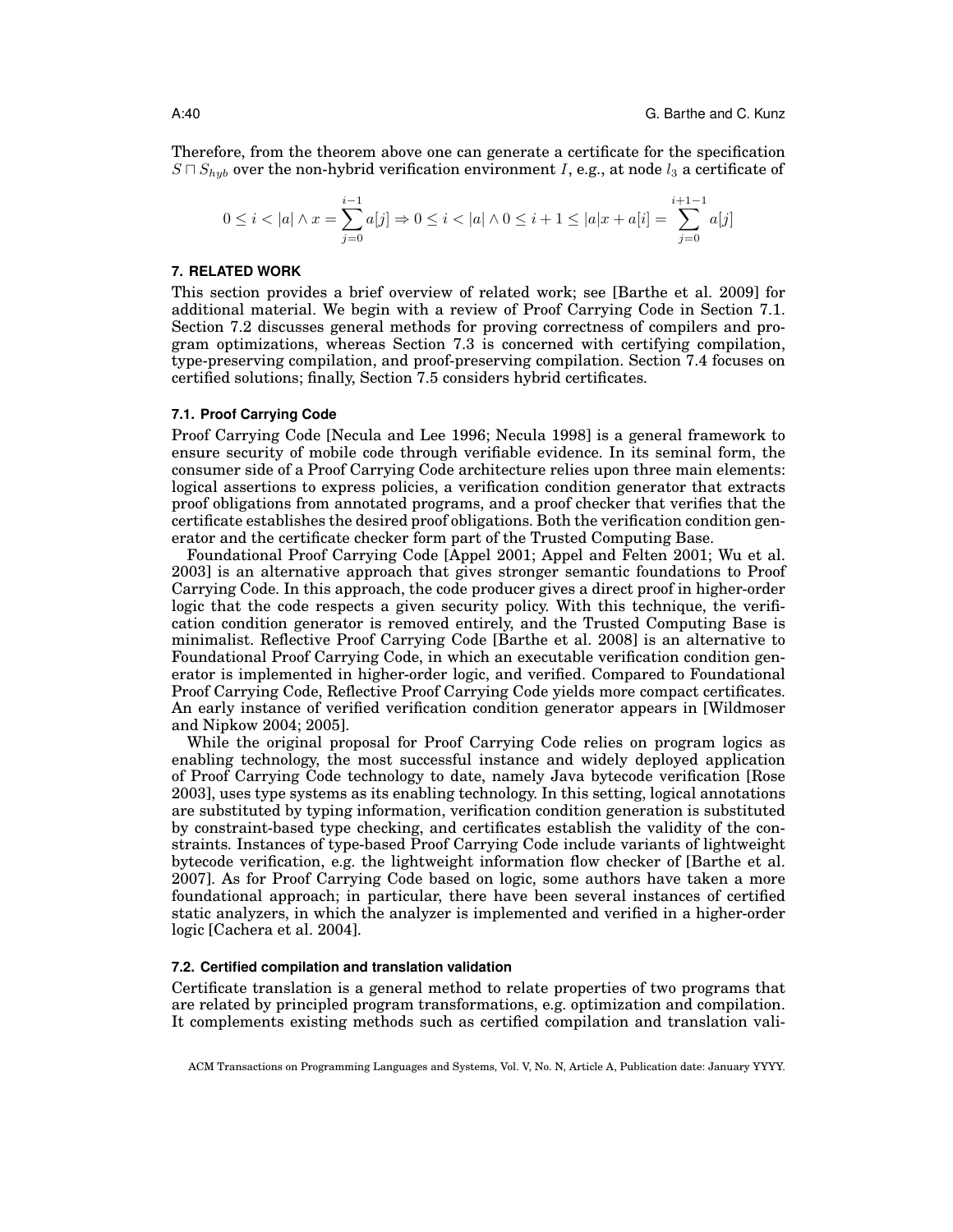dation, and also subsumes other methods such as type-preserving compilation. The purpose of this section is to provide a brief comparison with these methods.

Certified compilation [Leroy 2006] is a general method to prove that the semantics of programs is preserved by compilation. Thus, instead of showing that the compiler preserves a specific property of a particular program, certified compilation establishes that the compiler preserves all properties for all programs<sup>1</sup>.

An alternative to certified compilation is to build an infrastructure for providing a rule-based description of program optimizations, and for proving the semantic correctness of these rules. This alternative, which has been explored e.g. in Rhodium [Lerner et al. 2005], allows additional flexibility w.r.t. a certified compiler, especially in terms of the extensibility of correctness proofs.

Translation validation [Pnueli et al. 1998; Barrett et al. 2005; Zuck et al. 2002] can be seen as a specialization of certified compilation where semantics preservation is proved for individual programs, rather than for all programs. Translation validation establishes for specific programs that the compiler preserves all properties that are compatible with the statement of semantics preservation. Therefore, a certified compiler provides direct support for translation validation.

Translation validation can be used to yield the same guarantees as certificate translation. There are, however, some practical issues with achieving certificate translation via certified compilation or translation validation. Specifically, the resulting certificates include the proof of compiler correctness—for all programs in the case of certified compilation and for one program in the case of translation validation—and hence the definition of the compiler and the code of the source programs. Hence these methods are not appropriate when the size of the certificate is an issue or when the code producer wants to withhold the source code.

As a final note, observe that if the language of properties is sufficiently expressive, semantic preservation can be expressed by Hoare triples, and hence certifying compilation and certificate translation provide direct support for translation validation [Leroy 2006].

#### **7.3. Certifying compilation and analysis; type- and proof-preserving compilation**

The goal of certified compilation and translation validation is to establish a relationship between a source and target program. In contrast, certifying compilation [Necula and Lee 1998] aims to generate certificates of program correctness for target programs. Certifying compilation is the primary means to generate certificates in Proof Carrying Code architectures; while its scope was originally confined to safety properties, such as type safety and memory safety, recent works have built certifying compilers for other properties, including information flow [Beringer and Hofmann 2007].

Certifying analysis may be viewed as a variant of certifying compilation, where the compilation function is the identity. Previous works on certifying, or proof-producing, program analyses include [Chaieb 2006; Seo et al. 2003]. Seo, Yang and Yi [Seo et al. 2003] consider a generic backwards abstract interpretation for a simple imperative language and provide an algorithm that automatically constructs safety proofs in Hoare logic from abstract interpretation results. Chaieb [Chaieb 2006] considers a flow chart language equipped with a weakest precondition calculus, and provides sufficient

<sup>1</sup>Strictly speaking, the guarantees only hold for properties that are compatible with the statement of semantics preservation. For example, if the statement of semantics preservation is based on an evaluationsemantics that capture the input/output behavior of programs, then certified compilation will show that all input/output properties of programs are preserved by compilation. An important topic in certified compilation is to strengthen the statement of semantics preservation, so that it also accounts for execution traces, or even more intensional properties of programs such as execution time or memory usage.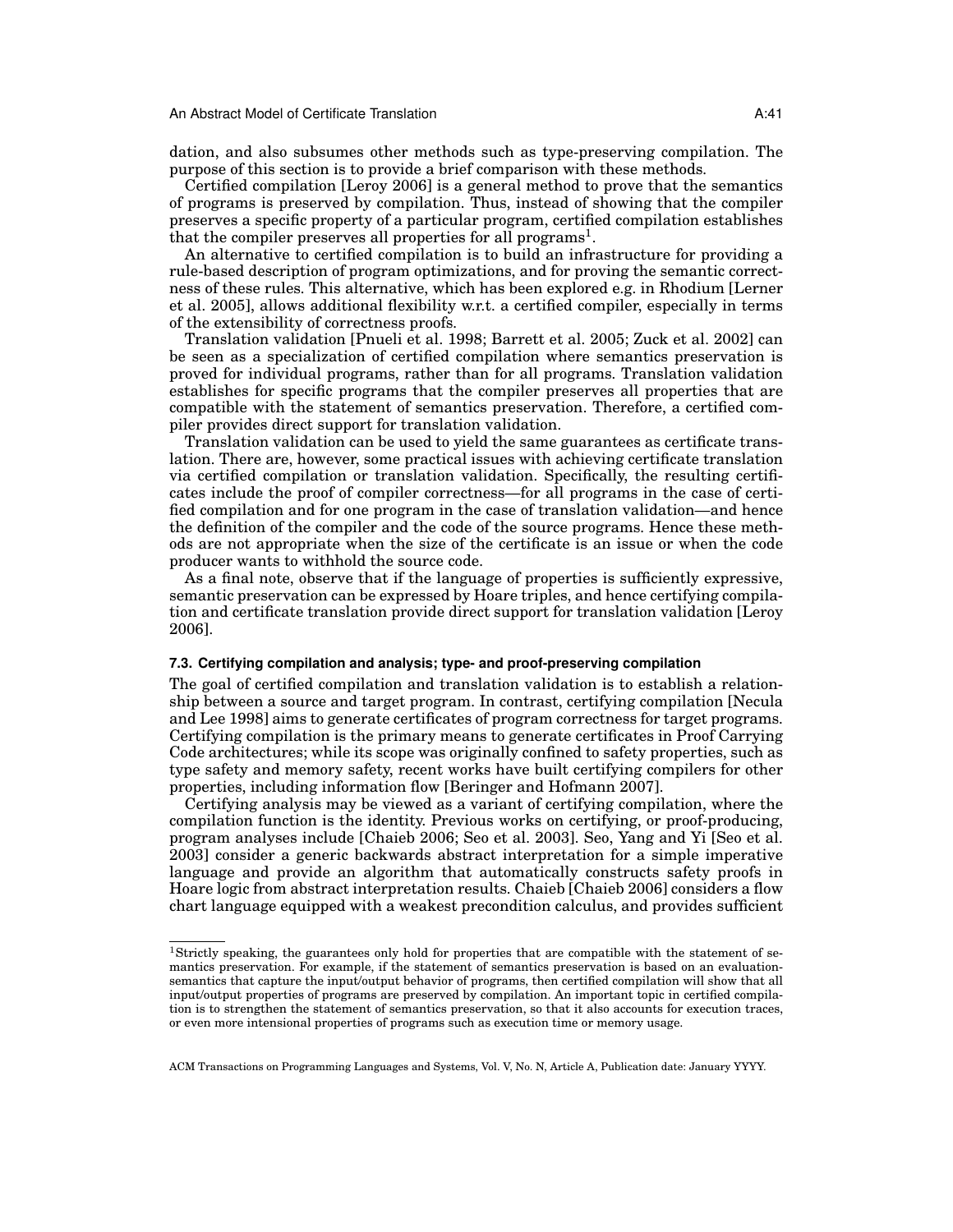conditions of the existence of certificates for solutions of backwards abstract interpretations; the case of Proposition 4.3 where  $f =$  bwd and  $f^{\sharp} =$  fwd recovers his result. Chaieb applies the algorithm to generate automatically proofs of safety of programs.

One issue with the automatic generation of proofs is the amount of irrelevant information they may contain: specifically, only a small fragment of the invariants inferred by automatic mechanisms may be relevant for a particular purpose, and it is therefore of interest to trim the proof so that it justifies a weaker specification than the one inferred automatically. In a follow up of [Seo et al. 2003], Seo, Yang, Yi and Han [Seo et al. 2007] develop slicing methods to remove unused parts of the specification, simplifying the next proof-producing phase.

While certifying compilation does not aim to provide an explicit relation between source and target programs, it is of interest to establish that sufficiently many source programs can be certified. Certificate translation provides a means of achieving this guarantee, by showing that the compiler transforms certified source programs into programs that can be certified at target level. Proof-transforming compilation is a particular instance of certificate translation in which the verification frameworks are program logics. It has been studied e.g. in [Barthe et al. 2005; Saabas and Uustalu 2007] for core imperative languages, and in [Bannwart and Muller 2005; Barthe et al. ¨ 2008; Müller and Nordio 2007] for sequential Java. While some works [Barthe et al. 2005; Barthe et al. 2008] study frameworks based on verification condition generators, other works [Bannwart and Müller 2005; Müller and Nordio 2007; Saabas and Uustalu 2007] consider Hoare logics for source and bytecode programs, and provide an algorithm to transform a Hoare proof of the original program to a Hoare proof of the transformed program. Most of these results on proof-transforming compilation focus on non-optimizing compilers. In contrast, works like [Barthe et al. 2009; Saabas and Uustalu 2008] explicitly consider program optimizations. The work of Saabas and Uustalu is centered on casting program analyses and optimizations as type-systems; proof-transformation then follows by a constructive verification of the type system rules.

In order to address multiple policies, certifying compilation targets verification infrastructures based on program logics. An alternative is to target dedicated verification frameworks based on type systems and static analysis. An example of this technique is Java lightweight bytecode verification [Rose 2003], in which programs come equipped with partial type information that allows efficient type verification. Type-preserving compilation is the counterpart of proof-transforming compilation for type systems, see e.g. [Chen et al. 2010] for a recent application to security, and e.g. [Grossman and Morrisett 2000; Morrisett et al. 1999; Morrisett et al. 1999; Tarditi et al. 1996] for early works in type-directed compilation. In the setting of abstract interpretation, Rival [Rival 2003; 2004] proposes a method to translate analysis results along program compilation; result validation is restricted to post-fixpoint checking, i.e. there is no notion of certificate. In contrast to these positive results, Logozzo and Fähndrich [Logozzo] and Fähndrich 2008] indicate that it may not be possible to preserve the results of an analysis, notably when considering numerical domains.

#### **7.4. Certified solutions**

The definition of certified solution unifies ad hoc notions that have appeared in the literature. For example, Besson *et al.* [Besson et al. 2007] propose a program analysis framework in which certificates are used to verify inclusions between elements of the abstract domain of polyhedra. The results of their analysis are instances of certified solutions. Lightweight bytecode verification methods [Rose 2003; Barthe et al. 2007] provide another instance of certified solutions.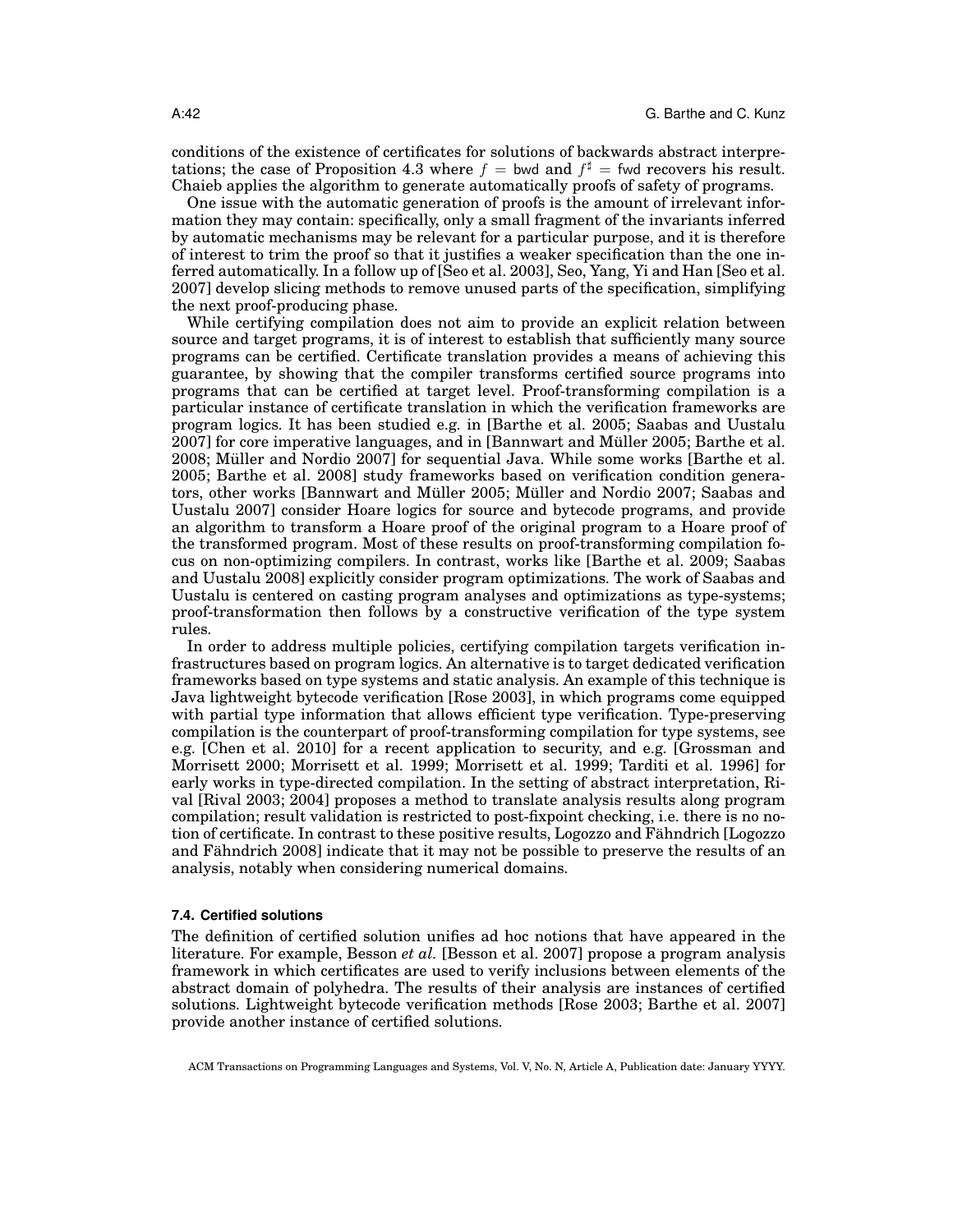Certified solutions are also closely related to Abstraction Carrying Code [Albert et al. 2005], a variant of Proof Carrying Code where programs come with a partial labeling that can be used by the code consumer to verify the program without having to approximate a fixpoint. In this scenario, the code consumer just needs to check that the partial labeling is a solution of the abstract interpretation and that it entails the desired behavior. Certified solutions allow to extend the scope of Abstraction Carrying Code to settings where the preorder relation is either undecidable, or too expensive for the code consumer to compute. In particular, Proof Carrying Code based on verification conditions can be seen as an instance of Abstraction Carrying Code with certified solutions.

## **7.5. Hybrid certificates**

Hybrid verification is heavily used, both for type based analyses and functional verification, and many concrete instances of hybrid verification methods appear in the literature and in verification tools. For example, many verification condition generators rely on a null pointer analysis to reduce the number of proof obligations; see e.g. [Barnett et al. 2005], and also [Grégoire and Sacchini 2008], in which Grégoire and Sacchini prove the soundness of a hybrid verification condition generator that relies on a null pointer analysis, and [Wildmoser et al. 2005], in which Wildmoser, Chaieb, and Nipkow prove the soundness of a hybrid verification condition generator that relies on an interval analysis.

Another example of hybrid method comes from information flow, in which preliminary analyses are fundamental for reducing the control flow of programs, and achieving better results; see e.g. [Myers 1999], and [Barthe et al. 2007], where Barthe, Pichardie and Rezk prove the soundness of an information flow type system that relies on many preliminary analyses.

## **8. CONCLUSION**

We have provided a crisp formalization of certificate translation in a mild extension of abstract interpretation in which solutions carry a certificate of their correctness. Our formalization allows us to give a rational reconstruction of our earlier work, and to establish the scalability of certificate translation.

There are several additional benefits to our framework. It allows to derive the existence of certificate translators in settings that have not been considered before, e.g. concurrency [Kunz 2010]. Moreover, it provides leverage to prove the existence of certificate translators in more general settings, e.g. when the program analyses are justified by relational program logics. Finally, mild generalizations can be used to justify hybrid certificates, that combine simultaneously several verification methods.

Further work includes extending our results to relational program logics, and refine the results on concurrent programs from [Kunz 2010] to verification methods that mitigate the explosion of verification conditions. Such verification methods should be expressible in our framework, using program skeletons to cluster atomically executable subsets of adjacent nodes into single nodes.

#### **REFERENCES**

- ALBERT, E., PUEBLA, G., AND HERMENEGILDO, M. V. 2005. Abstraction-carrying code. In *Logic for Programming Artificial Intelligence and Reasoning*, F. and A. Voronkov, Eds. Number 3452 in Lecture Notes in Computer Science. Springer-Verlag, 380–397.
- APPEL, A. W. 2001. Foundational proof-carrying code. In *Logic in Computer Science*, J. Halpern, Ed. IEEE Press, 247. Invited Talk.
- APPEL, A. W. AND FELTEN, E. W. 2001. Models for security policies in proof-carrying code. Tech. Rep. TR-636-01, Princeton University. Mar.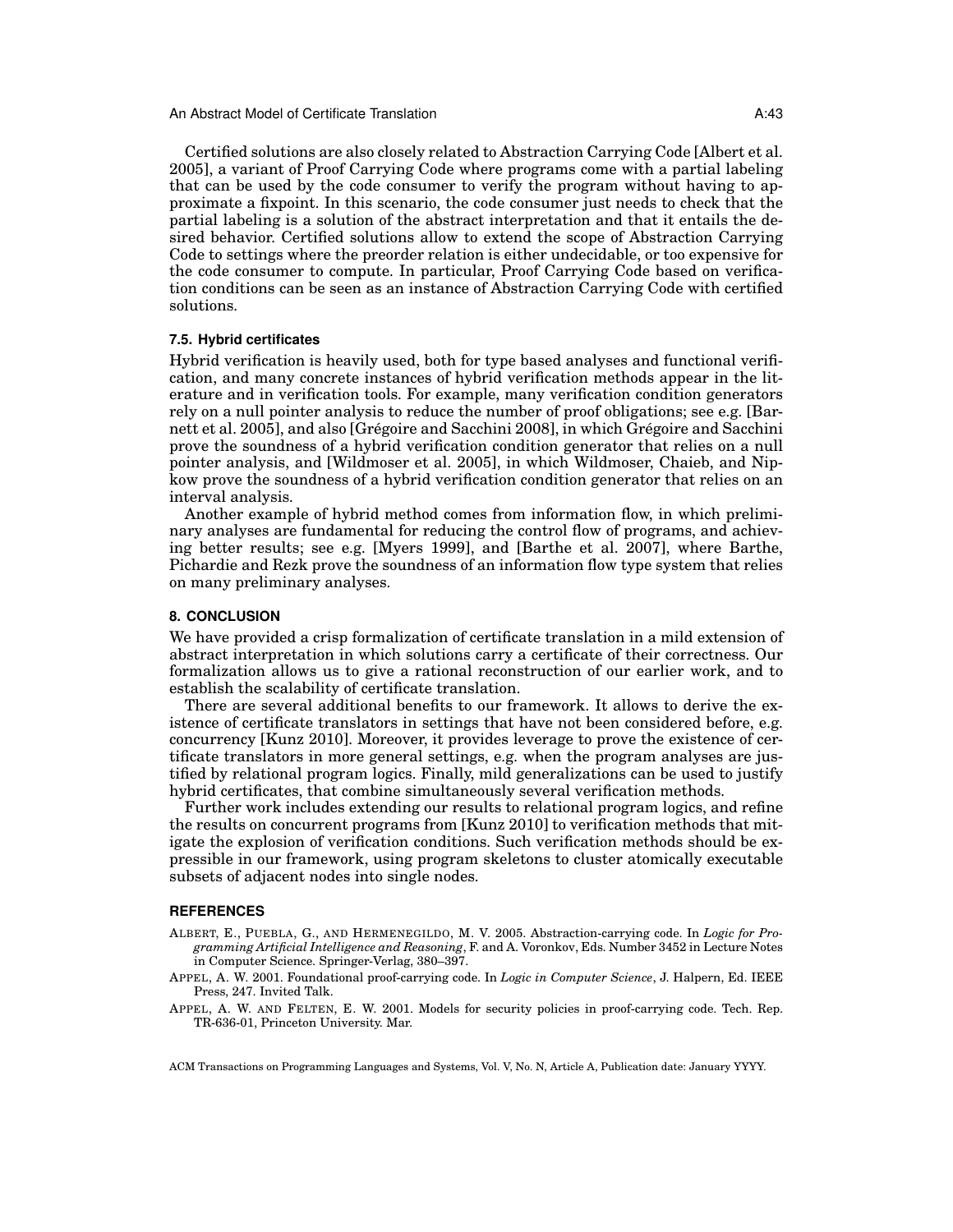- BANNWART, F. Y. AND MÜLLER, P. 2005. A program logic for bytecode. *Electronic Notes in Theoretical Computer Science 141*, 255–273.
- BARNETT, M., LEINO, K. R. M., AND SCHULTE, W. 2005. The Spec# programming system: An overview. In *Construction and Analysis of Safe, Secure and Interoperable Smart Devices: Proceedings of the International Workshop CASSIS 2004*, G. Barthe, L. Burdy, M. Huisman, J.-L. Lanet, and T. Muntean, Eds. Lecture Notes in Computer Science Series, vol. 3362. Springer-Verlag, 151–171.
- BARRETT, C. W., FANG, Y., GOLDBERG, B., HU, Y., PNUELI, A., AND ZUCK, L. D. 2005. Tvoc: A translation validator for optimizing compilers. In *Computer Aided Verification*, K. Etessami and S. K. Rajamani, Eds. Lecture Notes in Computer Science Series, vol. 3576. Springer-Verlag, 291–295.
- BARTHE, G., CRÉGUT, P., GRÉGOIRE, B., JENSEN, T., AND PICHARDIE, D. 2008. The MOBIUS proof carrying code infrastructure. In *Formal Methods for Components and Objects: 6th International Symposium, FMCO 2007, Amsterdam, The Netherlands, October 24-26, 2007, Revised Lectures*. Springer-Verlag, Berlin, Heidelberg, 1–24.
- BARTHE, G., GRÉGOIRE, B., KUNZ, C., AND REZK, T. 2009. Certificate translation for optimizing compilers. *ACM Transactions on Programming Languages and Systems 31,* 5, 18:1–18:45.
- BARTHE, G., GRÉGOIRE, B., AND PAVLOVA, M. 2008. Preservation of Proof Obligations from Java to the Java Virtual Machine. In *International Joint Conference on Automated Reasoning*, A. Armando, P. Baumgartner, and G. Dowek, Eds. Lecture Notes in Computer Science Series, vol. 5195. Springer, 83–99.
- BARTHE, G. AND KUNZ, C. 2008. Certificate translation in abstract interpretation. In *European Symposium on Programming*, S. Drossopoulou, Ed. Lecture Notes in Computer Science Series, vol. 4960. Springer-Verlag, 368–382.
- BARTHE, G., PICHARDIE, D., AND REZK, T. 2007. A certified lightweight non-interference Java bytecode verifier. In *Programming Languages and Systems: Proceedings of the 16th European Symposium on Programming, ESOP 2007*. Number 4421 in Lecture Notes in Computer Science. Springer-Verlag, 125– 140.
- BARTHE, G., REZK, T., AND SAABAS, A. 2005. Proof obligations preserving compilation. In *Workshop on Formal Aspects in Security and Trust*, T. Dimitrakos, F. Martinelli, P. Ryan, and S. Schneider, Eds. Number 3866 in Lecture Notes in Computer Science. Springer-Verlag, 112–126.
- BENTON, N. 2004. Simple relational correctness proofs for static analyses and program transformations. In *Principles of Programming Languages*, N. D. Jones and X. Leroy, Eds. ACM Press, 14–25.
- BERINGER, L. AND HOFMANN, M. 2007. Secure information flow and program logics. In *IEEE Computer Security Foundations Symposium*. IEEE Press, 233–248.
- BESSON, F., JENSEN, T., PICHARDIE, D., AND TURPIN, T. 2007. Result certification for relational program analysis. Research Report 6333, IRISA. Sept.
- CACHERA, D., JENSEN, T., PICHARDIE, D., AND RUSU, V. 2004. Extracting a data flow analyser in constructive logic. In *European Symposium on Programming*. Lecture Notes in Computer Science Series, vol. 2986. 385 – 400.
- CHAIEB, A. 2006. Proof-producing program analysis. In *International Colloquium on Theoretical Aspects of Computing*, K. Barkaoui, A. Cavalcanti, and A. Cerone, Eds. Lecture Notes in Computer Science Series, vol. 4281. Springer-Verlag, 287–301.
- CHALIN, P. AND JAMES, P. R. 2007. Non-null references by default in Java: Alleviating the nullity annotation burden. In *European Conference on Object-Oriented Programming*. 227–247.
- CHEN, J., CHUGH, R., AND SWAMY, N. 2010. Type-preserving compilation of end-to-end verification of security enforcement. In *Programming Languages Design and Implementation*, B. G. Zorn and A. Aiken, Eds. ACM, 412–423.
- COUSOT, P. AND COUSOT, R. 1977. Abstract interpretation: A unified lattice model for static analysis of programs by construction or approximation of fixpoints. In *Principles of Programming Languages*. 238– 252.
- COUSOT, P. AND COUSOT, R. 1979. Systematic design of program analysis frameworks. In *Principles of Programming Languages*. 269–282.
- COUSOT, P. AND COUSOT, R. 1992. Abstract interpretation frameworks. *J. Log. Comput. 2,* 4, 511–547.
- GRÉGOIRE, B. AND SACCHINI, J. 2008. Combining a verification condition generator for a bytecode language with static analyses. In *Trustworthy Global Computing: Revised Selected Papers from the Third Symposium TGC 2007*. Number 4912 in Lecture Notes in Computer Science. Springer-Verlag, 23–40.

GROSSMAN, D. AND MORRISETT, J. G. 2000. Scalable certification for typed assembly language. In *Types in Compilation*, R. Harper, Ed. Lecture Notes in Computer Science Series, vol. 2071. Springer, 117–146.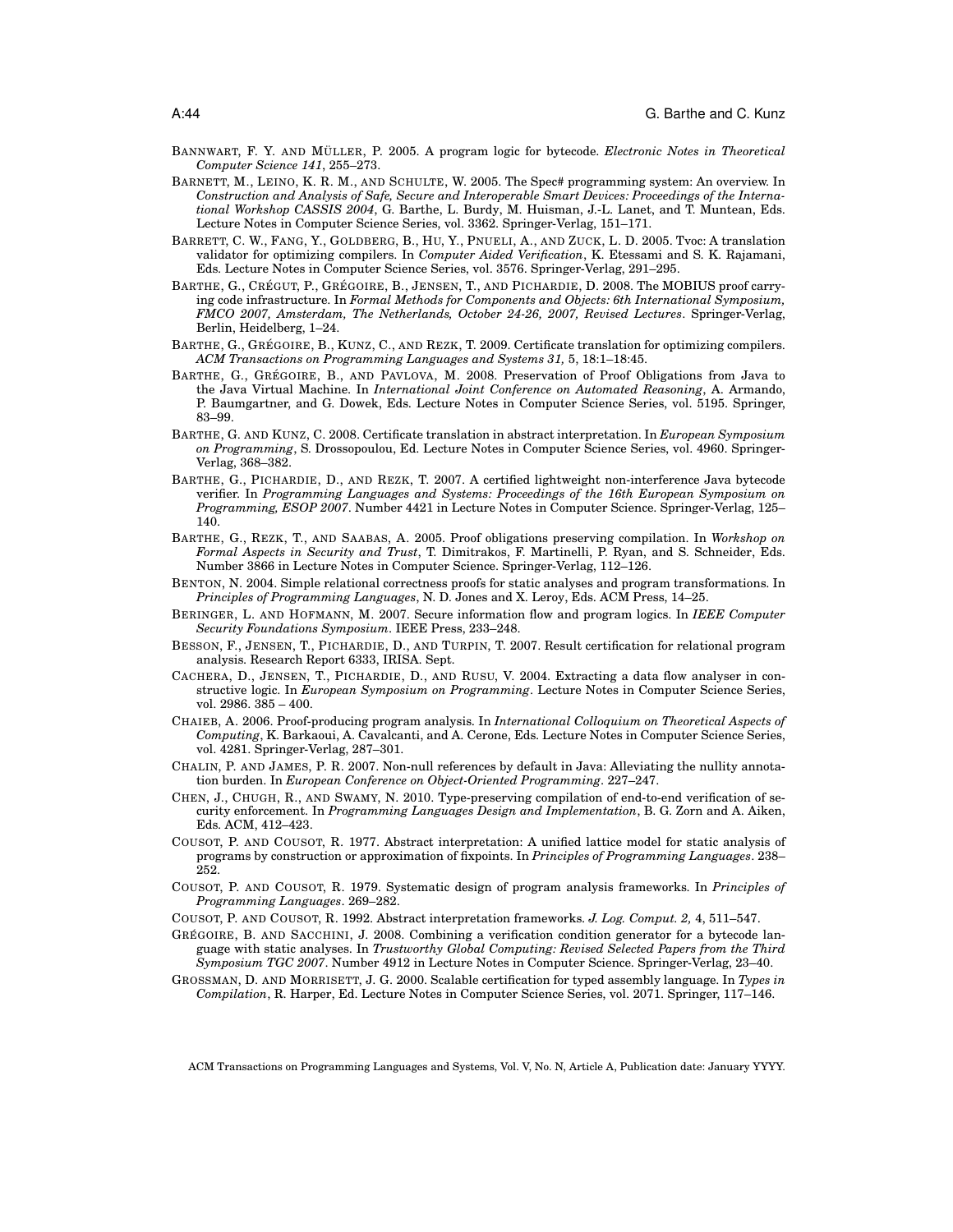- HANKIN, C., NIELSON, F., AND NIELSON, H. R. 2005. *Principles of Program Analysis*. Springer-Verlag. Second Ed.
- KUNZ, C. 2010. Certificate translation for the verification of concurrent programs. In *Proceedings of Trustworthly Global Computing, 2010*, M. Hofmann and M. Wirsing, Eds. Lecture Notes in Computer Science Series, vol. 6084. Springer-Verlag.
- LERNER, S., MILLSTEIN, T., RICE, E., AND CHAMBERS, C. 2005. Automated soundness proofs for dataflow analyses and transformations via local rules. In *Principles of Programming Languages*. ACM, New York, NY, USA, 364–377.
- LEROY, X. 2006. Formal certification of a compiler back-end or: programming a compiler with a proof assistant. In *Principles of Programming Languages*, J. G. Morrisett and S. L. P. Jones, Eds. ACM Press, 42–54.
- LOGOZZO, F. AND FÄHNDRICH, M. 2008. On the relative completeness of bytecode analysis versus source code analysis. In *International Conference on Compiler Construction*, L. Hendren, Ed. Lecture Notes in Computer Science Series, vol. 4959. Springer, 197–212.
- MORRISETT, G., CRARY, K., GLEW, N., GROSSMAN, D., SAMUELS, R., SMITH, F., WALKER, D., WEIRICH, S., AND ZDANCEWIC, S. 1999. Talx86: A realistic typed assembly language. In *Proceedings of Workshop on Compiler Support for System Software*. 25–35.
- MORRISETT, G., WALKER, D., CRARY, K., AND GLEW, N. 1999. From system F to typed assembly language. *ACM Transactions on Programming Languages and Systems 21,* 3, 527–568.
- MÜLLER, P. AND NORDIO, M. 2007. Proof-transforming compilation of programs with abrupt termination. Tech. Rep. 565, ETH Zurich.
- MYERS, A. C. 1999. JFlow: Practical mostly-static information flow control. In *Principles of Programming Languages*. ACM Press, 228–241. Ongoing development at http://www.cs.cornell.edu/jif/.
- NECULA, G. C. 1998. Compiling with proofs. Ph.D. thesis, Carnegie Mellon University. Available as Technical Report CMU-CS-98-154.
- NECULA, G. C. AND LEE, P. 1996. Safe kernel extensions without run-time checking. In *Operating Systems Design and Implementation*. USENIX Assoc., Seattle, WA, 229–243.
- NECULA, G. C. AND LEE, P. 1998. The design and implementation of a certifying compiler. In *Programming Languages Design and Implementation*. Vol. 33. ACM Press, New York, NY, USA, 333–344.
- PNUELI, A., SINGERMAN, E., AND SIEGEL, M. 1998. Translation validation. In *Tools and Algorithms for the Construction and Analysis of Systems*, B. Steffen, Ed. Lecture Notes in Computer Science Series, vol. 1384. Springer-Verlag, 151–166.
- RIVAL, X. 2003. Abstract interpretation-based certification of assembly code. In *Verification, Model Checking and Abstract Interpretation*, L. D. Zuck, P. C. Attie, A. Cortesi, and S. Mukhopadhyay, Eds. Lecture Notes in Computer Science Series, vol. 2575. Springer-Verlag, 41–55.
- RIVAL, X. 2004. Symbolic Transfer Functions-based Approaches to Certified Compilation. In *Principles of Programming Languages*. ACM Press, 1–13.
- ROSE, E. 2003. Lightweight bytecode verification. *Journal of Automated Reasoning 31,* 3–4, 303–334.
- SAABAS, A. AND UUSTALU, T. 2007. Type systems for optimizing stack-based code. In *Bytecode Semantics, Verification, Analysis and Transformation*, M. Huisman and F. Spoto, Eds. Electronic Notes in Theoretical Computer Science Series, vol. 190(1). Elsevier, 103–119.
- SAABAS, A. AND UUSTALU, T. 2008. Proof optimization for partial redundancy elimination. In *ACM SIG-PLAN Workshop on Partial Evaluation and Semantics-based Program Manipulation*. ACM Press, 91– 101.
- SEO, S., YANG, H., AND YI, K. 2003. Automatic Construction of Hoare Proofs from Abstract Interpretation Results. In *Asian Programming Languages and Systems Symposium*, A. Ohori, Ed. Lecture Notes in Computer Science Series, vol. 2895. Springer-Verlag, 230–245.
- SEO, S., YANG, H., YI, K., AND HAN, T. 2007. Goal-directed weakening of abstract interpretation results. *ACM Transactions on Programming Languages and Systems 29,* 6, 39:1–39:39.
- SØRENSEN, M. H. AND URZYCZYN, P. 2006. *Lectures on the Curry-Howard Isomorphism*. Elsevier.
- TARDITI, D., MORRISETT, J. G., CHENG, P., STONE, C., HARPER, R., AND LEE, P. 1996. TIL: A typedirected optimizing compiler for ML. In *Programming Languages Design and Implementation*. Association of Computing Machinery, 181–192.
- WILDMOSER, M., CHAIEB, A., AND NIPKOW, T. 2005. Bytecode analysis for proof carrying code. In *Bytecode Semantics, Verification, Analysis and Transformation*, F. Spoto, Ed. Electronic Notes in Theoretical Computer Science Series, vol. 141. Elsevier.